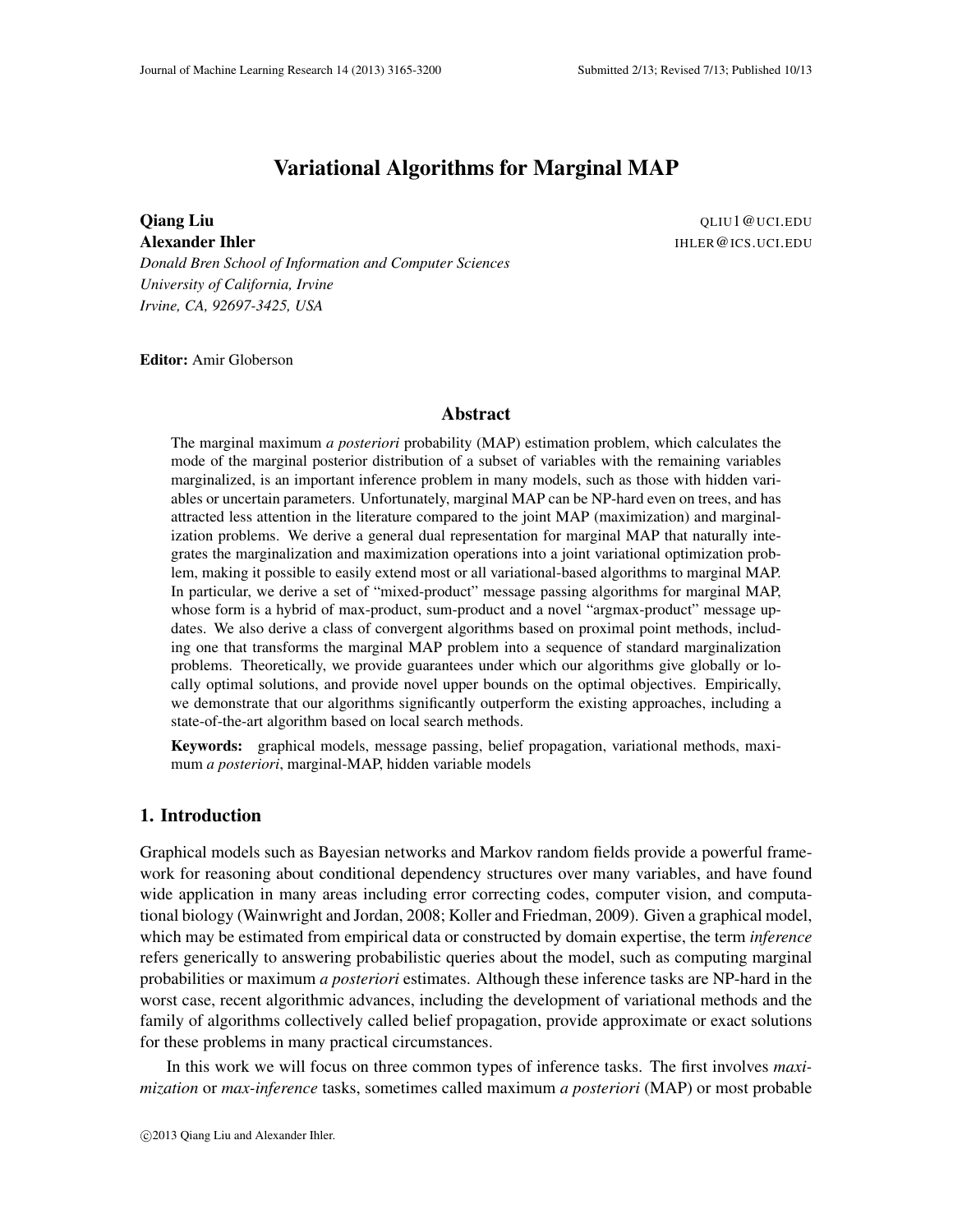#### LIU AND IHLER

explanation (MPE) tasks, which look for a mode of the joint probability. The second are *suminference* tasks, which include calculating the marginal probabilities or the normalization constant of the distribution (corresponding to the probability of evidence in a Bayesian network). Finally, the main focus of this work is on *marginal MAP*, a type of *mixed-inference* problem that seeks a partial configuration of variables that maximizes those variables' marginal probability, with the remaining variables summed out.<sup>1</sup> Marginal MAP plays an essential role in many practical scenarios where there exist hidden variables or uncertain parameters. For example, a marginal MAP problem can arise as a MAP problem on models with hidden variables whose predictions are not of interest, or as a robust optimization variant of MAP with some unknown or noisily observed parameters marginalized w.r.t. a prior distribution. It can be also treated as a special case of the more complicated frameworks of stochastic programming (Birge and Louveaux, 1997) or decision networks (Howard and Matheson, 2005; Liu and Ihler, 2012).

These three types of inference tasks are listed in order of increasing difficulty: max-inference is NP-complete, while sum-inference is #P-complete, and mixed-inference is NP<sup>PP</sup>-complete (Park and Darwiche, 2004; De Campos, 2011). Practically speaking, max-inference tasks have a host of efficient algorithms such as loopy max-product BP, tree-reweighted BP, and dual decomposition (see, e.g., Koller and Friedman, 2009; Sontag et al., 2011). Sum-inference is more difficult than max-inference: for example there are models, such as those with binary attractive pairwise potentials, on which sum-inference is #P-complete but max-inference is tractable (Greig et al., 1989; Jerrum and Sinclair, 1993).

Mixed-inference is even much harder than either max- or sum- inference problems alone: marginal MAP can be NP-hard even on tree structured graphs, as illustrated in the example by Koller and Friedman (2009) in Figure 1. The difficulty arises in part because the max and sum operators do not commute, causing the feasible elimination orders to have much higher induced width than for sum- or max-inference. Viewed another way, the marginalization step may destroy the dependency structure of the original graphical model, making the subsequent maximization step far more challenging. Probably for these reasons, there is much less work on marginal MAP than that on joint MAP or marginalization, despite its importance to many practical problems. In practice, it is common to over-use the simpler joint MAP or marginalization even when marginal MAP would be more appropriate. This may cause serious problems, as we illustrate in Example 1 and our empirical results in Section 9.

### 1.1 Contributions

We reformulate the mixed-inference problem to a joint maximization problem as a free energy objective that extends the well-known log-partition function duality form, making it possible to easily extend essentially arbitrary variational algorithms to marginal MAP. In particular, we propose a novel "mixed-product" BP algorithm that is a hybrid of max-product, sum-product, and a special "argmax-product" message updates, as well as a convergent proximal point algorithm that works by iteratively solving pure (or annealed) marginalization tasks. We also present junction graph BP variants of our algorithms, that work on models with higher order cliques. We also discuss mean field methods and highlight their connection to the expectation-maximization (EM) algorithm. We give theoretical guarantees on the global and local optimality of our algorithms for cases when the

<sup>1.</sup> In some literature (e.g., Park and Darwiche, 2004), marginal MAP is simply referred to as MAP, and the joint MAP problem is called MPE.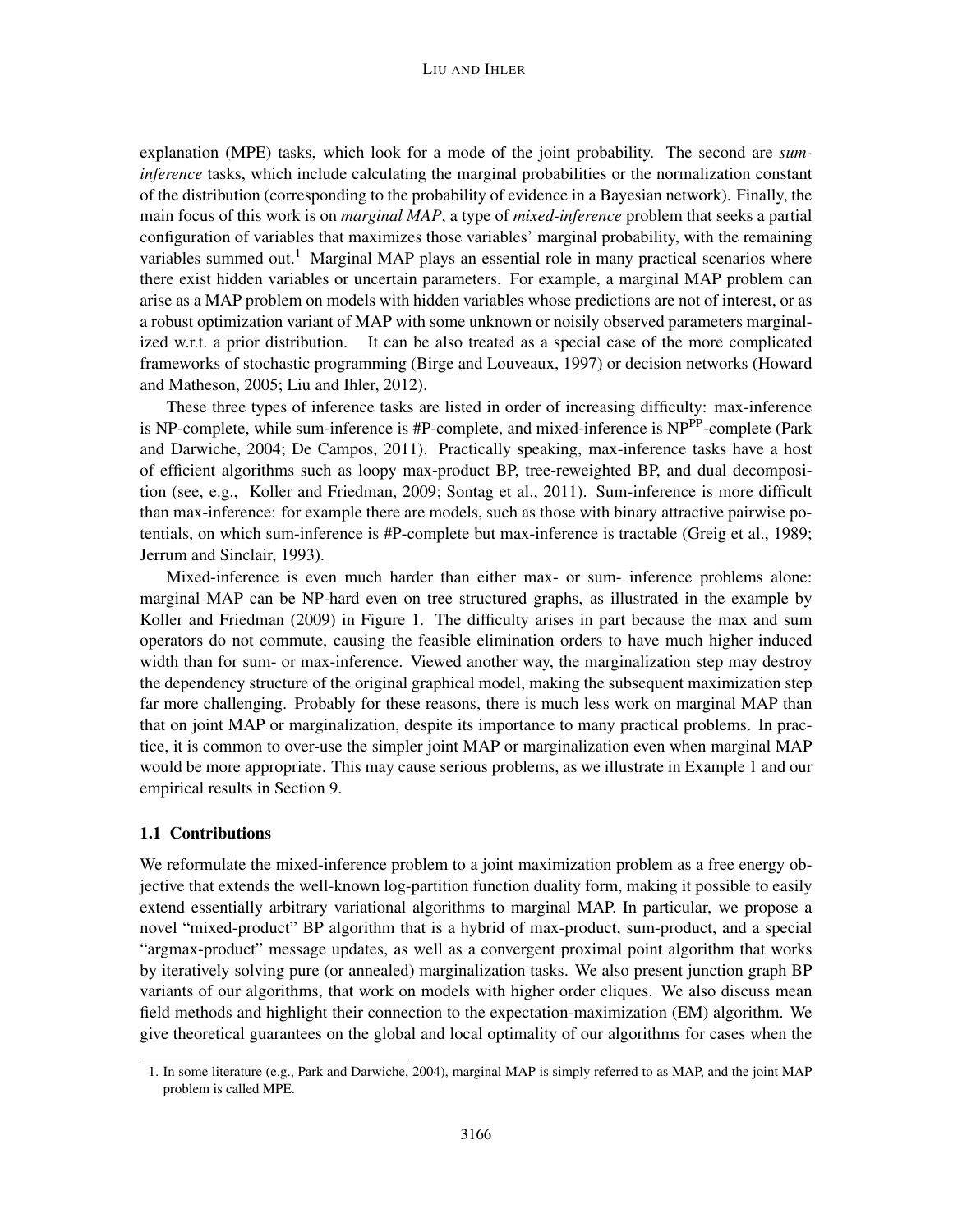sum variables form tree structured subgraphs. Our numerical experiments show that our methods can provide significantly better solutions than existing algorithms, including a similar hybrid message passing algorithm by Jiang et al. (2011) and a state-of-the-art algorithm based on local search methods. A preliminary version of this work has appeared in Liu and Ihler (2011b).

# 1.2 Related Work

Expectation-maximization (EM) or variational EM provide one straightforward approach for marginal MAP, by viewing the sum nodes as hidden variables and the max nodes as parameters to be estimated; however, EM is prone to getting stuck at sub-optimal configurations. We show that EM can be treated as a special case of our framework when a mean field-like approximation is applied. Other classical state-of-the-art approaches include local search methods (e.g., Park and Darwiche, 2004), Markov chain Monte Carlo methods (e.g., Doucet et al., 2002; Yuan et al., 2004), and variational elimination based methods (e.g., Dechter and Rish, 2003; Mauá and de Campos, 2012). Jiang et al. (2011) recently proposed a hybrid message passing algorithm that has a similar form to our mixed-product BP algorithm, but without theoretical guarantees; we show in Section 5.3 that Jiang et al. (2011) can be viewed as an approximation of the marginal MAP problem that exchanges the order of sum and max operators. Another message-passing-style algorithm was proposed very recently in Altarelli et al. (2011) for general multi-stage stochastic optimization problems based on survey propagation, which again does not have optimality guarantees and has a relatively more complicated form. Finally, Ibrahimi et al. (2011) introduces a robust max-product belief propagation for solving a related worst-case robust optimization problem, where the hidden variables are minimized instead of marginalized. To the best of our knowledge, our work is the first general variational framework for marginal MAP, and provides the first strong optimality guarantees.

We begin in Section 2 by introducing background information on graphical models and variational inference. We then introduce a novel variational dual representation for marginal MAP in Section 3, and propose analogues of the Bethe and tree-reweighted approximations for marginal MAP in Section 4. A class of "mixed-product" message passing algorithms is proposed and analyzed in Section 5 and convergent alternatives are proposed in Section 6 based on proximal point methods. We then discuss the EM algorithm and its connection to our framework in Section 7, and provide an extension of our algorithms to junction graphs in Section 8. Finally, we present numerical results in Section 9 and conclude the paper in Section 10.

# 2. Background

We give an overview of different inference problems on graphical models, and introduce the variational framework as applied to max- and sum- inference problems.

### 2.1 Graphical Models

Let  $x = \{x_1, x_2, \dots, x_n\}$  be a random vector in a discrete space  $X = X_1 \times \dots \times X_n$ . Let  $V = \{1, \dots, n\}$ . For an index set  $\alpha \subseteq V$ , denote by  $x_\alpha$  the sub-vector  $\{x_i : i \in \alpha\}$ , and similarly,  $X_\alpha$  the cross product of  $\{X_i : i \in \alpha\}$ . A graphical model defines a factorized probability on *x*,

$$
p(x) = \frac{1}{Z(\psi)} \prod_{\alpha \in I} \psi_{\alpha}(x_{\alpha})
$$
 or 
$$
p(x; \theta) = \exp[\sum_{\alpha \in I} \theta_{\alpha}(x_{\alpha}) - \Phi(\theta)],
$$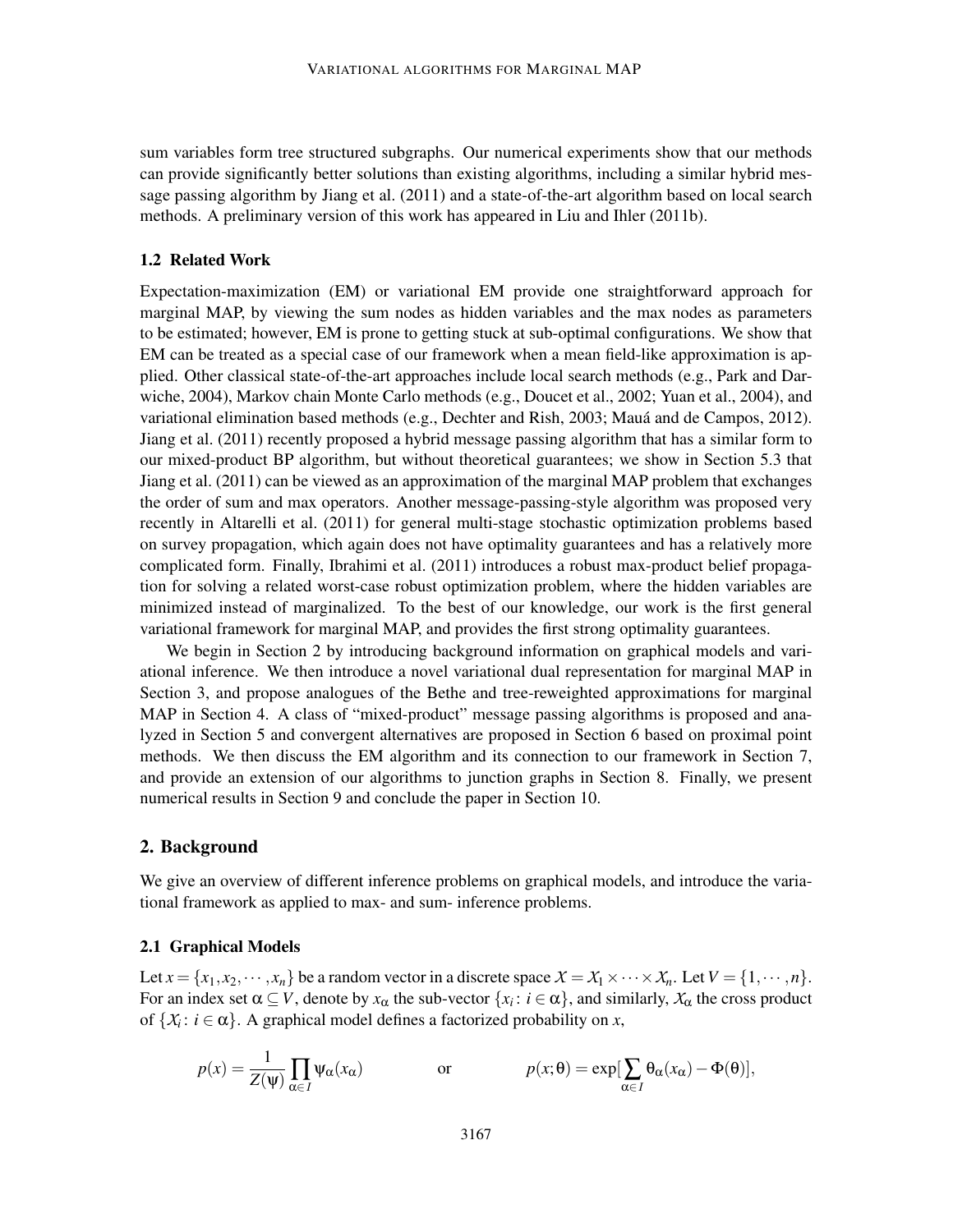#### LIU AND IHLER

where *I* is a set of subsets of variable indexes,  $\psi_{\alpha} \colon X_{\alpha} \to \mathbb{R}^+$  is called a factor function, and  $\theta_{\alpha}(x_{\alpha}) = \log \Psi_{\alpha}(x_{\alpha})$ . Since the  $x_i$  are discrete, the functions  $\Psi$  and  $\theta$  are tables; by alternatively viewing θ as a vector, it is interpreted as the natural parameter in an overcomplete, exponential family representation. Let  $\psi$  and  $\theta$  be the joint vector of all  $\psi_{\alpha}$  and  $\theta_{\alpha}$  respectively, for example,  $\theta =$  ${\theta_\alpha(x_\alpha): \alpha \in I, x_\alpha \in X_\alpha}$ . The normalization constant  $Z(\psi)$ , called *partition function*, normalizes the probability to sum to one, and  $\Phi(\theta) := \log Z(\psi)$  is called the log-partition function,

$$
\Phi(\theta) = \log \sum_{x \in \mathcal{X}} \exp[\theta(x)],
$$

where we define  $\theta(x) = \sum_{\alpha \in I} \theta_{\alpha}(x_{\alpha})$  to be the joint potential function that maps from X to R. The factorization structure of  $p(x)$  can be represented by an undirected graph  $G = (V, E)$ , where each node *i* ∈ *V* maps to a variable  $x_i$ , and each edge  $(ij)$  ∈ *E* corresponds to two variables  $x_i$  and  $x_j$  that coappear in some factor function  $\psi_{\alpha}$ , that is,  $\{i, j\} \subseteq \alpha$ . The set *I* is then a set of cliques (fully connected subgraphs) of *G*. For the purpose of illustration, we mainly restrict our scope on the set of pairwise models, on which *I* is the set of nodes and edges, that is,  $I = E \cup V$ . However, we show how to extend our algorithms to models with higher order cliques in Section 8.

#### 2.2 Sum-Inference Problems and Variational Approximation

Sum-inference is the task of marginalizing (summing out) variables in the model, for example, calculating the marginal probabilities of single variables, or the normalization constant *Z*,

$$
p(x_i) = \sum_{x_{V \setminus \{i\}}} \exp[\theta(x) - \Phi(\theta)], \qquad \Phi(\theta) = \log \sum_{x} \exp[\theta(x)].
$$

Unfortunately, the problem is generally #P-complete, and the straightforward calculation requires summing over an exponential number of terms. Variational methods are a class of approximation algorithms that transform the marginalization problem into a continuous optimization problem, which is then typically solved approximately.

### 2.2.1 MARGINAL POLYTOPE

The marginal polytope is a key concept in variational inference. We define the *marginal polytope* M to be the set of local marginal probabilities  $\tau = {\tau_\alpha(x_\alpha): \alpha \in I}$  that are extensible to a valid joint distribution, that is,

$$
\mathbb{M} = \{ \tau : \exists \text{ joint distribution } q(x), \text{ s.t. } \tau_{\alpha}(x_{\alpha}) = \sum_{x_{V \setminus \alpha}} q(x) \text{ for } \forall \alpha \in I \}.
$$

Denote by  $Q[\tau]$  the set of joint distributions whose marginals are consistent with  $\tau \in \mathbb{M}$ ; by the principle of maximum entropy (Jaynes, 1957), there exists a unique distribution in *Q* [τ] that has maximum entropy and follows the exponential family form for some  $\theta$ .<sup>2</sup> With an abuse of notation, we denote these unique global distributions by  $\tau(x)$ , and we do not distinguish  $\tau(x)$  and  $\tau$  when it is clear from the context.

<sup>2.</sup> In the case that  $p(x)$  has zero elements, the maximum entropy distribution is still unique and satisfies the exponential family form, but the corresponding  $\theta$  has negative infinite values (Jaynes, 1957).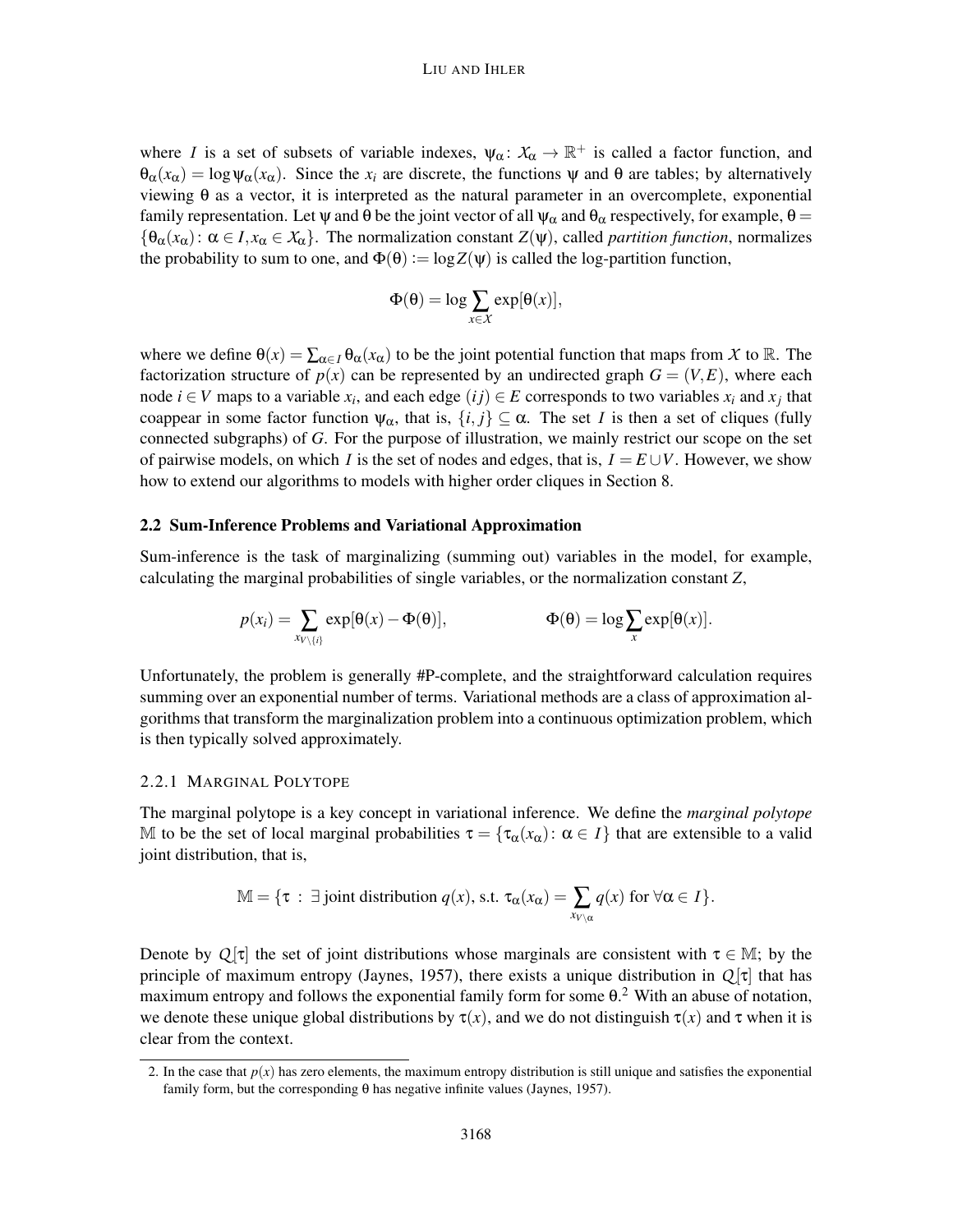#### 2.2.2 LOG-PARTITION FUNCTION DUALITY

A key result to many variational methods is that the log-partition function  $\Phi(\theta)$  is a convex function of θ and can be rewritten into a convex dual form,

$$
\Phi(\theta) = \max_{\tau \in \mathbb{M}} \left\{ \langle \theta, \tau \rangle + H(\tau) \right\},\tag{1}
$$

where  $\langle \theta, \tau \rangle = \sum_{\alpha} \sum_{x_{\alpha}} \theta_{\alpha}(x_{\alpha}) \tau_{\alpha}(x_{\alpha})$  is the vectorized inner product, and  $H(\tau)$  is the entropy of the corresponding global distribution  $\tau(x)$ , that is,  $H(\tau) = -\sum_{x} \tau(x) \log \tau(x)$ . The unique maximum  $\tau^*$ of (1) exactly equals the marginals of the original distribution  $p(x; \theta)$ , that is,  $\tau^*(x) = p(x; \theta)$ . We call  $F_{sum}(\tau, \theta) = \langle \theta, \tau \rangle + H(\tau)$  the sum-inference free energy (although technically the *negative* free energy).

The dual form (1) transforms the marginalization problem into a continuous optimization, but does not make it any easier: the marginal polytope M is defined by an exponential number of linear constraints, and the entropy term in the objective function is as difficult to calculate as the logpartition function. However, (1) provides a framework for deriving efficient approximate inference algorithms by approximating both the marginal polytope and the entropy (Wainwright and Jordan, 2008).

### 2.2.3 BP-LIKE METHODS

Many approximation methods replace M with the *locally consistent polytope* L; in pairwise models, it is the set of singleton and pairwise "pseduo-marginals"  $\{\tau_i(x_i): i \in V\}$  and  $\{\tau_{ij}(x_i, x_j): (ij) \in E\}$ that are consistent on their intersections, that is,

$$
\mathbb{L} = \{\tau_i, \tau_{ij} : \sum_{x_i} \tau_{ij}(x_i, x_j) = \tau_j(x_j), \sum_{x_i} \tau_i(x_i) = 1, \tau_{ij}(x_i, x_j) \ge 0\}.
$$
 (2)

Since not all such pseudo-marginals have valid global distributions, it is easy to see that  $\mathbb L$  is an outer bound of M, that is,  $M \subseteq \mathbb{L}$ . Note that this means there may not exist a global distribution  $\tau(x)$  for  $\tau$  in  $\mathbb{L}$ .

The free energy remains intractable (and is not even well-defined) in  $\mathbb{L}$ . We typically approximate the free energy by a combination of singleton and pairwise entropies, which only requires knowing  $\tau_i$  and  $\tau_{ij}$ . For example, the Bethe free energy approximation (Yedidia et al., 2003) is

$$
H(\tau) \approx \sum_{i \in V} H_i(\tau) - \sum_{(ij) \in E} I_{ij}(\tau), \qquad \Phi(\theta) \approx \max_{\tau \in \mathbb{L}} \left\{ \langle \theta, \tau \rangle + \sum_{i \in V} H_i(\tau) - \sum_{(ij) \in E} I_{ij}(\tau) \right\}, \qquad (3)
$$

where  $H_i(\tau)$  is the entropy of  $\tau_i(x_i)$  and  $I_{ij}(\tau)$  the mutual information of  $x_i$  and  $x_j$ , that is,

$$
H_i(\tau) = -\sum_{x_i} \tau_i(x_i) \log \tau_i(x_i), \qquad I_{ij}(\tau) = \sum_{x_i, x_j} \tau_{ij}(x_i, x_j) \log \frac{\tau_{ij}(x_i, x_j)}{\tau_i(x_i)\tau_j(x_j)}.
$$

We sometimes abbreviate  $H_i(\tau)$  and  $I_{ij}(\tau)$  into  $H_i$  and  $I_{ij}$  for convenience. The well-known loopy belief propagation (BP) algorithm of Pearl (1988) can be interpreted as a fixed point algorithm to optimize the Bethe free energy in (3) on the locally consistent polytope  $\mathbb{L}$  (Yedidia et al., 2003). Unfortunately, the Bethe free energy is a non-concave function of  $\tau$ , causing (3) to be a non-convex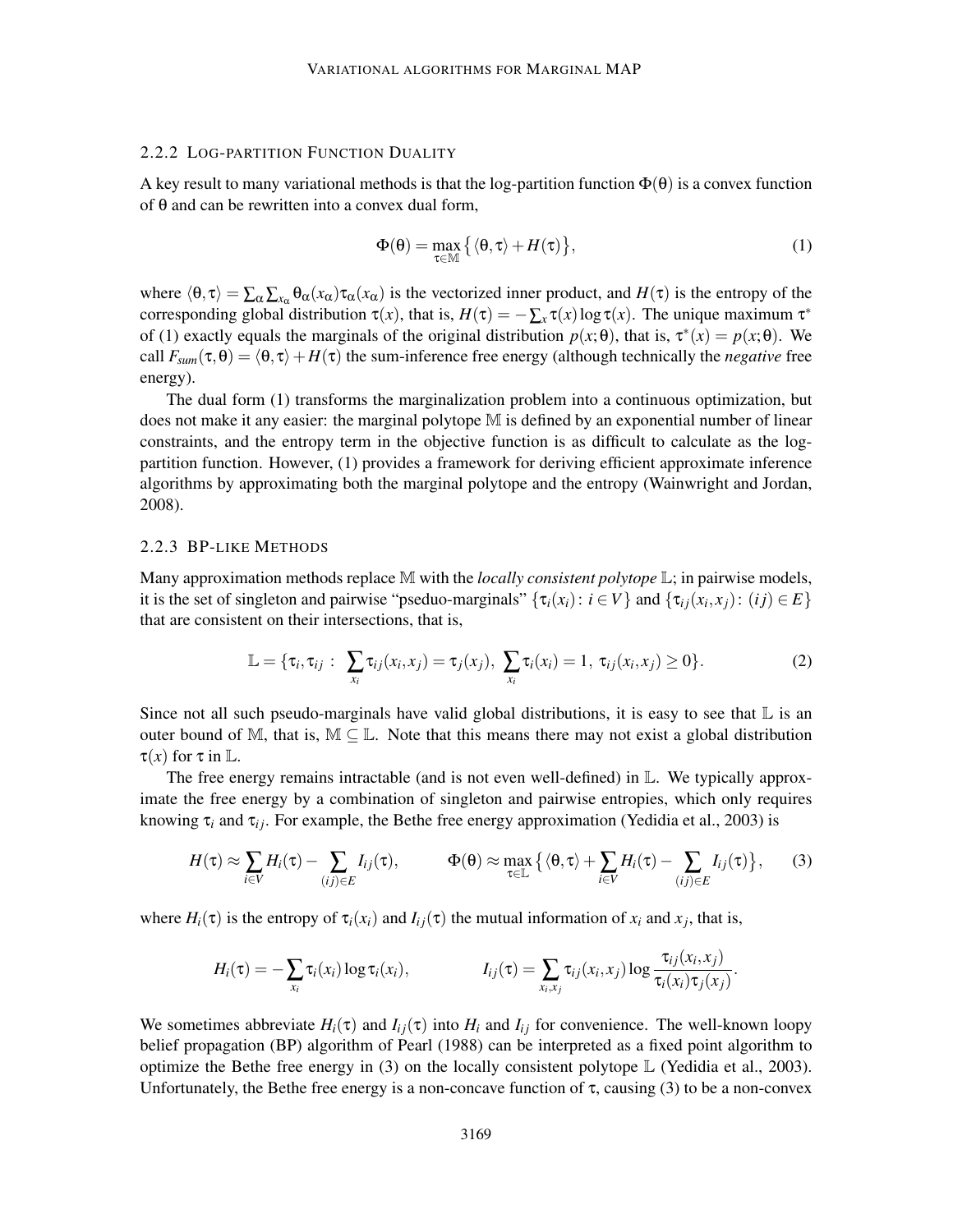optimization. The tree reweighted (TRW) free energy is a convex surrogate of the Bethe free energy (Wainwright et al., 2005a),

$$
\Phi(\theta) \approx \max_{\tau \in \mathbb{L}} \left\{ \langle \theta, \tau \rangle + \sum_{i \in V} H_i(\tau) - \sum_{(ij) \in E} \rho_{ij} I_{ij}(\tau) \right\},\tag{4}
$$

where  $\{p_{ij} : (ij) \in E\}$  is a set of positive edge appearance probabilities obtained from a weighted collection of spanning trees of *G* (see Wainwright et al. (2005a) and Section 4.2 for the detailed definition). The TRW approximation in (4) is a convex optimization problem, and is guaranteed to give an upper bound of the true log-partition function. A message passing algorithm similar to loopy BP, called tree reweighted BP, can be derived as a fixed point algorithm for solving the convex optimization in (4).

### 2.2.4 MEAN-FIELD-BASED METHODS

Mean-field-based methods are another set of approximate inference algorithms, which work by restricting M to a set of tractable distributions, on which both the marginal polytope and the joint entropy are tractable. Precisely, let  $\mathbb{M}_{m}$  be a subset of M that corresponds to a set of tractable distributions, for example, the set of fully factored distributions,  $\mathbb{M}_{mf} = \{ \tau \in \mathbb{M} : \tau(x) = \prod_{i \in V} \tau_i(x_i) \}.$ Note that the joint entropy  $H(\tau)$  for any  $\tau \in \mathbb{M}_{m}$  decomposes to the sum of singleton entropies  $H_i(\tau)$  of the marginal distributions  $\tau_i(x_i)$ . This method then approximates the log-partition function (1) by

$$
\max_{\tau \in \mathbb{M}_{mf}} \left\{ \langle \theta, \tau \rangle + \sum_{i \in V} H_i(\tau) \right\},\tag{5}
$$

which is guaranteed to give a lower bound of the log-partition function. Unfortunately, mean field methods usually lead to non-convex optimization problems, because  $\mathbb{M}_{mf}$  is often a non-convex set. In practice, block coordinate descent methods can be adopted to find the local optima of (5).

## 2.3 Max-Inference Problems

Combinatorial maximization (max-inference), or maximum *a posteriori* (MAP), problems are the tasks of finding a mode of the joint probability. That is,

$$
\Phi_{\infty}(\theta) = \max_{x} \theta(x), \qquad x^* = \arg \max_{x} \theta(x),
$$

where  $x^*$  is a MAP configuration and  $\Phi_{\infty}(\theta)$  the optimal energy value. This problem can be reformed into a linear program,

$$
\Phi_{\infty}(\theta) = \max_{\tau \in \mathbb{M}} \langle \theta, \tau \rangle,
$$
\n(6)

which attains its maximum when  $\tau^*(x) = 1(x = x^*)$ , where  $1(\cdot)$  is the Kronecker delta function, defined as  $1(t) = 1$  if condition *t* is true, and zero otherwise. If there are multiple MAP solutions, say  $\{x^{*k}: k = 1, ..., K\}$ , then any convex combination  $\sum_k c_k 1(x = x^{*k})$  with  $\sum_k c_k = 1, c_i \ge 0$  leads to a maximum of (6).

The problem in (6) remains NP-hard, because the marginal polytope M includes exponentially many inequality constraints. Most variational methods for MAP (e.g., Wainwright et al., 2005b; Werner, 2007) can be interpreted as relaxing M to the locally consistent polytop  $\mathbb{L}$ , yielding a linear relaxation of the original integer programming problem. Note that (6) differs from (1) only by its lack of an entropy term; in the next section, we generalize this similarity to marginal MAP.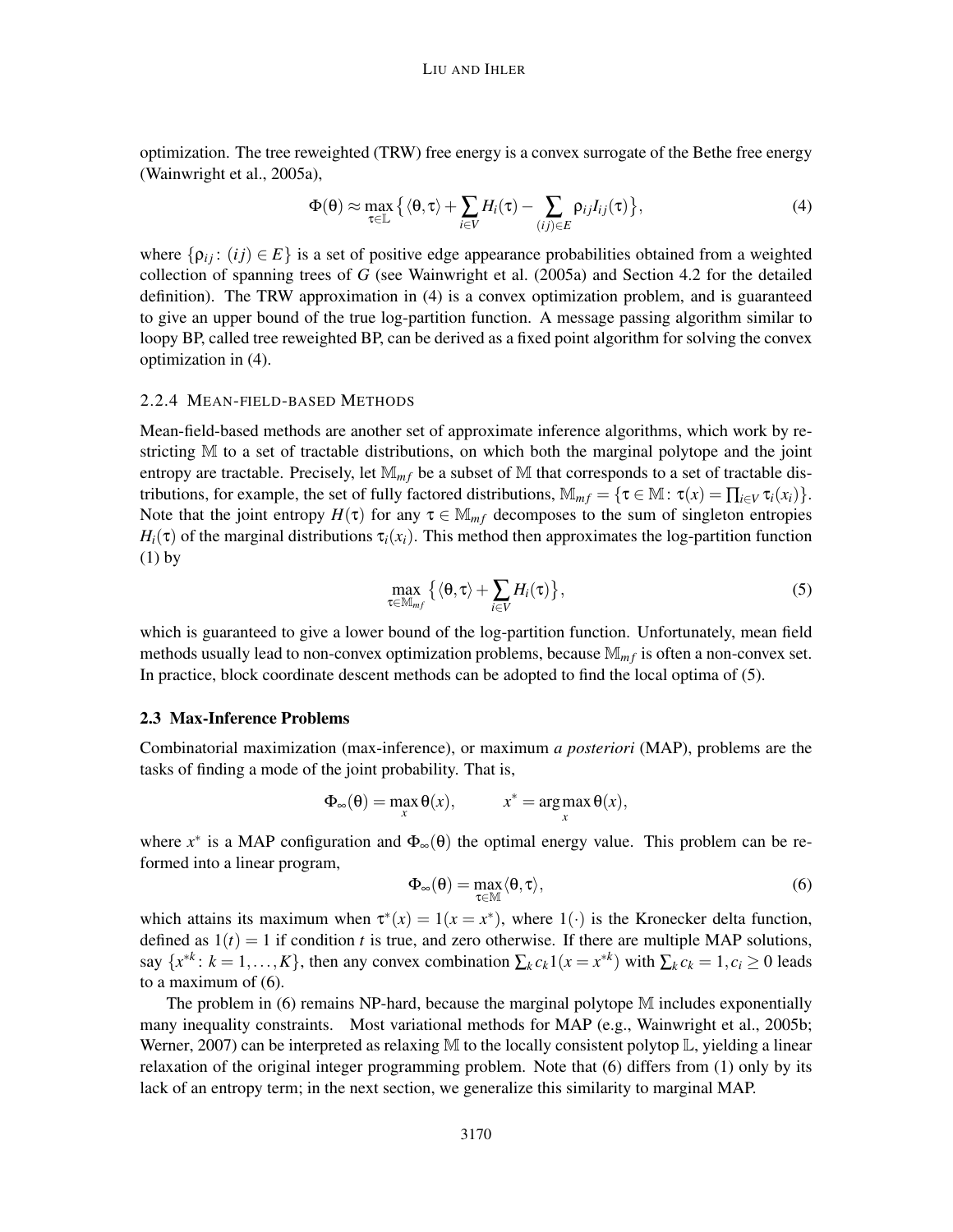

Marginal MAP:  $x_B^* = \arg \max_{x_B} p(x_B)$  $=$  argmax  $\sum_{x_B} p(x)$ .

Figure 1: An example from Koller and Friedman (2009) in which a marginal MAP query on a tree requires exponential time complexity. The marginalization over *x<sup>A</sup>* destroys the conditional dependency structure in the marginal distribution  $p(x)$ , causing an intractable maximization problem over  $x_B$ . The exact variable elimination method, which sequentially marginalizes the sum nodes and then maximizes the max nodes, has time complexity of  $O(\exp(n))$ , where *n* is the length of the chain.

### 2.4 Marginal MAP Problems

Marginal MAP is simply a hybrid of the max- and sum- inference tasks. Let *A* be a subset of nodes *V*, and  $B = V \setminus A$  be the complement of *A*. The marginal MAP problem seeks a partial configuration  $x_B^*$  that has the maximum marginal probability  $p(x_B) = \sum_{x_A} p(x)$ , where *A* is the set of sum nodes to be marginalized out, and *B* the max nodes to be optimized. We call this a type of "mixed-inference" problem, since it involves more than one type of variable elimination operator. To facilitate developing our duality results, we formulate marginal MAP in terms of the exponential family representation,

$$
\Phi_{AB}(\theta) = \max_{x_B} Q(x_B; \theta), \qquad \text{where} \quad Q(x_B; \theta) = \log \sum_{x_A} \exp[\theta(x)], \tag{7}
$$

where the maximum point  $x_B^*$  of  $Q(x_B; \theta)$  is the marginal MAP solution. Although similar to maxand sum-inference, marginal MAP is significantly harder than either of them. A classic example is shown in Figure 1, where marginal MAP is NP-hard even on a tree structured graph (Koller and Friedman, 2009). The main difficulty arises because the max and sum operators do not commute, which restricts feasible elimination orders to those with *all* the sum nodes eliminated before *any* max nodes. In the worst case, marginalizing the sum nodes *x<sup>A</sup>* may destroy any conditional independence among the max nodes  $x_B$ , making it difficult to represent or optimize  $Q(x_B;\theta)$ , even when the sum part alone is tractable (such as when the nodes in *A* form a tree).

Despite its computational difficulty, marginal MAP plays an essential role in many practical scenarios. The marginal MAP configuration  $x_B^*$  in (7) is Bayes optimal in the sense that it minimizes the expected error on *B*,  $\mathbb{E}[1(x_B^* = x_B)]$ , where  $\mathbb{E}[\cdot]$  denotes the expectation under distribution  $p(x; \theta)$ . Here, the variables  $x_A$  are not included in the error criterion, for example because they are "nuisance" hidden variables of no direct interest, or unobserved or inaccurately measured model parameters. In contrast, the joint MAP configuration  $x^*$  minimizes the joint error  $\mathbb{E}[1(x^* = x)]$ , but gives no guarantees on the partial error  $\mathbb{E}[1(x_B^* = x_B)]$ . In practice, perhaps because of the wide availability of efficient algorithms for joint MAP, researchers tend to over-use joint MAP even in cases where marginal MAP would be more appropriate. The following toy example shows that this seemingly reasonable approach can sometimes cause serious problems.

**Example 1** (Weather Dilemma). *Denote by*  $x_b \in \{\text{rainy}, \text{sunny}\}\$  the weather condition of Irvine, and  $x_a \in \{$  walk, drive $\}$  *whether Alice drives or walks to the school depending on the weather con-*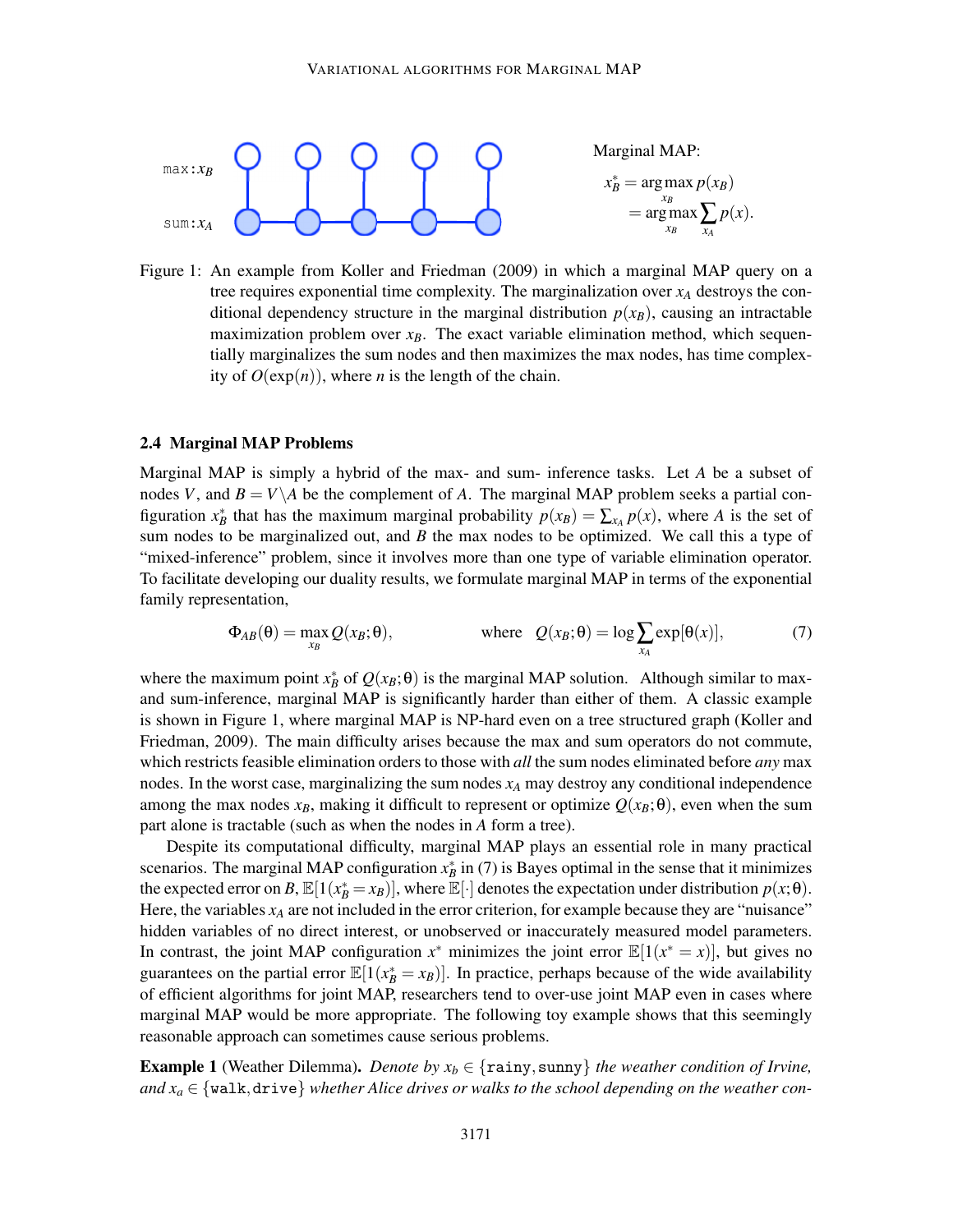*dition. Assume the probabilities of x<sup>b</sup> and x<sup>a</sup> are*

| $p(x_b):$   rainy   0.4 |     | $p(x_a x_b):$ |       |     | walk drive |
|-------------------------|-----|---------------|-------|-----|------------|
| sunny                   | 0.6 |               | rainy | 1/8 | 7/8        |
|                         |     |               | sunny |     |            |

*The task is to calculate the most likely weather condition of Irvine, which is obviously* sunny *according to p*( $x_b$ ). The marginal MAP,  $x_b^* = \arg \max_{x_b} p(x_b) = \text{sumny}$ , gives the correct answer. However,  $a$  *the full MAP estimator,*  $[x^*_a, x^*_b] = \argmax p(x_a, x_b) = [\texttt{drive}, \texttt{rainy}],$  gives answer  $x^*_b = \texttt{rainy}$  (by *dropping the x*<sup>∗</sup> *a component), which is obviously wrong. Paradoxically, if p*(*xa*|*xb*) *is changed (say, corresponding to a different person), the solution returned by full MAP could be different.*

In the above example, since no evidence on  $x_a$  is observed, the conditional probability  $p(x_a|x_b)$ does not provide useful information for *xb*, but instead provides misleading information when it is incorporated in the full MAP estimator. The marginal MAP, on the other hand, eliminates the influence of the irrelevant  $p(x_a|x_b)$  by marginalizing (or averaging)  $x_a$ . In general, the marginal MAP and full MAP can differ significantly when the uncertainty in the hidden variables changes as a function of *xB*.

### 3. A Dual Representation for Marginal MAP

In this section, we present our main result, a dual representation of the marginal MAP problem (7). Our dual representation generalizes that of sum-inference in (1) and max-inference in (6), and provides a unified framework for solving marginal MAP problems.

**Theorem 2.** *The marginal MAP energy*  $\Phi_{AB}(\theta)$  *in* (7) *has a dual representation*,

$$
\Phi_{AB}(\theta) = \max_{\tau \in \mathbb{M}} \{ \langle \theta, \tau \rangle + H_{A|B}(\tau) \},\tag{8}
$$

*where*  $H_{A|B}(\tau)$  *is a conditional entropy,*  $H_{A|B}(\tau) = -\sum_{x} \tau(x) \log \tau(x_A|x_B)$ *. If*  $Q(x_B;\theta)$  *has a unique maximum*  $x_B^*$ *, the maximum point*  $\tau^*$  *of* (8) *is also unique, satisfying*  $\tau^*(x) = \tau^*(x_B)\tau^*(x_A|x_B)$ *, where*  $\tau^*(x_B) = 1(x_B = x_B^*)$  and  $\tau^*(x_A | x_B) = p(x_A | x_B; \theta)^3$ .

*Proof.* For any  $\tau \in \mathbb{M}$  and its corresponding global distribution  $\tau(x)$ , consider the conditional KL divergence between  $\tau(x_A|x_B)$  and  $p(x_A|x_B;\theta)$ ,

$$
D_{\text{KL}}[\tau(x_A|x_B)||p(x_A|x_B;\theta)] = \sum_{x} \tau(x) \log \frac{\tau(x_A|x_B)}{p(x_A|x_B;\theta)}
$$
  
=  $-H_{A|B}(\tau) - \mathbb{E}_{\tau}[\log p(x_A|x_B;\theta)]$   
=  $-H_{A|B}(\tau) - \mathbb{E}_{\tau}[\theta(x)] + \mathbb{E}_{\tau}[Q(x_B;\theta)] \geq 0,$ 

where  $H_{A|B}(\tau)$  is the conditional entropy on  $\tau(x)$ ; the equality on the last line holds because  $p(x_A|x_B;\theta) = \exp(\theta(x) - Q(x_B;\theta))$ ; the last inequality follows from the nonnegativity of KL divergence, and is tight if and only if  $\tau(x_A|x_B) = p(x_A|x_B;\theta)$  for all  $x_A$  and  $x_B$  that  $\tau(x_B) \neq 0$ . Therefore, we have for any  $\tau(x)$ ,

$$
\Phi_{AB}(\theta) = \max_{x_B} Q(x_B; \theta) \geq \mathbb{E}_{\tau}[Q(x_B; \theta)] \geq \mathbb{E}_{\tau}[\theta(x)] + H_{A|B}(\tau).
$$

<sup>3.</sup> Since  $\tau(x_B) = 0$  if  $x_B \neq x_B^*$ , we do not necessarily need to define  $\tau^*(x_A|x_B)$  for  $x_B \neq x_B^*$ .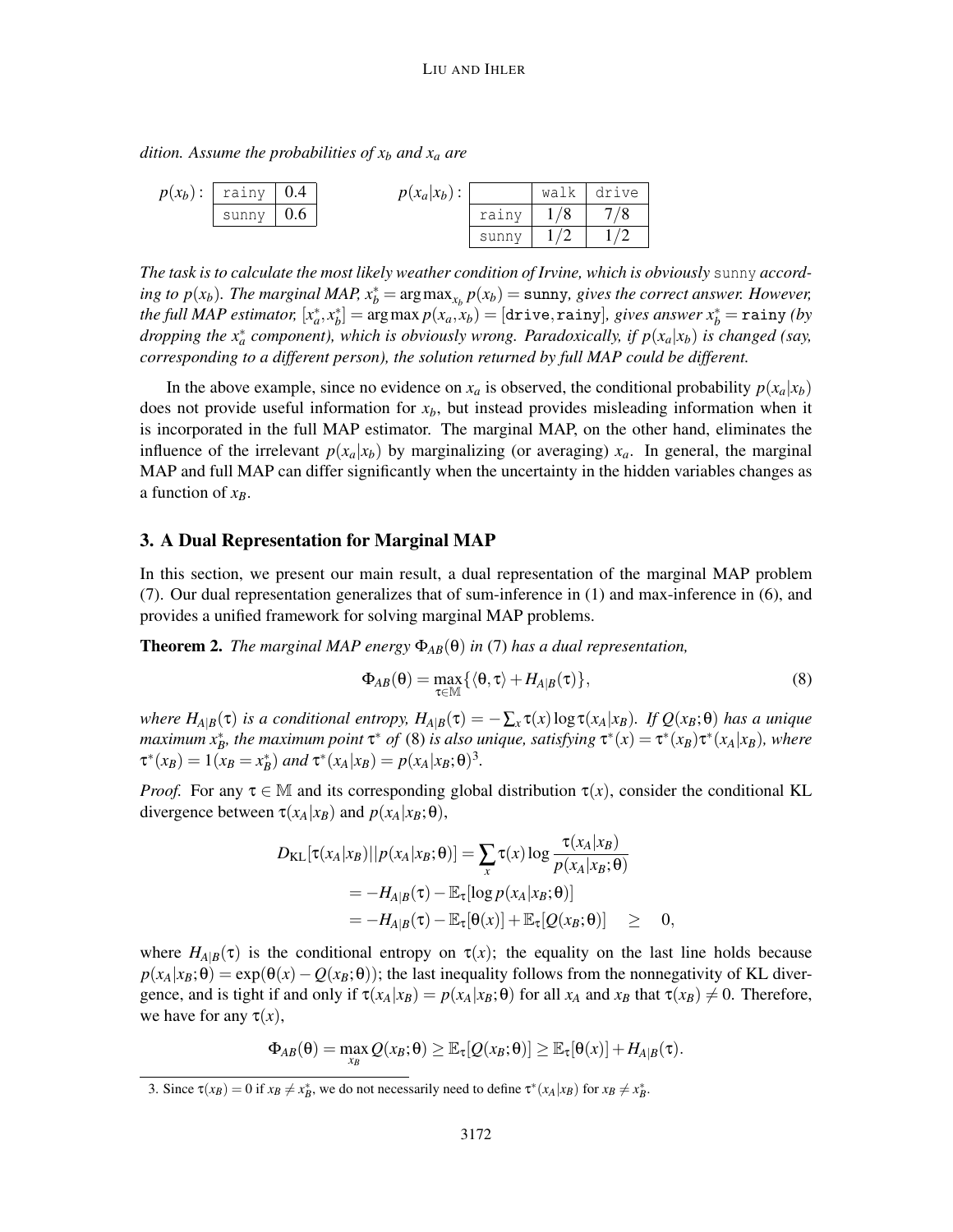| Problem Type        | Primal Form                                  | Dual Form                                                                       |
|---------------------|----------------------------------------------|---------------------------------------------------------------------------------|
| Max-Inference       | $\log \max exp(\theta(x))$                   | $\max_{\tau \in \mathbb{M}} \{ \langle \theta, \tau \rangle \}$                 |
| Sum-Inference       | $\log \sum \exp(\theta(x))$                  | $\max_{\tau \in \mathbb{M}} \{ \langle \theta, \tau \rangle + H(\tau) \}$       |
| <b>Marginal MAP</b> | $\log \max_{x_B} \sum_{x_B} \exp(\theta(x))$ | $\max_{\tau \in \mathbb{M}} \{ \langle \theta, \tau \rangle + H_{A B}(\tau) \}$ |

Table 1: The primal and dual forms of the three inference types. The dual forms of sum-inference and max-inference are well known; the form for marginal MAP is a contribution of this work. Intuitively, the max vs. sum operators in the primal form determine the conditioning set of the conditional entropy term in the dual form.

It is easy to show that the two inequality signs are tight if and only if  $\tau(x)$  equals  $\tau^*(x)$  as defined above. Substituting  $\mathbb{E}_{\tau}[\theta(x)] = \langle \theta, \tau \rangle$  completes the proof.  $\Box$ 

**Remark 1.** If  $Q(x_B; \theta)$  has multiple maxima  $\{x_B^{*k}\}\$ , each corresponding to a distribution  $\tau^{*k}(x) =$  $1(x_B = x_B^*) p(x_A | x_B; \theta)$ , then the set of maximum points of (8) is the convex hull of  $\{\tau^{*k}\}.$ Remark 2. Theorem 2 naturally integrates the marginalization and maximization sub-problems into one joint optimization problem, providing a novel and efficient treatment for marginal MAP beyond the traditional approaches that treat the marginalization sub-problem as a sub-routine of the maximization problem. As we show in Section 5, this enables us to derive efficient "mixedproduct" message passing algorithms that simultaneously takes marginalization and maximization steps, avoiding expensive and possibly wasteful inner loop steps in the marginalization sub-routine. **Remark 3.** Since we have  $H_{A|B}(\tau) = H(\tau) - H_B(\tau)$  by the entropic chain rule (Cover and Thomas, 2006), the objective function in (8) can be view as a "truncated" free energy,

$$
F_{mix}(\tau, \theta) := \langle \theta, \tau \rangle + H_{A|B}(\tau) = F_{sum}(\tau, \theta) - H_B(\tau),
$$

where the entropy  $H_B(\tau)$  of the max nodes  $x_B$  are removed from the regular sum-inference free energy  $F_{sum}(\tau, \theta) = \langle \theta, \tau \rangle + H(\tau)$ . Theorem 2 generalizes the dual form of both sum-inference (1) and max-inference (6), since it reduces to those forms when the max set *B* is empty or all nodes, respectively. Table 1 shows all three forms together for comparision. Intuitively, since the entropy  $H_B(\tau)$  is removed from the objective, the optimal marginal  $\tau^*(x)$  tends to have lower entropy and its probability mass concentrates on the optimal configurations  $\{x_B^*\}$ . Alternatively, the  $\tau^*(x)$  can be interpreted as the marginals obtained by clamping the value of  $x_B$  at  $x_B^*$  on the distribution  $p(x; \theta)$ , that is,  $\tau^*(x) = p(x|x_B = x_B^*; \theta)$ .

**Remark 4.** Unfortunately, subtracting the  $H_B(\tau)$  term causes some subtle difficulties. First,  $H_B(\tau)$ (and hence  $F_{mix}(\tau, \theta)$ ) may be intractable to calculate even when the joint entropy  $H(\tau)$  is tractable, because the marginal distribution  $p(x) = \sum_{x \in A} p(x)$  does not necessarily inherit the conditional dependency structure of the joint distribution. Therefore, the dual optimization in (8) may be intractable even on a tree, reflecting the intrinsic difficulty of marginal MAP compared to full MAP or marginalization. Interestingly, we show in the sequel that a certificate of optimality can still be obtained on general tree graphs in some cases.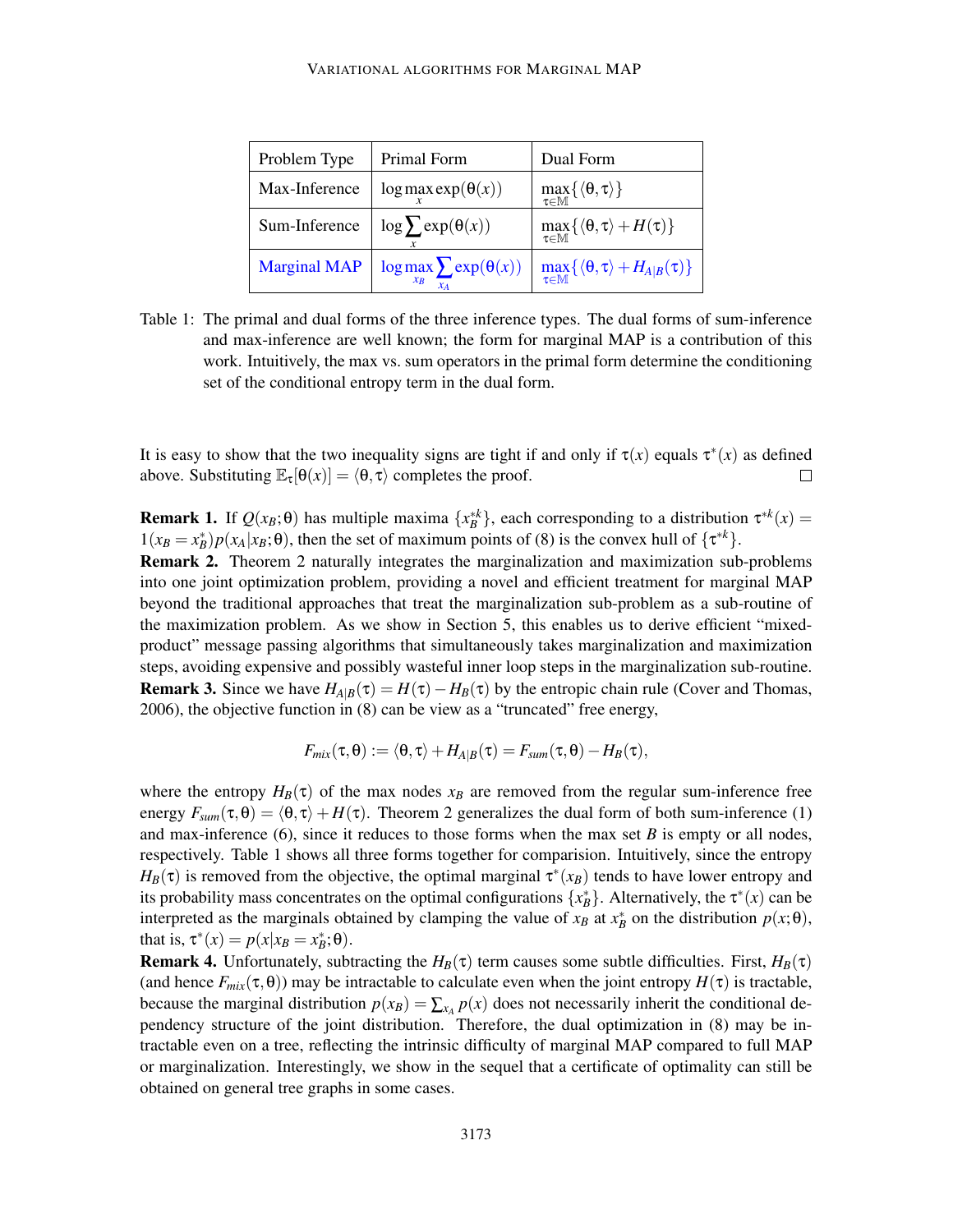Secondly, the conditional entropy  $H_{A|B}(\tau)$  (and hence  $F_{mix}(\tau,\theta)$ ) is concave, but not strictly concave, with respect to  $\tau$ . This creates additional difficulty when optimizing  $(8)$ , since many iterative optimization algorithms, such as coordinate descent, can lose their typical convergence or optimality guarantees when the objective function is not strongly convex.

## 3.1 Smoothed Approximation

To sidestep the issue of non-strictly convexity, we introduce a smoothed approximation of  $F_{mix}(\tau, \theta)$ that "adds back" part of the missing  $H_B(\tau)$  term,

$$
F^\epsilon_{\text{mix}}(\tau,\theta) = \langle \theta, \tau \rangle + H_{A|B}(\tau) + \epsilon H_B(\tau),
$$

where  $\varepsilon$  is a small positive constant. Similar smoothing techniques have also been applied to solve the standard MAP problem; see, for example, Hazan and Shashua (2010); Meshi et al. (2012). We show in the following theorem that this smoothed dual approximation is closely connected to a direct approximation in the primal domain.

**Theorem 3.** Let  $\varepsilon$  *be a positive constant, and*  $Q(x_B;\theta)$  *as defined in* (7)*. Define* 

$$
\Phi_{AB}^{\varepsilon}(\theta) = \log \big\{ \big[ \sum_{x_B} \exp(Q(x_B;\theta))^{1/\varepsilon} \big] \varepsilon \big\},\,
$$

*then we have*

$$
\Phi_{AB}^{\epsilon}(\theta) = \max_{\tau \in \mathbb{M}} \left\{ \langle \theta, \tau \rangle + H_{A|B}(\tau) + \epsilon H_B(\tau) \right\}.
$$

*In addition, we have*

$$
\lim_{\epsilon\to 0^+}\Phi_{AB}^\epsilon(\theta)=\Phi_{AB}(\theta),
$$

where  $\varepsilon \to 0^+$  denotes approaching zero from the positive side.

*Proof.* The proof is similar to that of Theorem 2, but exploits the non-negativity of a weighted sum of two KL divergence terms,

$$
D_{KL}[\tau(x_A|x_B)||p(x_A|x_B;\theta)]+\varepsilon D_{KL}[\tau(x_B)||p(x_B)].
$$

The remaining part follows directly from the standard zero temperature limit formula,

$$
\lim_{\varepsilon \to 0^+} [\sum_x f(x)^{1/\varepsilon}]^{\varepsilon} = \max_x f(x),\tag{9}
$$

 $\Box$ 

where  $f(x)$  is any function with positive values.

# 4. Variational Approximations for Marginal MAP

Theorem 2 transforms the marginal MAP problem into a variational form, but obviously does not decrease its computational hardness. Fortunately, many well-established variational techniques for sum- and max-inference can be extended to apply to (8), opening a new door for deriving novel approximate algorithms for marginal MAP. In the spirit of Wainwright and Jordan (2008), one can either relax M to a simpler outer bound like L and replace  $F_{mix}(\tau, \theta)$  by some tractable form to give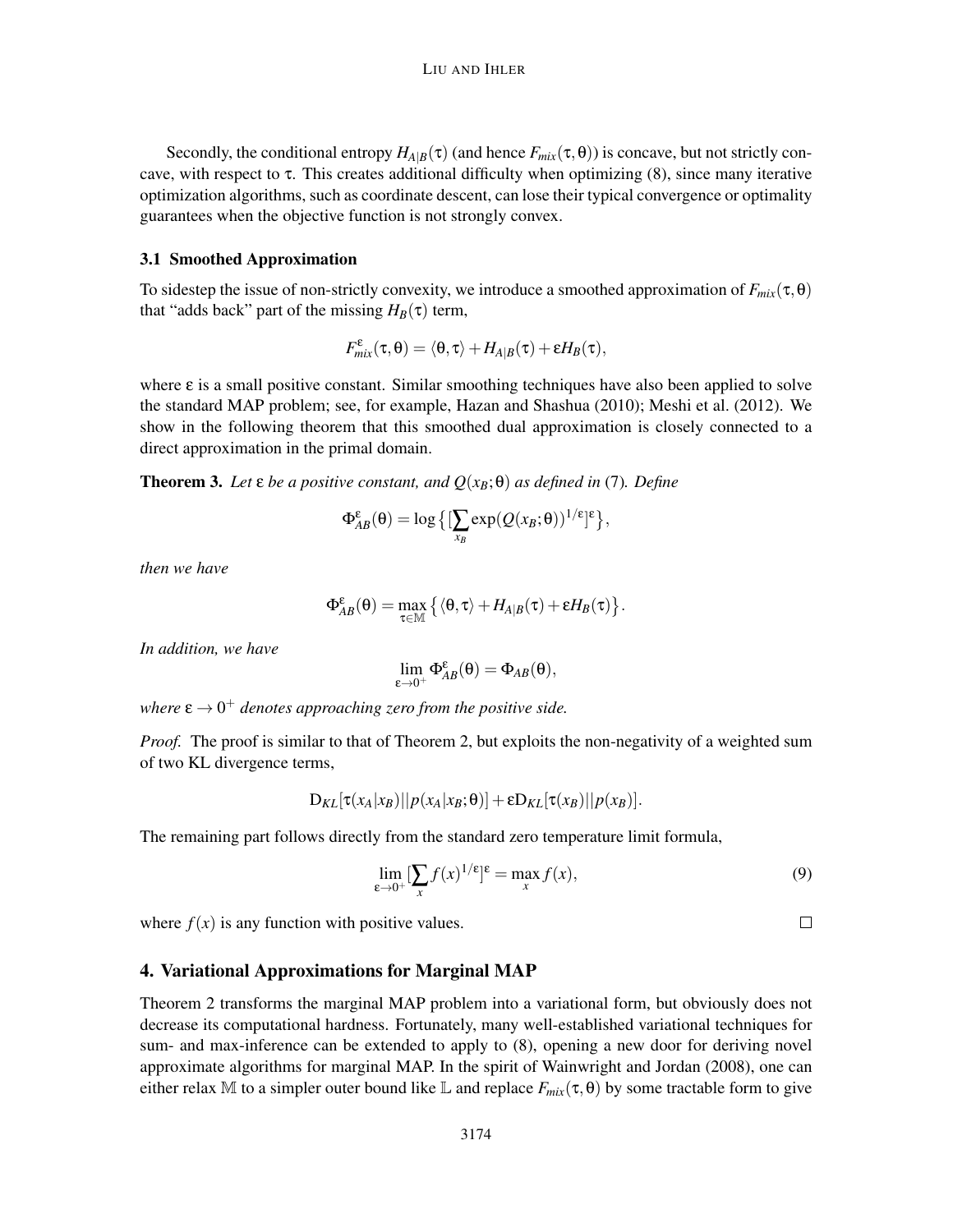algorithms similar to loopy BP or TRW BP, or restrict M to a tractable subset like  $\mathbb{M}_{mf}$  to give mean-field-like algorithms. In the sequel, we demonstrate several such approximation schemes, mainly focusing on the BP-like methods with pairwise free energies. We will briefly discuss meanfield-like methods when we connect to EM in section 7, and derive an extension to junction graphs that exploits higher order approximations in Section 8. Our framework can be easily adopted to take advantage of other, more advanced variational techniques, like those using higher order cliques (e.g., Yedidia et al., 2005; Globerson and Jaakkola, 2007; Liu and Ihler, 2011a; Hazan et al., 2012) or more advanced optimization methods like dual decomposition (Sontag et al., 2011) or alternating direction method of multipliers (Boyd et al., 2010).

We start by characterizing the graph structure on which marginal MAP is tractable.

**Definition 4.1.** *We call G an A-B* tree *if there exists a partial order on the node set*  $V = A \cup B$ , *satisfying*

- 1) **Tree-order**. For any  $i \in V$ , there is at most one other node  $j \in V$  (called its parent), such that  $j \prec i$  and  $(ij) \in E$ ;
- 2) **A-B Consistency**. For any  $a \in A$  and  $b \in B$ , we have  $b \prec a$ .

*We call such a partial order an A-B tree-order of G.*

For further notation, let  $G_A = (A, E_A)$  be the subgraph induced by nodes in *A*, that is,  $E_A =$  $\{(ij) \in E : i \in A, j \in A\}$ , and similarly for  $G_B = (B, E_B)$ . Let  $\partial_{AB} = \{(ij) \in E : i \in A, j \in B\}$  be the edges that join sets *A* and *B*.

Obviously, marginal MAP on an *A*-*B* tree can be tractably solved by sequentially eliminating the variables along the *A*-*B* tree-order (see, e.g., Koller and Friedman, 2009). We show that its dual optimization is also tractable in this case.

Lemma 4. *If G is an A-B tree, then*

- 1) The locally consistent polytope equals the marginal polytope, that is,  $\mathbb{M} = \mathbb{L}$ .
- 2) *The conditional entropy has a pairwise decomposition,*

$$
H_{A|B}(\tau) = \sum_{i \in A} H_i(\tau) - \sum_{(ij) \in E_A \cup \partial_{AB}} I_{ij}(\tau).
$$
\n(10)

 $\Box$ 

*Proof.* 1) The fact that  $M = L$  on trees is a standard result; see Wainwright and Jordan (2008) for details.

2) Because *G* is an *A*-*B* tree, both  $p(x)$  and  $p(x)$  have tree structured conditional dependency. We then have (see, e.g., Wainwright and Jordan, 2008) that

$$
H(\tau) = \sum_{i \in V} H_i(\tau) - \sum_{(ij) \in E} I_{ij}(\tau), \quad \text{and} \quad H_B(\tau) = \sum_{i \in B} H_i(\tau) - \sum_{(ij) \in E_B} I_{ij}(\tau).
$$

Equation (10) follows by using the entropic chain rule  $H_{A|B}(\tau) = H(\tau) - H_B(\tau)$ .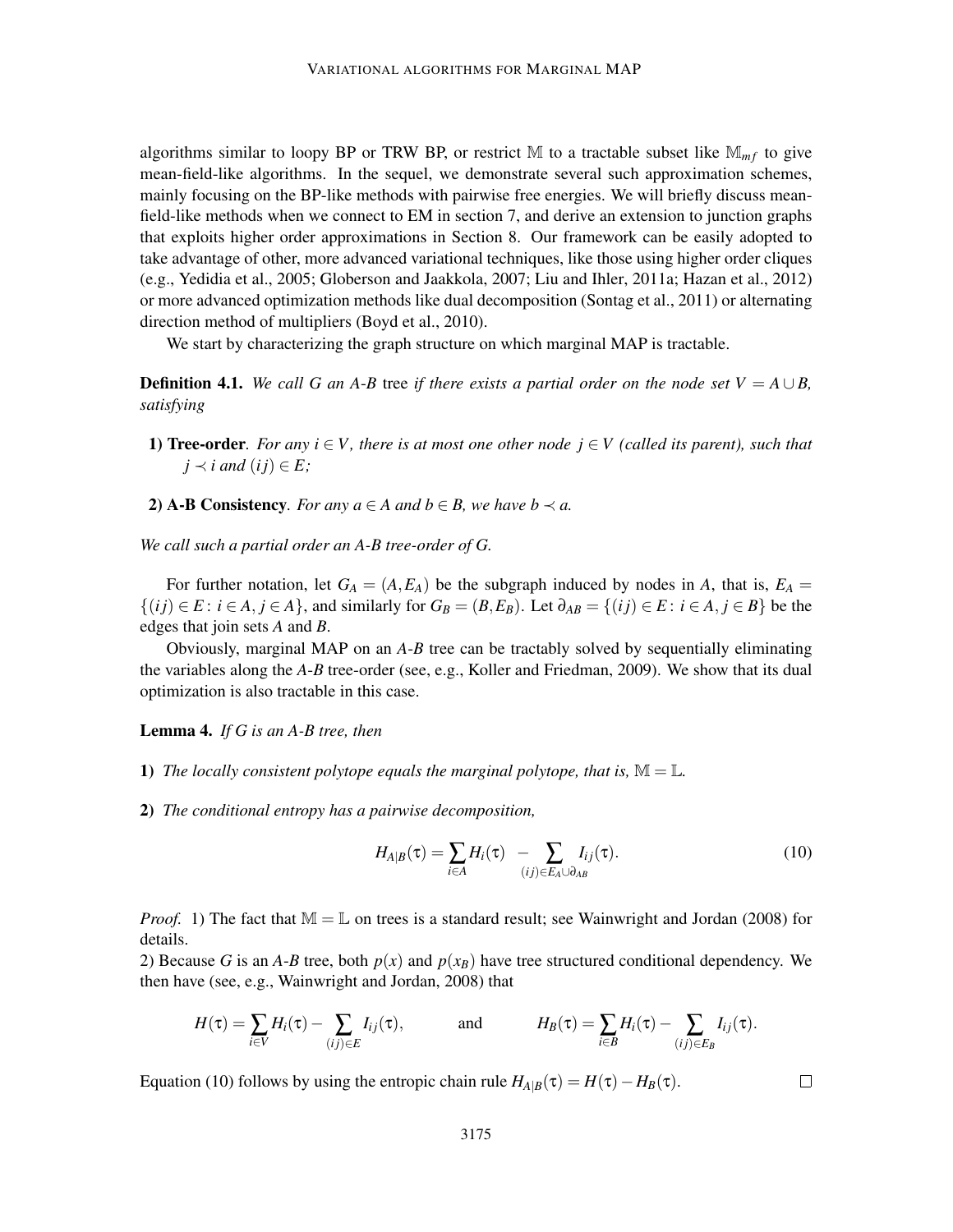# 4.1 Bethe-like Free Energy

Lemma 4 suggests that the free energy of *A*-*B* trees can be decomposed into singleton and pairwise terms that are easy to deal with. This is not true for general graphs, but motivates a "Bethe" like approximation,

$$
\Phi_{bethe}(\theta) = \max_{\tau \in \mathbb{L}} F_{bethe}(\tau, \theta), \qquad F_{bethe}(\tau, \theta) = \langle \theta, \tau \rangle + \sum_{i \in A} H_i(\tau) - \sum_{(ij) \in E_A \cup \partial_{AB}} I_{ij}(\tau), \qquad (11)
$$

where  $F_{bethe}(\tau,\theta)$  is a "truncated" Bethe free energy, whose entropy and mutual information terms that involve only max nodes are truncated. If *G* is an *A*-*B* tree,  $\Phi_{bethe}$  equals the true  $\Phi_{AB}$ , giving an intuitive justification. In the sequel we give more general theoretical conditions under which this approximation gives the exact solution, and we find empirically that it usually gives surprisingly good solutions in practice. Similar to the regular Bethe approximation, (11) leads to a nonconvex optimization, and we will derive both message passing algorithms and provably convergent algorithms to solve it.

# 4.2 Tree-reweighted Free Energy

Following the idea of TRW belief propagation (Wainwright et al., 2005a), we construct an approximation of marginal MAP using a convex combination of *A*-*B* subtrees (subgraphs of *G* that are *A*-*B* trees). Let  $T_{AB}$  be a collection of *A*-*B* subtrees of *G*. We assign with each  $T \in T_{AB}$  a weight  $w_T$ satisfying  $w_T \geq 0$  and  $\sum_{T \in T_{AB}} w_T = 1$ . For each *A-B* sub-tree  $T = (V, E_T)$ , define

$$
H_{A|B}(\tau\;;\;T)=\sum_{i\in A}H_i(\tau)-\sum_{(ij)\in E_T\setminus E_B}I_{ij}(\tau).
$$

As shown in Wainwright and Jordan (2008), the  $H_{A|B}(\tau; T)$  is always a concave function of  $\tau$  on L, and  $H_{A|B}(\tau) \le H_{A|B}(\tau; T)$  for all  $\tau \in \mathbb{M}$  and  $T \in \mathcal{T}_{AB}$ . More generally, we have  $H_{A|B}(\tau) \le H_{A|B}(\tau)$  $\sum_{T \in \mathcal{T}_{AB}} w_T H_{A|B}(\tau; T)$ , which can be transformed to

$$
H_{A|B}(\tau) \le \sum_{i \in A} H_i(\tau) - \sum_{(ij) \in E_A \cup \partial_{AB}} \rho_{ij} I_{ij}(\tau), \qquad (12)
$$

where  $\rho_{ij} = \sum_{T: (ij) \in E_T} w_T$  are the edge appearance probabilities as defined in Wainwright and Jordan (2008). Replacing M with L and  $H_{A|B}(\tau)$  with the bound in (12) leads to a TRW-like approximation of marginal MAP,

$$
\Phi_{trw}(\theta) = \max_{\tau \in \mathbb{L}} F_{trw}(\tau, \theta), \qquad F_{trw}(\tau, \theta) = \langle \theta, \tau \rangle + \sum_{i \in A} H_i(\tau) - \sum_{(ij) \in E_A \cup \partial_{AB}} \rho_{ij} I_{ij}(\tau). \qquad (13)
$$

Since  $\mathbb L$  is an outer bound of  $\mathbb M$ , and  $F_{trw}$  is a concave upper bound of the true free energy, we can guarantee that  $\Phi_{trw}(\theta)$  is always an upper bound of  $\Phi_{AB}(\theta)$ . To our knowledge, this provides the first known convex relaxation for upper bounding marginal MAP. One can also optimize the weights  $\{w_T : T \in T_{AB}\}$  to get the tightest upper bound using methods similar to those used for regular TRW BP (see Wainwright et al., 2005a).

### 4.3 Global Optimality Guarantees

We show the global optimality guarantees of the above approximations under some circumstances. In this section, we always assume  $G_A$  is a tree, and hence the objective function is tractable to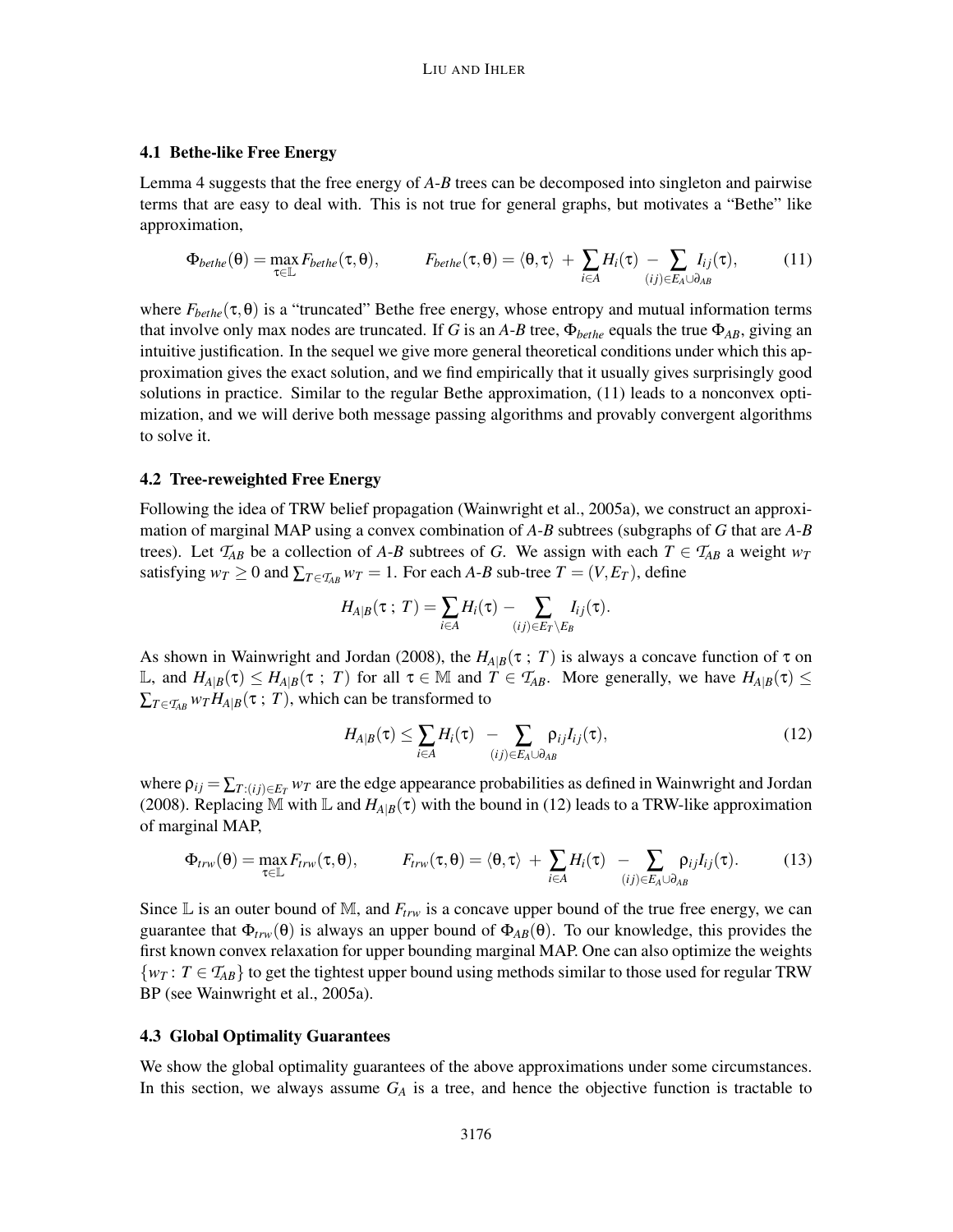calculate for a given  $x_B$ . However, the optimization component remains intractable in this case, because the marginalization step destroys the decomposition structure of the objective function (see Figure 1). It is thus nontrivial to see how the Bethe and TRW approximations behave in this case.

In general, suppose we approximate Φ*AB*(θ) using the following pairwise approximation,

$$
\Phi_{tree}(\theta) = \max_{\tau \in \mathbb{L}} \left\{ \langle \theta, \tau \rangle + \sum_{i \in A} H_i(\tau) - \sum_{(ij) \in E_A} I_{ij}(\tau) - \sum_{(ij) \in \partial_{AB}} \rho_{ij} I_{ij}(\tau) \right\},\tag{14}
$$

where the weights on the sum part,  $\{\rho_{ij}: (ij) \in E_A\}$ , have been fixed to be ones. This choice makes sure that the sum part is "intact" in the approximation, while the weights on the crossing edges,  $\rho_{AB} = \{\rho_{ij}: (ij) \in \partial_{AB}\}\$ , can take arbitrary values, corresponding to different free energy approximation methods. If  $\rho_{ij} = 1$  for  $\forall (ij) \in \partial_{AB}$ , it is the Bethe free energy; it will correspond to the TRW free energy if  $\{\rho_{ij}\}\$  are taken to be a set of edge appearance probabilities (which in general have values less than one). The edge appearance probabilities of *A*-*B* trees are more restrictive than for the standard trees used in TRW BP. For example, if the max part of a *A*-*B* sub-tree is a connected tree, then it can include at most one crossing edge, so in this case  $\rho_{AB}$  should satisfy  $\sum_{(ij)\in\partial_{AB}}\rho_{ij}=1$ ,  $\rho_{ij} \geq 0$ . Interestingly, we will show in Section 7 that if  $\rho_{ij} \to +\infty$  for  $\forall (ij) \in \partial_{AB}$ , then Equation (14) is closely related to an EM algorithm.

**Theorem 5.** *Suppose the sum part*  $G_A$  *is a tree, and we approximate*  $\Phi_{AB}(\theta)$  *using*  $\Phi_{tree}(\theta)$  *defined in* (14)*. Assume that* (14) *is* globally *optimized.*

- (i) *We have*  $\Phi_{tree}(\theta) \ge \Phi_{AB}(\theta)$ *. If there exists*  $x_B^*$  such that  $Q(x_B^*;\theta) = \Phi_{tree}(\theta)$ *, we have*  $\Phi_{tree}(\theta) =$ Φ*AB*(θ)*, and x*<sup>∗</sup> *B is a globally optimal marginal MAP solution.*
- (ii) *Suppose*  $\tau^*$  *is a* global *maximum of* (14)*, and*  $\{\tau_i^*(x_i): i \in B\}$  *have integral values, that is,*  $\tau_i^*(x_i) = 0$  *or* 1*, then*  $\{x_i^* = \arg \max_{x_i} \tau_i^*(x_i) : i \in B\}$  *is a globally optimal solution of the marginal MAP problem* (7)*.*

*Proof (sketch).* (See appendix for the complete proof.) The fact that the sum part *G<sup>A</sup>* is a tree guarantees the marginalization is exact. Showing (14) is a relaxation of the maximization problem and applying standard relaxation arguments completes the proof.  $\Box$ 

**Remark.** Theorem 5 works for arbitrary values of  $\rho_{AB}$ , and suggests a fundamental tradeoff of hardness as  $\rho_{AB}$  takes on different values. On the one hand, the value of  $\rho_{AB}$  controls the concavity of the objective function in (14) and hence the difficulty of finding a global optimum; small enough  $\rho_{AB}$  (as in TRW) can ensure that (14) is a convex optimization, while larger  $\rho_{AB}$  (as in Bethe or EM) causes (14) to become non-convex, making it difficult to apply Thoerem 5. On the other hand, the value of  $\rho_{AB}$  also controls how likely the solution is to be integral—larger  $\rho_{ij}$  emphasizes the mutual information terms, forcing the solution towards integral points. Thus the solution of the TRW free energy is less likely to be integral than the Bethe free energy, causing a difficulty in applying Theorem 5 to TRW solutions as well. The TRW approximation ( $\sum_{i}$   $\rho_{ij}$  = 1) and EM  $(p_{ij} \rightarrow +\infty;$  see Section 7) reflect two extrema of this tradeoff between concavity and integrality, respectively, while the Bethe approximation  $(\rho_{ij} = 1)$  appears to represent a reasonable compromise that often gives excellent performance in practice. In Section 5.2, we give a different set of local optimality guarantees that are derived from a reparameterization perspective.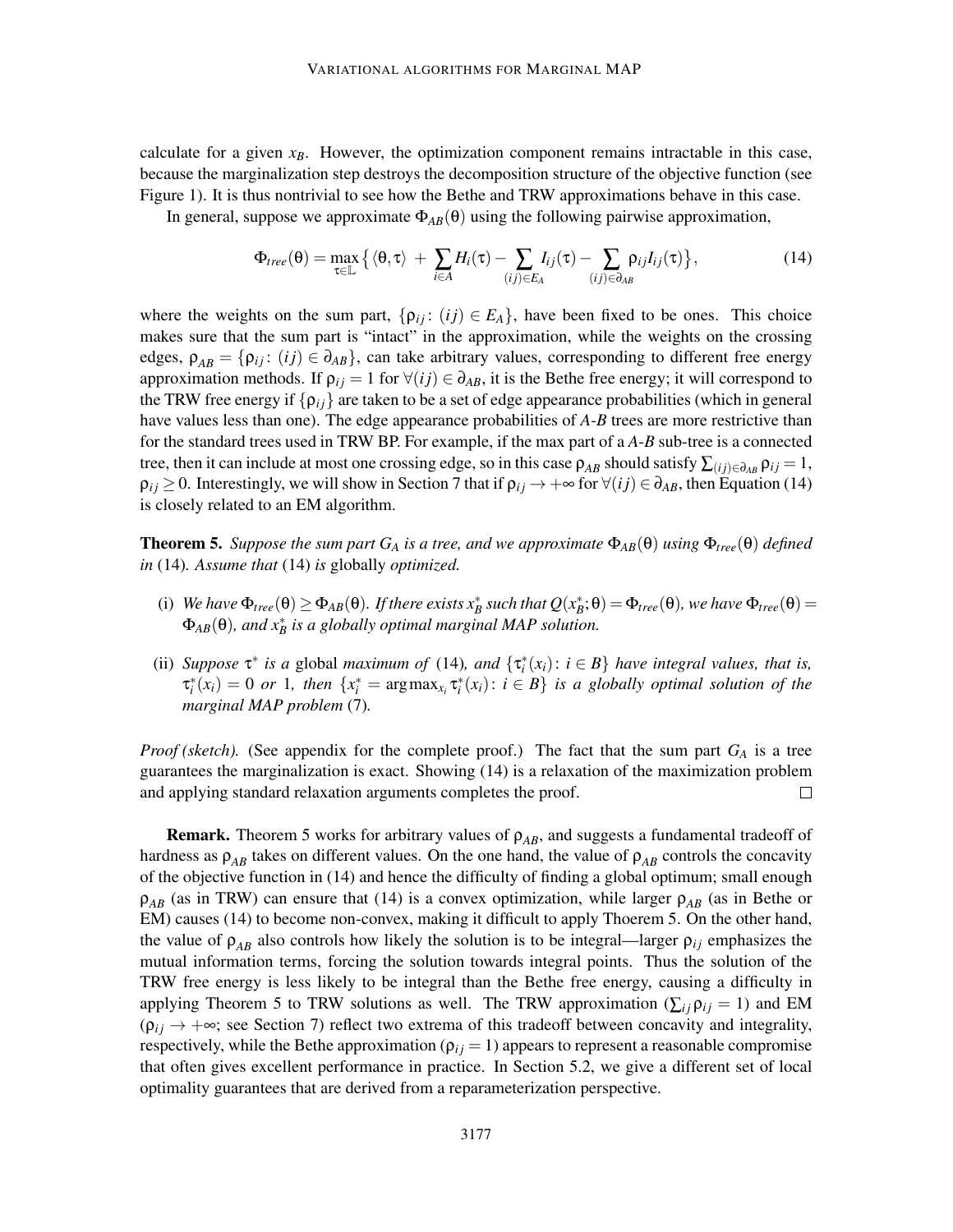# 5. Message Passing Algorithms for Marginal MAP

We now derive message-passing-style algorithms to optimize the "truncated" Bethe or TRW free energies in (11) and (13). Instead of optimizing the truncated free energies directly, we leverage the results of Theorem 3 and consider their "annealed" versions,

$$
\max_{\tau\in\mathbb{L}}\big\{\langle\theta,\tau\rangle+\hat{H}_{A|B}(\tau)+\epsilon\hat{H}_{B}(\tau)\big\},
$$

where  $\varepsilon$  is a positive annealing coefficient (or temperature), and the  $\hat{H}_{A|B}(\tau)$  and  $\hat{H}_{B}(\tau)$  are the generic pairwise approximations of  $H_{A|B}(\tau)$  and  $H_B(\tau)$ , respectively. That is,

$$
\hat{H}_{A|B}(\tau) = \sum_{i \in A} H_i(\tau) - \sum_{(ij) \in E_A \cup \partial_{AB}} \rho_{ij} I_{ij}(\tau), \quad \text{and} \quad \hat{H}_B(\tau) = \sum_{i \in B} H_i(\tau) - \sum_{(ij) \in E_B} \rho_{ij} I_{ij}(\tau), \quad (15)
$$

where different values of pairwise weights  $\{\rho_{ij}\}$  correspond to either the Bethe approximation or the TRW approximation. This yields a generic pairwise free energy optimization problem,

$$
\max_{\tau \in \mathbb{L}} \left\{ \langle \theta, \tau \rangle + \sum_{i \in V} w_i H_i(\tau) - \sum_{(ij) \in E} w_{ij} I_{ij}(\tau) \right\},\tag{16}
$$

where the weights  $\{w_i, w_{ij}\}$  are determined by the temperature  $\varepsilon$  and  $\{\rho_{ij}\}\$ via

$$
w_i = \begin{cases} 1 & \forall i \in A \\ \varepsilon & \forall i \in B, \end{cases} \qquad w_{ij} = \begin{cases} \rho_{ij} & \forall (ij) \in E_A \cup \partial_{AB} \\ \varepsilon \rho_{ij} & \forall (ij) \in E_B. \end{cases} \qquad (17)
$$

The general framework in (16) provides a unified treatment for approximating sum-inference, maxinference and mixed, marginal MAP problems simply by taking different weights. Specifically,

- 1. If  $w_i = 1$  for all  $i \in V$ , Equation (16) corresponds to the sum-inference problem and the sumproduct BP objectives and algorithms.
- 2. If  $w_i \rightarrow 0^+$  for all  $i \in V$  (and the corresponding  $w_{ij} \rightarrow 0^+$ ), Equation (16) corresponds to the max-inference problem and the max-product linear programming objective and algorithms.
- 3. If  $w_i = 1$  for  $\forall i \in A$  and  $w_i = 0$  for  $\forall i \in B$  (and the corresponding  $w_{ij} \rightarrow 0^+$ ), Equation (16) corresponds to the marginal MAP problem; in the sequel, we derive "mixed-product" BP algorithms.

Note the different roles of the singleton and pairwise weights: the singleton weights  $\{w_i : i \in V\}$ define the type of inference problem, while the pairwise weights  $\{w_i : (i j) \in E\}$  determine the approximation method (e.g., Bethe vs. TRW).

We now derive a message passing algorithm for solving the generic problem (16), using a Lagrange multiplier method similar to Yedidia et al. (2005) or Wainwright et al. (2005a).

Proposition 6. Assuming  $w_i$  and  $w_{ij}$  are strictly positive, the stationary points of (16) satisfy the *fixed point condition of the following message passing update,*

*Message Update:* 
$$
m_{i\rightarrow j}(x_j) \leftarrow \left[\sum_{x_i} (\psi_i(x_i)m_{\sim i}(x_i))^{\frac{1}{w_i}} \left(\frac{\psi_{ij}(x_i,x_j)}{m_{j\rightarrow i}(x_i)}\right)^{\frac{1}{w_{ij}}}\right]^{w_{ij}},
$$
 (18)

*Marginal Decoding:*

$$
\tau_i(x_i) \propto \left[\psi_i(x_i)m_{\sim i}(x_i)\right]^{\frac{1}{w_i}}, \quad \tau_{ij}(x_i, x_j) \propto \tau_i(x_i)\tau_j(x_j) \left[\frac{\psi_{ij}(x_i, x_j)}{m_{i \to j}(x_j)m_{j \to i}(x_i)}\right]^{\frac{1}{w_{ij}}},\tag{19}
$$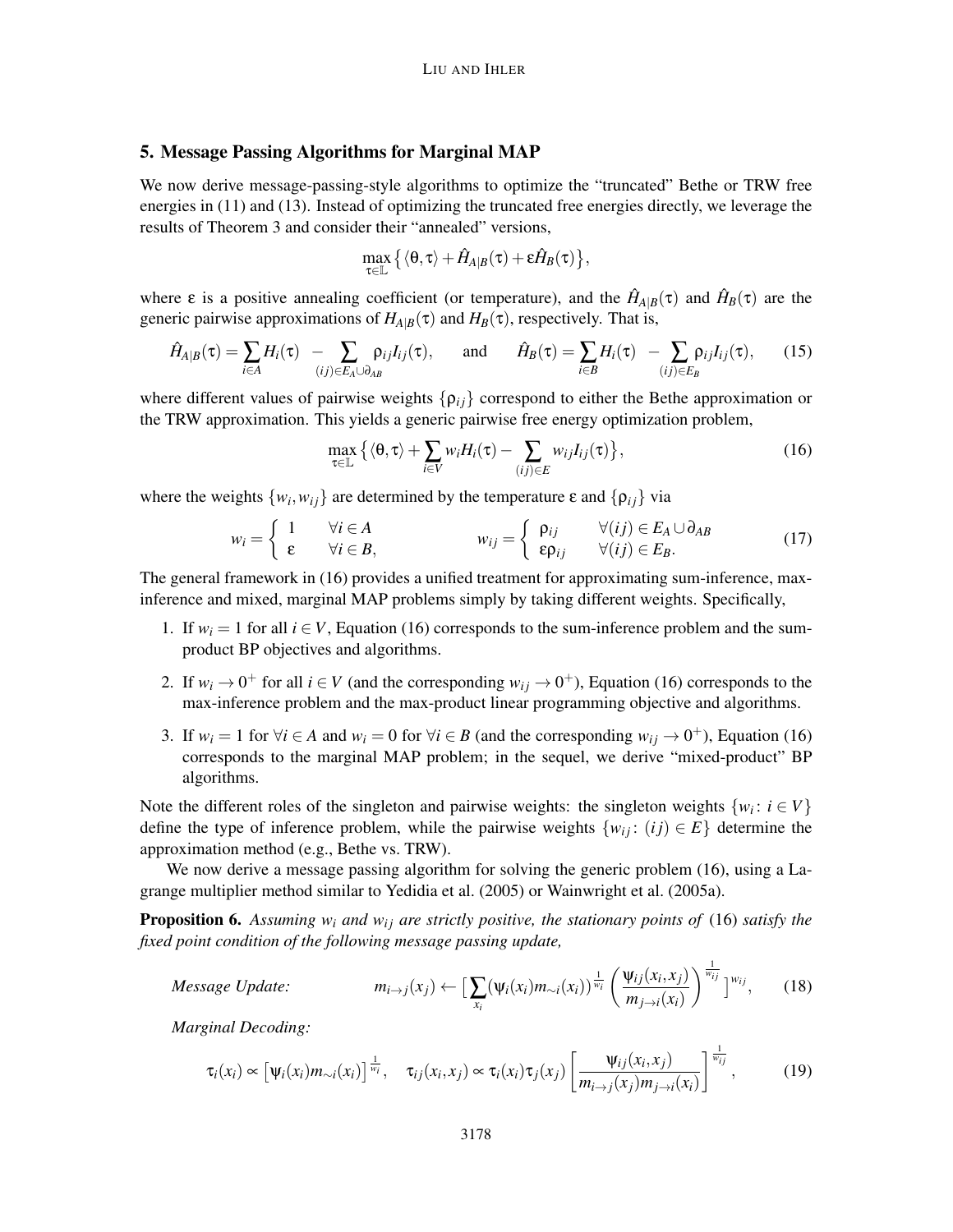Algorithm 1 Annealed BP for Marginal MAP

Define the pairwise weights  $\{\rho_{ij}: (ij) \in E\}$ , for example,  $\rho_{ij} = 1$  for Bethe or valid appearance probabilities for TRW. Initialize the messages  $\{m_{i\to j}: (ij) \in E\}$ .

# for iteration *t* do

- 1. Update  $\varepsilon$  by  $\varepsilon = 1/t$ , and correspondingly the weights  $\{w_i, w_{ij}\}$  by (17).
- 2. Perform the message passing update in (18) for all edges  $(ij) \in E$ .

# end for

Calculate the singleton beliefs  $b_i(x_i)$  and decode the solution  $x_B^*$ ,

$$
x_i^* = \underset{x_i}{\arg \max} b_i(x_i), \ \ \forall i \in B, \text{ where } b_i(x_i) \propto \psi_i(x_i) m_{\sim i}(x_i).
$$

*where*  $m_{\sim i}(x_i) \mathrel{\mathop:}= \prod$ *k*∈∂*<sup>i</sup>*  $m_{k\rightarrow i}(x_i)$  *is the product of messages sent into node i, and*  $\partial_i$  *is the set of neighboring nodes of i.*

*Proof (sketch).* (See appendix for the complete proof.) Note that (19) is simply the KKT condition of (16), with the log of the message  $\log m_{i\to j}$  being the Lagrange multipliers. Plugging (19) into the local consistency constraints of  $\mathbb L$  in (2) gives (18).  $\Box$ 

The above message update is mostly similar to TRW-BP of Wainwright et al. (2005a), except that it incorporates general singleton weights  $w_i$ . The marginal MAP problem can be solved by running (18) with  $\{w_i, w_{ij}\}$  defined by (17) and a scheme for choosing the temperature ε, either directly set to be a small constant, or gradually decreased (or annealed) to zero through iterations, for example, by  $\varepsilon = 1/t$  where t is the iteration. Algorithm 1 describes the details for the annealing method.

#### 5.1 Mixed-Product Belief Propagation

Directly taking  $\epsilon \rightarrow 0^+$  in message update (18), we can get an interesting "mixed-product" BP algorithm that is a hybrid of the max-product and sum-product message updates, with a novel "argmaxproduct" message update that is specific to marginal MAP problems. This algorithm is listed in Algorithm 2, and described by the following proposition:

**Proposition 7.** As  $\varepsilon$  approaches zero from the positive side, that is,  $\varepsilon \to 0^+$ , the message update (18) *reduces to the update in* (20)*-*(22) *in Algorithm 2.*

*Proof.* For messages from  $i \in A$  to  $j \in A \cup B$ , we have  $w_i = 1$ ,  $w_{ij} = \rho_{ij}$ ; the result is obvious. For messages from  $i \in B$  to  $j \in B$ , we have  $w_i = \varepsilon$ ,  $w_{ij} = \varepsilon \rho_{ij}$ . The result follows from the zero temperature limit formula in (9), by letting  $f(x_i) = (\psi_i(x_i)m_{\sim i}(x_i))^{\rho_{ij}}(\frac{\psi_{ij}(x_i,x_j)}{m_{\sim i}(x_i)})$  $\frac{\varphi_{ij}(\lambda_i,\lambda_j)}{m_{j\rightarrow i}(x_i)}$ ). For messages from  $i \in B$  to  $j \in A$ , we have  $w_i = \varepsilon$ ,  $w_{ij} = \rho_{ij}$ . One can show that

$$
\lim_{\varepsilon \to 0^+} \left[ \frac{\Psi_i(x_i) m_{\sim i}(x_i)}{\max_{x_i} \Psi_i(x_i) m_{\sim i}(x_i)} \right]^{1/\varepsilon} = 1(x_i \in \mathcal{X}_i^*),
$$

where  $X_i^* = \arg \max_{x_i} \psi_i(x_i) m_{\sim i}(x_i)$ . Plugging this into (18) and dropping the constant term, we get the message update in (22).  $\Box$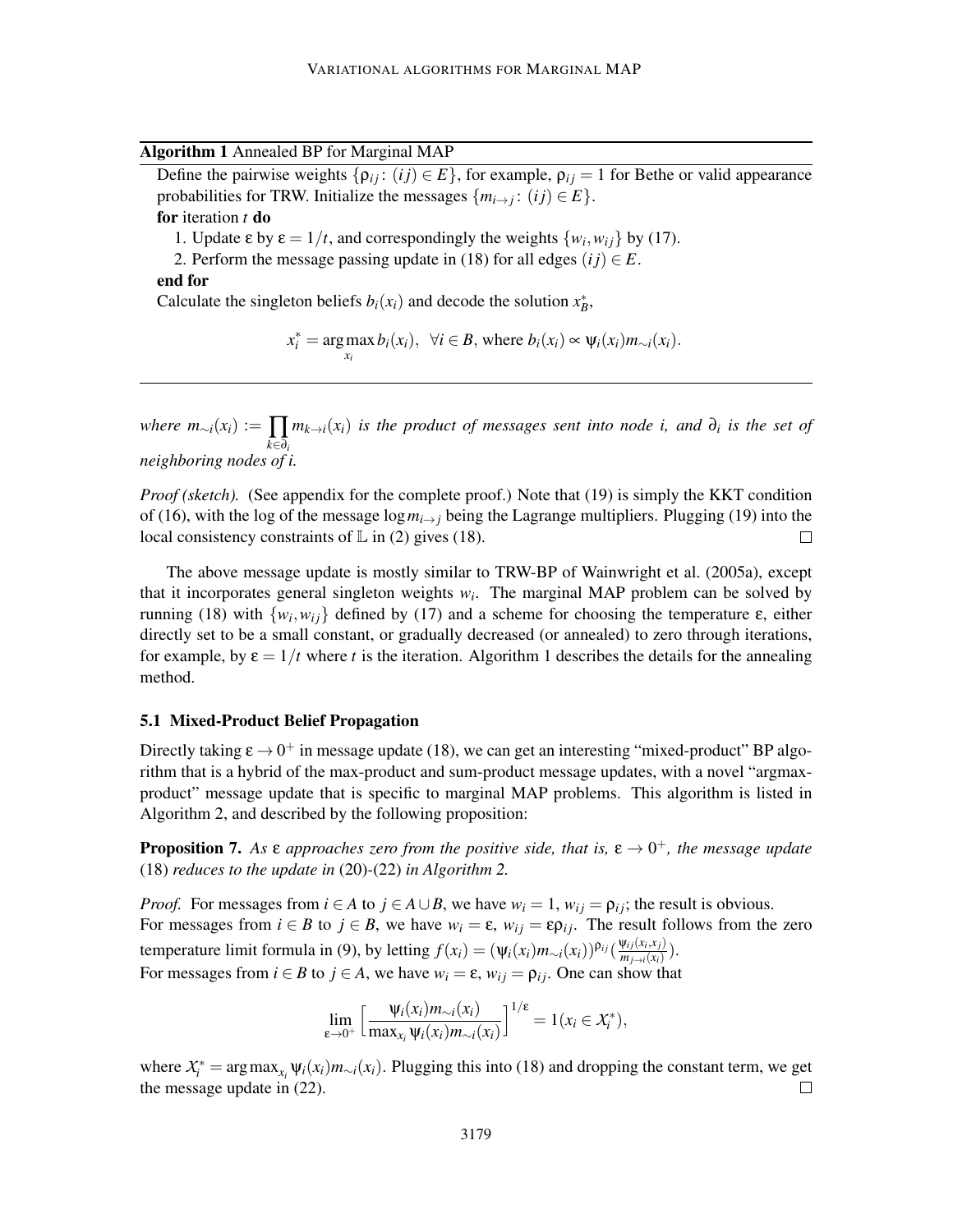| Algorithm 2 Mixed-product Belief Propagation for Marginal MAP |  |  |
|---------------------------------------------------------------|--|--|
|                                                               |  |  |

Define the pairwise weights  $\{p_{ij} : (ij) \in E\}$  and initialize messages  $\{m_{i \to j} : (ij) \in E\}$  as in Algorithm 1.

for iteration *t* do

for edge  $(ij) \in E$  do

*Perform different message updates depending on the node type of the source and destination*,

$$
A \to A \cup B: \t m_{i \to j}(x_j) \leftarrow \left[ \sum_{x_i} (\psi_i(x_i) m_{\sim i}(x_i)) (\frac{\psi_{ij}(x_i, x_j)}{m_{j \to i}(x_i)})^{1/\rho_{ij}} \right]^{\rho_{ij}}, \t (20)
$$

 $B \rightarrow B$ : (max-product) *<sup>m</sup>i*→*j*(*xj*) <sup>←</sup> max

$$
m_{i\to j}(x_j) \leftarrow \max_{x_i} (\psi_i(x_i) m_{\sim i}(x_i))^{\rho_{ij}} \left( \frac{\psi_{ij}(x_i, x_j)}{m_{j\to i}(x_i)} \right),\tag{21}
$$

 $B \rightarrow A$ :  $m_i \rightarrow j(x_j) \leftarrow \left[ \sum_{x \in Y}$ <br>(argmax-product) *xi*∈*X* ∗ *i*  $(\psi_i(x_i)m_{\sim i}(x_i))(\frac{\psi_{ij}(x_i,x_j)}{m_{\sim i}(x_i)})$  $\frac{\psi_{ij}(x_i,x_j)}{m_{j\rightarrow i}(x_i)}$ <sup>1/</sup>ρ<sub>ij</sub>  $]^{p_{ij}}$  $(22)$ 

where the set 
$$
X_i^* = \arg \max_{x_i} \psi_i(x_i) m_{\sim i}(x_i)
$$
 and  $m_{\sim i}(x_i) = \prod_{k \in \partial_i} m_{ki}(x_i)$ .

# end for

# end for

Calculate the singleton beliefs  $b_i(x_i)$  and decode the solution  $x_B^*$ ,

$$
x_i^* = \arg \max_{x_i} b_i(x_i), \ \ \forall i \in B, \text{ where } b_i(x_i) \propto \psi_i(x_i) m_{\sim i}(x_i).
$$

Algorithm 2 has an intuitive interpretation: the sum-product and max-product messages in (20) and (21) correspond to the marginalization and maximization steps, respectively. The special "argmax-product" messages in (22) serves to synchronize the sum-product and max-product messages—it restricts the max nodes to the currently decoded local marginal MAP solutions  $X_i^*$  =  $\arg \max \Psi_i(x_i) m_{\sim i}(x_i)$ , and passes the posterior beliefs back to the sum part. Note that the summation notation in (22) can be ignored if  $X_i^*$  has only a single optimal state.

One critical feature of our mixed-product BP is that it takes simultaneous movements on the marginalization and maximization sub-problems in a parallel fashion, and is computationally much more efficient than the traditional methods that require fully solving a marginalization sub-problem before taking each maximization step. This advantage is inherited from our general variational framework, which naturally integrates the marginalization and maximization sub-problems into a joint optimization problem.

Interestingly, Algorithm 2 also bears similarity to a recent hybrid message passing method of Jiang et al. (2011), which differs from Algorithm 2 only in replacing the special argmax-product messages (22) with regular max-product messages. We make a detailed comparison of these two algorithms in Section 5.3, and show that it is in fact the argmax-product messages (22) that lends our algorithm several appealing optimality guarantees.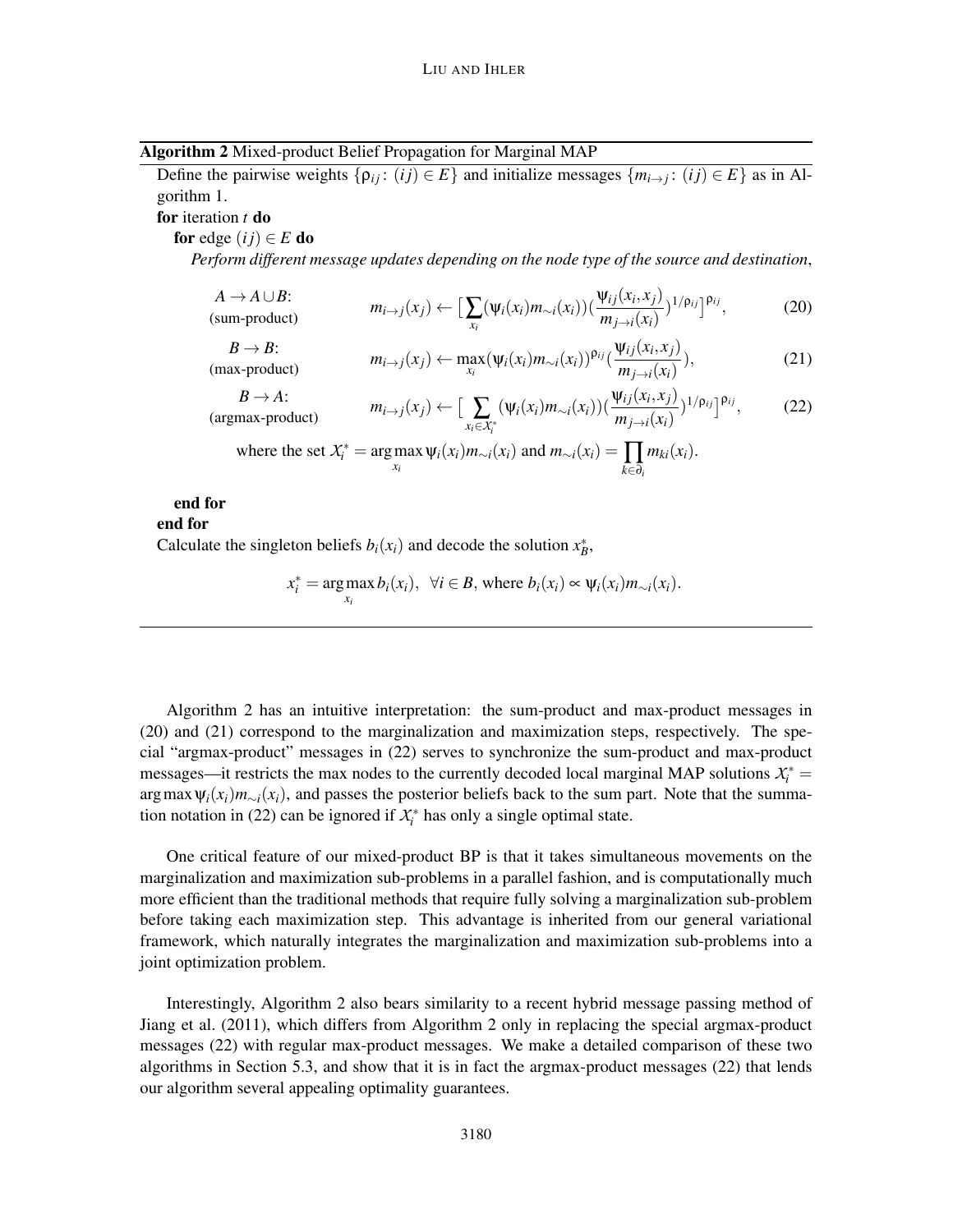#### 5.2 Reparameterization Interpretation and Local Optimality Guarantees

An important interpretation of the sum-product and max-product BP is the reparameterization viewpoint (Wainwright et al., 2003; Weiss et al., 2007): Message passing updates can be viewed as moving probability mass between local pseudo-marginals (or beliefs), in a way that leaves their product a reparameterization of the original distribution, while ensuring some consistency conditions at the fixed points. Such viewpoints are theoretically important, because they are useful for proving optimality guarantees for the BP algorithms. In this section, we show that the mixed-product BP in Algorithm 2 has a similar reparameterization interpretation, based on which we establish a local optimality guarantee for mixed-product BP.

To start, we define a set of "mixed-beliefs" as

$$
b_i(x_i) \propto \psi_i(x_i) m_{\sim i}(x_i), \qquad b_{ij}(x_{ij}) \propto b_i(x_i) b_j(x_j) \left[ \frac{\psi_{ij}(x_i, x_j)}{m_{i \to j}(x_j) m_{j \to i}(x_i)} \right]^{1/p_{ij}}.
$$
 (23)

The marginal MAP solution should be decoded from  $x_i^* \in \arg \max_{x_i} b_i(x_i), \forall i \in B$ , as is typical in max-product BP. Note that the above mixed-beliefs  $\{b_i, b_{ij}\}$  are different from the local marginals  $\{\tau_i, \tau_{ij}\}\$  defined in (19), but are rather softened versions of  $\{\tau_i, \tau_{ij}\}\$ . Their relationship is explicitly clarified in the following.

**Proposition 8.** *The*  $\{\tau_i, \tau_{ij}\}$  *in* (19) *and the*  $\{b_i, b_{ij}\}$  *in* (23) *are associated via,* 

$$
\begin{cases} b_i \propto \tau_i & \forall i \in A, \\ b_i \propto (\tau_i)^{\epsilon} & \forall i \in B \end{cases} \qquad \begin{cases} b_{ij} \propto b_i b_j(\frac{\tau_{ij}}{\tau_i \tau_j}) & \forall (ij) \in E_A \cup \partial_{AB} \\ b_{ij} \propto b_i b_j(\frac{\tau_{ij}}{\tau_i \tau_j})^{\epsilon} & \forall (ij) \in E_B. \end{cases}
$$

*Proof.* Result follows from the simple algebraic transformation between (19) and (23).

Therefore, as  $\varepsilon \to 0^+$ , the  $\tau_i \, (= b_i^{1/\varepsilon})$  $i^{(i)}$  for  $i \in B$  should concentrate their mass on a deterministic configuration, but  $b_i$  may continue to have soft values.

We now show that the mixed-beliefs  $\{b_i, b_{ij}\}$  have a reparameterization interpretation.

Theorem 9. *At the fixed point of mixed-product BP in Algorithm 2 , the mixed-beliefs defined in* (23) *satisfy*

Reparameterization:

$$
p(x) \propto \prod_{i \in V} b_i(x_i) \prod_{(ij) \in E} \Big[ \frac{b_{ij}(x_i, x_j)}{b_i(x_i)b_j(x_j)} \Big]^{p_{ij}}.
$$
 (24)

 $\Box$ 

 $\Box$ 

Mixed-consistency:

(a) 
$$
\sum_{x_i} b_{ij}(x_i, x_j) = b_j(x_j), \qquad \forall i \in A, j \in A \cup B,
$$
 (25)

(b) 
$$
\max_{x_i} b_{ij}(x_i, x_j) = b_j(x_j), \qquad \forall i \in B, j \in B,
$$
 (26)

(c) 
$$
\sum_{x_i \in \arg\max b_i} b_{ij}(x_i, x_j) = b_j(x_j), \qquad \forall i \in B, j \in A.
$$
 (27)

*Proof.* Directly substitute the definition (23) into the message update (20)-(22).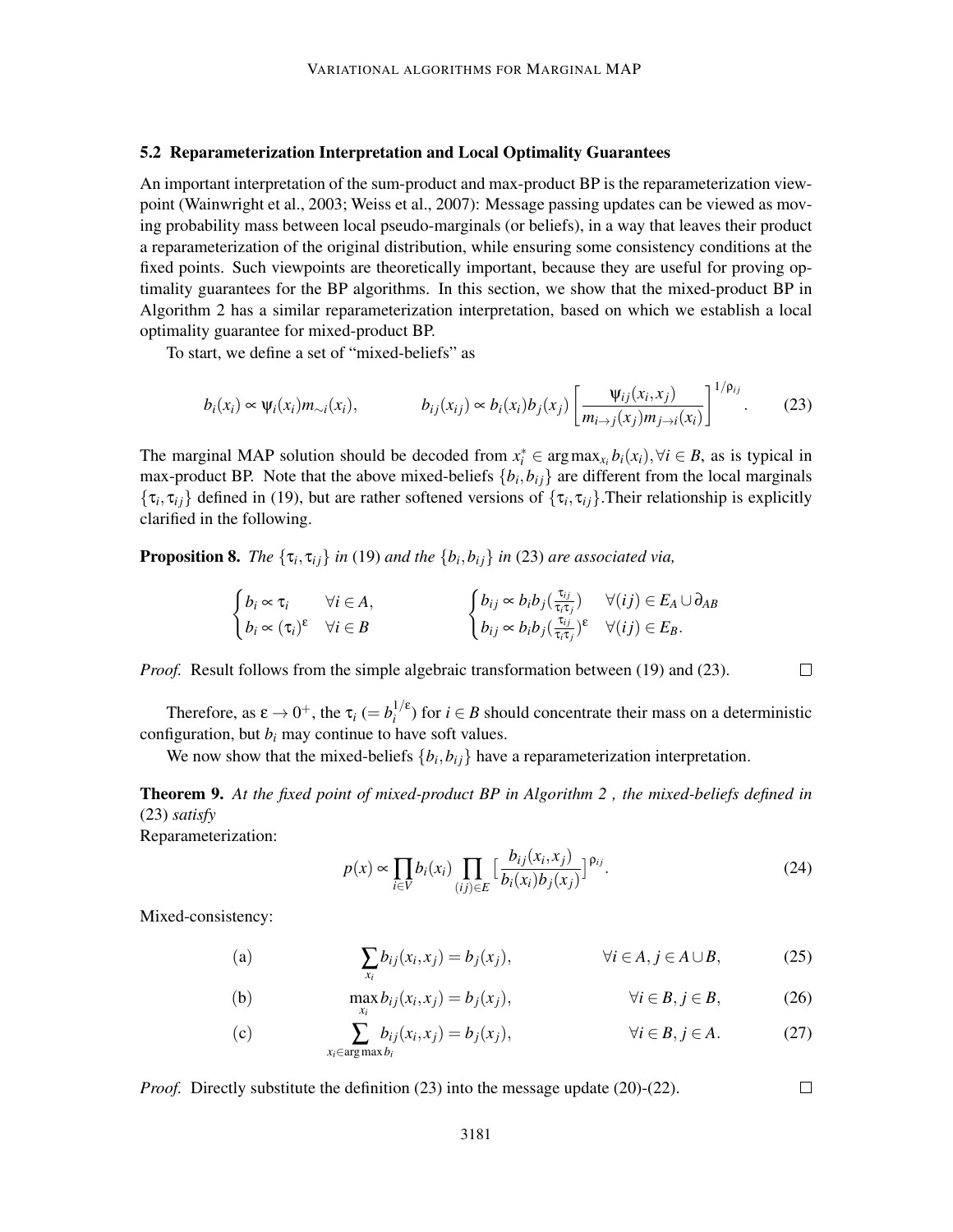#### LIU AND IHLER

The three mixed-consistency constraints exactly map to the three types of message updates in Algorithm 2. Constraint (a) and (b) enforces the regular sum- and max- consistency of the sum- and max- product messages in (20) and (21), respectively. Constraint (c) corresponds to the argmaxproduct message update in  $(22)$ : it enforces the marginals to be consistent after  $x_i$  is assigned to the currently decoded solution,  $x_i = \arg \max_{x_i} b_i(x_i) = \arg \max_{x_i} \sum_{x_j} b_{ij}(x_i, x_j)$ , corresponding to solving a local marginal MAP problem on  $b_{ij}(x_i, x_j)$ . It turns out that this special constraint is a crucial ingredient of mixed-product BP, enabling us to prove guarantees on the strong local optimality of the solution.

Some notation is required. Suppose *C* is a subset of max nodes in *B*. Let  $G_{C\cup A} = (C \cup A, E_{C\cup A})$ be the subgraph of *G* induced by nodes  $C \cup A$ , where  $E_{C \cup A} = \{(ij) \in E : i, j \in C \cup A\}$ . We call  $G_{C \cup A}$ a semi-*A*-*B* subtree of *G* if the edges in  $E_{C \cup A} \setminus E_B$  form an *A*-*B* tree. In other words,  $G_{C \cup A}$  is a semi-*A*-*B* tree if it is an *A*-*B* tree when ignoring any edges entirely within the max set *B*. See Figure 2 for examples of semi *A*-*B* trees.

Following Weiss et al. (2007), we say that a set of weights  $\{\rho_{ij}\}\$ is *provably convex* if there exist positive constants  $\kappa_i$  and  $\kappa_{i\to j}$ , such that  $\kappa_i + \sum_{i' \in \partial_i} \kappa_{i' \to i} = 1$  and  $\kappa_{i\to j} + \kappa_{j\to i} = \rho_{ij}$ . Weiss et al. (2007) shows that if  $\{\rho_{ij}\}\$ is provably convex, then  $H(\tau) = \sum_i H_i(\tau) - \sum_{ij} \rho_{ij} I_{ij}(\tau)$  is a concave function of  $\tau$  in the locally consistent polytope  $\mathbb{L}$ .

**Theorem 10.** *Suppose C is a subset of B such that*  $G_{C\cup A}$  *is a semi-A-B tree, and the weights*  $\{p_{ij}\}$ *satisfy*

- *1.*  $\rho_{ij} = 1$  *for*  $(ij) \in E_A$ *;*
- 2.  $0 \leq \rho_{ii} \leq 1$  *for*  $(ij) \in E_{C \cup A} \cap \partial_{AB}$ ;
- *3.*  $\{\rho_{ij}: (ij) \in E_{C \cup A} \cap E_B\}$  *is provably convex.*

*At the fixed point of mixed-product BP in Algorithm 2, if the mixed-beliefs on the max nodes*  $\{b_i, b_{ij} : i, j \in B\}$  *defined in* (23) *all have unique maxima, then there exists a B-configuration*  $x_B^*$ satisfying  $x_i^* = \arg \max b_i$  for  $\forall i \in B$  and  $(x_i^*, x_j^*) = \arg \max b_{ij}$  for  $\forall (ij) \in E_B$ , and  $x_B^*$  is locally optimal in the sense that  $Q(x^*_{B}; \theta)$  is not smaller than any B-configuration that differs from  $x^*_{B}$  only on  $C$ *, that is,*  $Q(x_B^*;\theta) = \max_{x_C} Q([x_C, x_{B\setminus C}^*];\theta)$ *.* 

*Proof (sketch).* (See appendix for the complete proof.) The mixed-consistency constraint (c) in (27) and the fact that *GC*∪*<sup>A</sup>* is a semi-*A*-*B* tree enables the summation part to be eliminated away. The remaining part only involves the max nodes, and the method in Weiss et al. (2007) for analyzing standard MAP can be applied. П

Remark. The proof of Theorem 10 relies on transforming the marginal MAP problem to a standard MAP problem by eliminating the summation part. Therefore, variants of Theorem 10 may be derived using other global optimality conditions of convexified belief propagation or linear programming algorithms for MAP, such as those in Werner (2007, 2010); Wainwright et al. (2005b). We leave this to future work.

For *GC*∪*<sup>A</sup>* to be a semi *A*-*B* tree, the sum part *G<sup>A</sup>* must be a tree, which Theorem 10 assumes implicitly. For the hidden Markov chain in Figure 1, Theorem 10 implies only the local optimality up to Hamming distance one (or coordinate-wise optimality), because any semi *A*-*B* subtree of *G* in Figure 1 can contain at most one max node. However, Theorem 10 is in general much stronger, especially when the sum part is not fully connected, or when the max part has interior regions disconnected from the sum part. As examples, see Figure 2(b)-(c).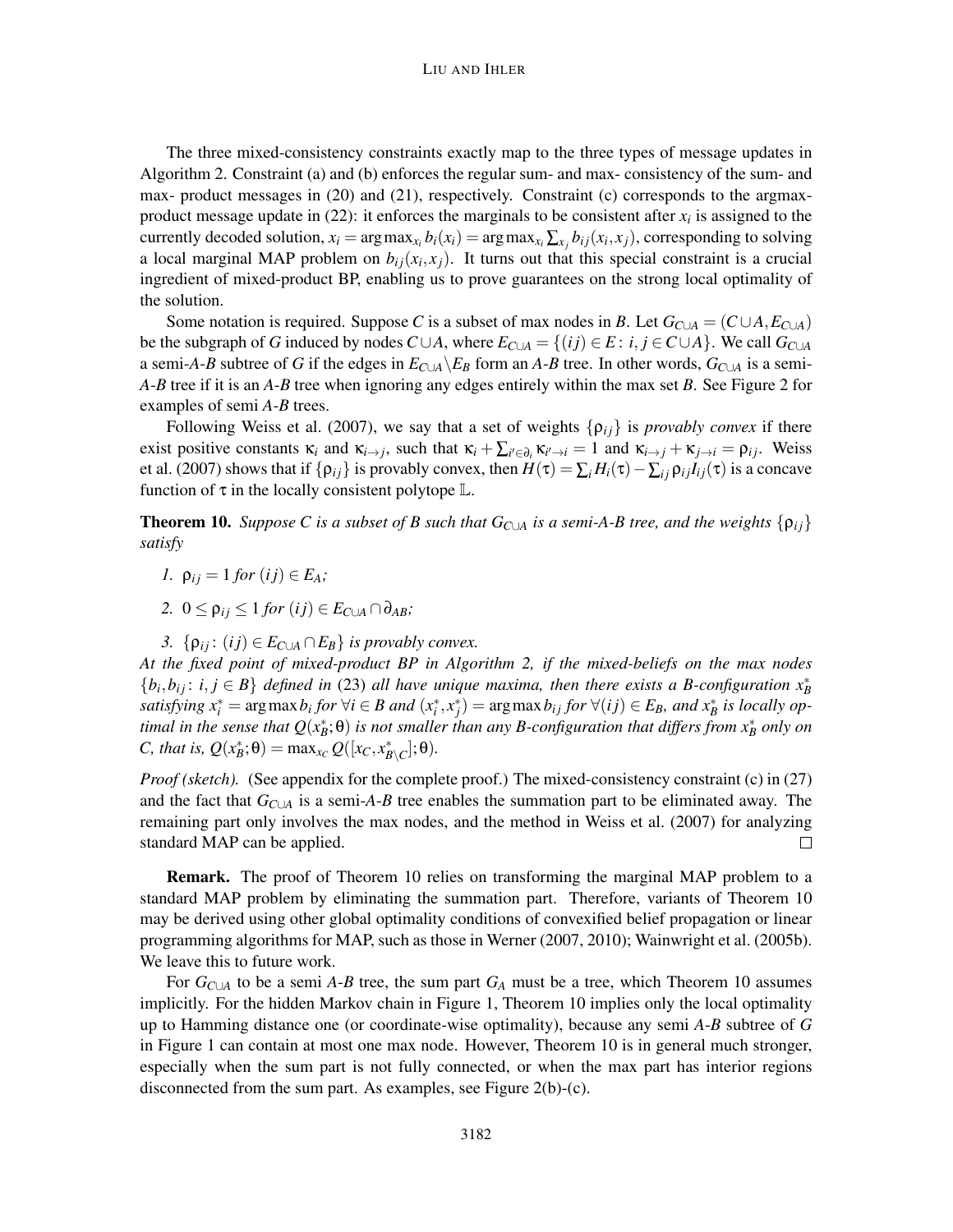

Figure 2: Examples of semi *A*-*B* trees. The shaded nodes represent sum nodes, while the unshaded are max nodes. In each graph, a semi *A*-*B* tree is labeled by red bold lines. Under the conditions of Theorem 10, the fixed point of mixed-product BP is locally optimal up to jointly perturbing all the max nodes in any semi-A-B subtree of *G*.

## 5.3 The Importance of the Argmax-product Message Updates

Jiang et al. (2011) proposed a similar hybrid message passing algorithm, repeated here as Algorithm 3, which differs from our mixed-product BP only in replacing our argmax-product message update (22) with the usual max-product message update (21). We show in this section that this very difference gives Algorithm 3 very different properties, and fewer optimality guarantees, than our mixed-product BP.

| Algorithm 3 Hybrid Message Passing by Jiang et al. (2011) |  |  |  |
|-----------------------------------------------------------|--|--|--|
|                                                           |  |  |  |

1. Message Update:

| $A \rightarrow A \cup B$ :<br>(sum-product) | $m_{i\rightarrow j}(x_j) \leftarrow \big[\sum_{x_i} (\psi_i(x_i)m_{\sim i}(x_i))(\frac{\psi_{ij}(x_i,x_j)}{m_{j\rightarrow i}(x_i)})^{1/\rho_{ij}}\big]^{\rho_{ij}},$ |
|---------------------------------------------|-----------------------------------------------------------------------------------------------------------------------------------------------------------------------|
| $A \rightarrow A \cup B$ :<br>(max-product) | $m_{i\rightarrow j}(x_j) \leftarrow \max_{x_i} (\psi_i(x_i)m_{\sim i}(x_i))^{\rho_{ij}}(\frac{\psi_{ij}(x_i,x_j)}{m_{j\rightarrow i}(x_i)}).$                         |

2. Decoding:  $x_i^* = \arg \max_{x_i} b_i(x_i)$  for  $\forall i \in B$ , where  $b_i(x_i) \propto \psi_i(x_i) m_{\sim i}(x_i)$ .

Similar to our mixed-product BP, Algorithm 3 also satisfies the reparameterization property in (24) (with beliefs  $\{b_i, b_{ij}\}$  defined by (23)); it also satisfies a set of similar, but crucially different, consistency conditions at its fixed points,

$$
\sum_{x_i} b_{ij}(x_i, x_j) = b_j(x_j), \qquad \forall i \in A, j \in A \cup B,
$$
  
\n
$$
\max_{x_i} b_{ij}(x_i, x_j) = b_j(x_j), \qquad \forall i \in B, j \in A \cup B,
$$

which exactly map to the max- and sum- product message updates in Algorithm 3.

Despite its striking similarity, Algorithm 3 has very different properties, and does not share the appealing variational interpretation and optimality guarantees that we have demonstrated for mixedproduct BP. First, it is unclear whether Algorithm 3 can be interpreted as a fixed point algorithm for maximizing our, or a similar, variational objective function. Second, it does not inherit the same optimality guarantees in Theorem 10, despite its similar reparameterization and consistency conditions. These disadvantages are caused by the miss of the special argmax-product message update and its associated mixed-consistency condition in (27), which was a critical ingredient of the proof of Theorem 10.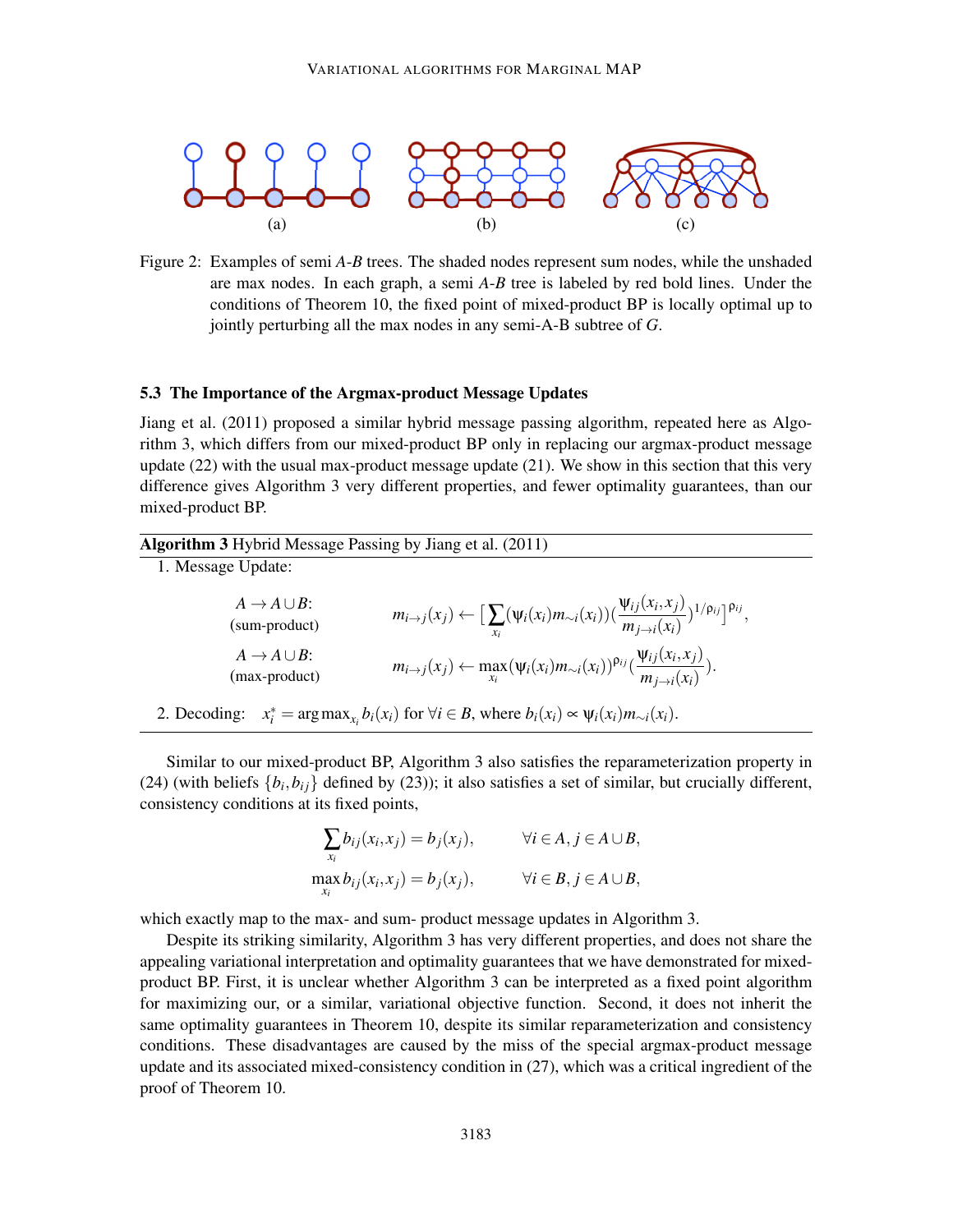More detailed insights into Algorithm 3 and mixed-product BP can be obtained by considering the special case when the full graph *G* is an undirected tree. We show that in this case, Algorithm 3 can be viewed as optimizing a set of *approximate* objective functions, obtained by rearranging the max and sum operators into orders that require less computational cost, while mixed-product BP attempts to maximize the *exact* objective function by message updates that effectively perform some "asynchronous" coordinate descent steps. In the sequel, we use an illustrative toy example to explain the main ideas.

*Example 2. Consider a marginal MAP problem on a four node chain-structured graphical model*  $x_3 - x_1 - x_2 - x_4$ , where the sum and max sets are  $A = \{1,2\}$  and  $B = \{3,4\}$ , respectively. We *analyze how Algorithm 3 and mixed-product BP in Algorithm 2 perform on this toy example, when both taking Bethe weights* ( $\rho_{ij} = 1$  *for* (*ij*)  $\in E$ ).

Algorithm 3 (Jiang et al. 2011). Since *G* is a tree, one can show that Algorithm 3 (with Bethe weights) terminates after a full forward and backward iteration (e.g., messages passed along *x*<sup>3</sup> →  $x_1 \rightarrow x_2 \rightarrow x_4$  and then  $x_4 \rightarrow x_2 \rightarrow x_1 \rightarrow x_3$ . By tracking the messages, one can write its final decoded solution in a closed form,

$$
x_3^* = \arg \max_{x_3} \sum_{x_1} \sum_{x_2} \max_{x_4} [\exp(\theta(x))], \qquad x_4^* = \arg \max_{x_4} \sum_{x_2} \sum_{x_1} \max_{x_3} [\exp(\theta(x))],
$$

On the other hand, the true marginal MAP solution is given by,

$$
x_3^* = \argmax_{x_3} \max_{x_4} \sum_{x_1} \sum_{x_2} [\exp(\theta(x))], \qquad x_4^* = \argmax_{x_4} \max_{x_3} \sum_{x_2} \sum_{x_1} [\exp(\theta(x))].
$$

Here, Algorithm 3 approximates the exact marginal MAP problem by rearranging the max and sum operators into an elimination order that makes the calculation easier. A similar property holds for the general case when *G* is undirected tree: Algorithm 3 (with Bethe weights) terminates in a finite number of steps, and its output solution  $x_i^*$  effectively maximizes an approximate objective function obtained by reordering the max and sum operators along a tree-order (see Definition 4.1) that is rooted at node *i*. The performance of the algorithm should be related to the error caused by exchanging the order of max and sum operators. However, exact optimality guarantees are likely difficult to show because it maximizes an inexact objective function. In addition, since each component  $x_i^*$ uses a different order of arrangement, and hence maximizes a different surrogate objective function, it is unclear whether the joint *B*-configuration  $x_B^* = \{x_i^* : i \in B\}$  given by Algorithm 3 maximizes a single consistent objective function.

Algorithm 2 (mixed-product). On the other hand, the mixed-product belief propagation in Algorithm 2 may not terminate in a finite number of steps, nor does it necessarily yield a closed form solution when *G* is an undirected tree. However, Algorithm 2 proceeds in an attempt to optimize the exact objective function. In this toy example, we can show that the true solution is guaranteed to be a fixed point of Algorithm 2. Let  $b_3(x_3)$  be the mixed-belief on  $x_3$  at the current iteration, and  $x_3^* = \arg \max_{x_3} b_3(x_3)$  its unique maxima. After a message sequence passed from  $x_3$  to  $x_4$ , one can show that  $b_4(x_4)$  and  $x_4^*$  update to

$$
x_4^* = \arg \max_{x_4} b_4(x_4), \qquad b_4(x_4) = \sum_{x_2} \sum_{x_1} \exp(\theta([x_3^*, x_{-3}])) = \exp(Q([x_3^*, x_4]; \theta)),
$$

where we maximize the exact objective function  $Q([x_3, x_4]; \theta)$  with fixed  $x_3 = x_3^*$ . Therefore, on this toy example, one sweep ( $x_3 \rightarrow x_4$  or  $x_4 \rightarrow x_3$ ) of Algorithm 2 is effectively performing a coordinate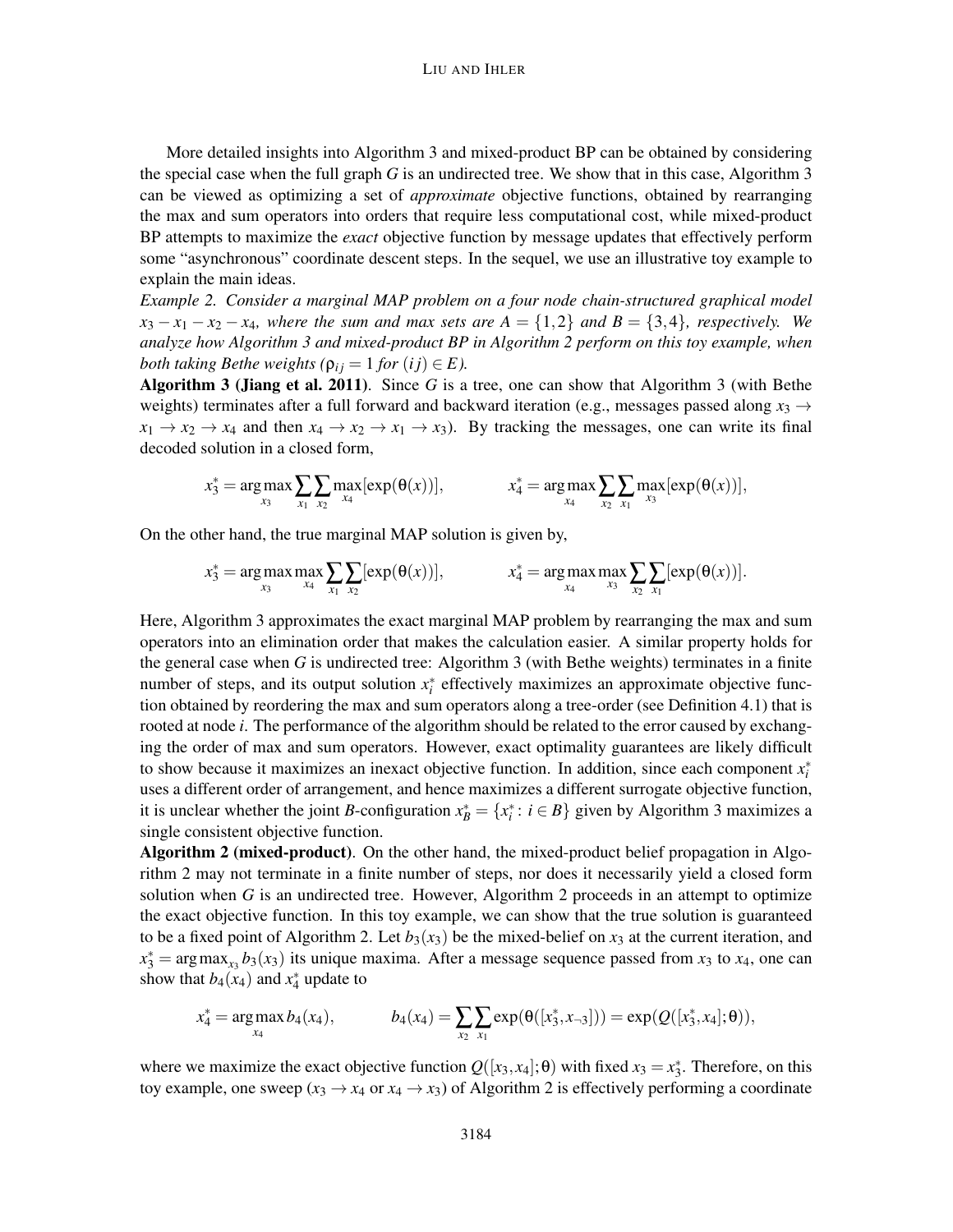|  | Algorithm 4 Proximal Point Algorithm for Marginal MAP (Exact) |  |
|--|---------------------------------------------------------------|--|
|  |                                                               |  |

| Initialize local marginals $\tau^0$ . |                           |
|---------------------------------------|---------------------------|
| <b>for</b> iteration t <b>do</b>      |                           |
|                                       | $\Theta^{t+1} = \Theta +$ |

$$
\theta^{t+1} = \theta + \lambda^t \log \tau_B^t,\tag{28}
$$

$$
\tau^{t+1} = \arg \max_{\tau \in \mathbb{M}} \{ \langle \tau, \theta^{t+1} \rangle + H_{A|B}(\tau) + \lambda^t H_B(\tau) \},\tag{29}
$$

end for Decoding:  $x_i^* = \arg \max \tau_i(x_i)$  for  $\forall i \in B$ . *xi*

descent step, which monotonically improves the true objective function towards a local maximum. In more general models, Algorithm 2 differs from sequential coordinate descent, and does not guarantee monotonic convergence. But, it can be viewed as a "parallel" version of coordinate descent, which ensures the stronger local optimality guarantees shown in Theorem 10.

### 6. Convergent Algorithms by Proximal Point Methods

An obvious disadvantage of mixed-product BP is its lack of convergence guarantees, even when *G* is an undirected tree. In this section, we apply a proximal point approach (e.g., Martinet, 1970; Rockafellar, 1976) to derive convergent algorithms that directly optimize our free energy objectives, which take the form of transforming marginal MAP into a sequence of pure (or annealed) suminference tasks. Similar methods have been applied to standard sum-inference (Yuille, 2002) and max-inference (Ravikumar et al., 2010).

For the purpose of illustration, we first consider the problem of maximizing the *exact* marginal MAP free energy,  $F_{mix}(\tau,\theta) = \langle \tau,\theta \rangle + H_{A|B}(\tau)$ . The proximal point algorithm works by iteratively optimizing a smoothed problem,

$$
\tau^{t+1} = \underset{\tau \in \mathbb{M}}{\arg \min} \{-F_{mix}(\tau, \theta) + \lambda^t D(\tau || \tau^t)\},
$$

where  $\tau^t$  is the solution at iteration *t*, and  $\lambda^t$  is a positive coefficient. Here,  $D(\cdot||\cdot)$  is a distance, called the proximal function, which forces  $\tau^{t+1}$  to be close to  $\tau^t$ ; typical choices of  $D(\cdot||\cdot)$  are Euclidean or Bregman distances or ψ-divergences (e.g., Teboulle, 1992; Iusem and Teboulle, 1993). Proximal algorithms have nice convergence guarantees: the objective series  $\{f(\tau)\}\$ is guaranteed to be non-increasing at each iteration, and  $\{\tau^t\}$  converges to an optimal solution, under some regularity conditions. See, for example, Rockafellar (1976); Tseng and Bertsekas (1993); Iusem and Teboulle (1993). The proximal algorithm is closely related to the majorize-minimize (MM) algorithm (Hunter and Lange, 2004) and the convex-concave procedure (Yuille, 2002).

For our purpose, we take  $D(\cdot||\cdot)$  to be a KL divergence between distributions on the max nodes,

$$
D(\tau||\tau') = \text{KL}(\tau_B(\mathbf{x}_B)||\tau_B'(\mathbf{x}_B)) = \sum_{\mathbf{x}_B} \tau_B(\mathbf{x}_B) \log \frac{\tau_B(\mathbf{x}_B)}{\tau_B'(\mathbf{x}_B)}.
$$

In this case, the proximal point algorithm reduces to Algorithm 4, which iteratively solves a smoothed free energy objective, with natural parameter  $\theta^t$  updated at each iteration. Intuitively, the proximal inner loop (28)-(29) essentially "adds back" the truncated entropy term  $H_B(\tau)$ , while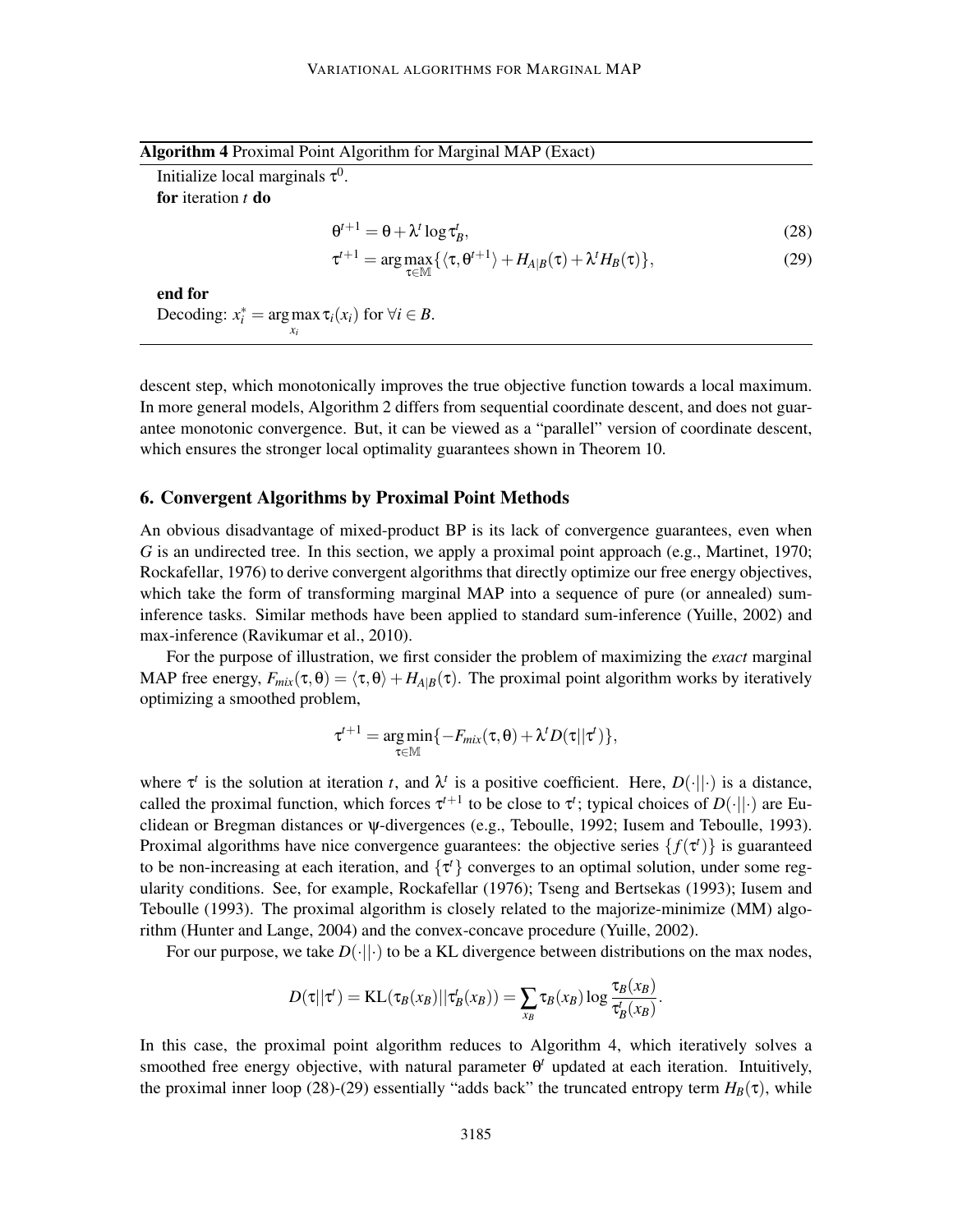#### LIU AND IHLER

canceling its effect by adjusting  $\theta$  in the opposite direction. Typical choices of  $\lambda^t$  include  $\lambda^t = 1$ (constant) and  $\lambda^t = 1/t$  (harmonic). Note that the proximal approach is distinct from an annealing method, which would require that the annealing coefficient vanish to zero. Interestingly, if we take  $\lambda^t = 1$ , then the inner maximization problem (29) reduces to the standard log-partition function duality (1), corresponding to a pure marginalization task. This has the interpretation of transforming the marginal MAP problem into a sequence of standard sum-inference problems.

In practice we approximate  $H_{A|B}(\tau)$  and  $H_B(\tau)$  by pairwise entropy decomposition  $\hat{H}_{A|B}(\tau)$  and  $\hat{H}_B(\tau)$  in (15), respectively. If  $\hat{H}_B(\tau)$  is provably convex in the sense of Weiss et al. (2007), that is, there exist positive constants  $\{\kappa_i, \kappa_{i\to j}\}$  satisfying  $\rho_i = \kappa_i + \sum_{k \in \partial_i} \kappa_{k\to i}$  and  $\rho_{ij} = \kappa_{i\to j} + \kappa_{j\to i}$  for  $i, j \in B$ . Then the resulting approximate algorithm can be interpreted as a proximal algorithm that maximizes  $\hat{F}_{mix}(\tau, \theta)$  with proximal function as

$$
D_{pair}(\tau||\tau') = \sum_{i \in B} \kappa_i KL[\tau_i(x_i)||\tau_i^0(x_i)] + \sum_{(ij) \in E_B} \kappa_{i \to j} KL[(\tau_{ij}(x_i|x_j)||\tau_{ij}^0(x_i|x_j)].
$$

In this case, Algorithm 4 is still a valid proximal algorithm and inherits its convergence guarantees. In practice one uses approximations that are not provably convex. An interesting special case is when both  $H_{A|B}(\tau)$  and  $H_B(\tau)$  are approximated by a Bethe approximation. This has the effect that the optimization (29) can be solved using standard belief propagation. Although the Bethe form for  $H_{A|B}(\tau)$  and  $H_B(\tau)$  is provably convex only in some special cases, such as when *G* is tree structured, we find in practice that this approximation gives very accurate solutions, even on general loopy graphs where its convergence is no longer theoretically guaranteed.

The global convergence guarantees of the proximal point algorithm may also fail if the inner update (29) is not solved exactly. It should also be possible to develop globally convergent algorithms without inner loops using the techniques that have been developed for full marginalization or MAP problems (e.g., Meltzer et al., 2009; Hazan and Shashua, 2010; Jojic et al., 2010; Savchynskyy et al., 2010), but we leave this to future work.

#### 7. Connections to EM

A natural algorithm for solving the marginal MAP problem is to use the expectation-maximization (EM) algorithm, by treating  $x_A$  as the hidden variables and  $x_B$  as the "parameters" to be maximized. In this section, we show that the EM algorithm can be seen as a coordinate ascent algorithm on a mean field variant of our framework.

We start by introducing a "non-convex" generalization of Theorem 2.

Corollary 11. *Let* M*<sup>o</sup> be the subset of the marginal polytope* M *corresponding to the distributions in which x<sup>B</sup> are clamped to some deterministic values, that is,*

 $\mathbb{M}^o = \{ \tau \in \mathbb{M} : \exists x_B^* \in \mathcal{X}_B \text{, such that } \tau(x_B) = 1(x_B = x_B^*) \}.$ 

*Then the dual optimization* (8) *remains exact if the marginal polytope* M *is replaced by any* N *satisfying*  $\mathbb{M}^o \subseteq \mathbb{N} \subseteq \mathbb{M}$ , that is,

$$
\Phi_{AB} = \max_{\tau \in \mathbb{N}} \{ \langle \theta, \tau \rangle + H_{A|B}(\tau) \}.
$$

*Proof.* For an arbitrary marginal MAP solution  $x_B^*$ , the  $\tau^*$  with  $\tau^*(x) = p(x|x_B = x_B^*; \theta)$  is an optimum of (8) and satisfies  $\tau^* \in M^o$ . Therefore, restricting the optimization on  $M^o$  (or any N) does not change the maximum value of the objective function.  $\Box$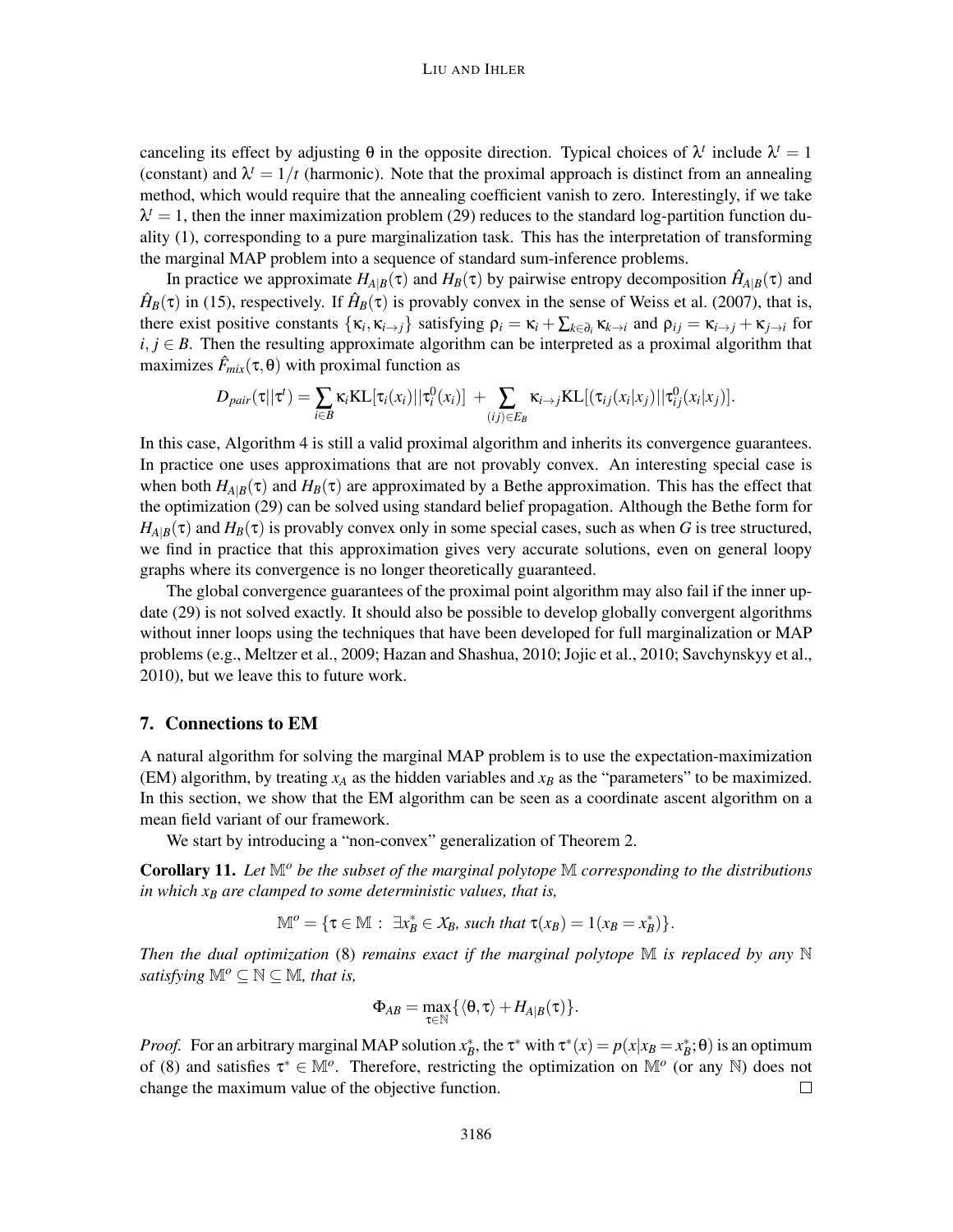**Remark.** Among all  $\mathbb N$  satisfying  $\mathbb M^o \subseteq \mathbb N \subseteq \mathbb M$ , the marginal polytope  $\mathbb M$  is the smallest (and the unique) convex set that includes  $\mathbb{M}^{\circ}$ , that is, it is the convex hull of  $\mathbb{M}^{\circ}$ .

To connect to EM, we define  $\mathbb{M}^{\times}$ , the set of distributions in which  $x_A$  and  $x_B$  are independent, that is,  $\mathbb{M}^{\times} = \{ \tau \in \mathbb{M} : \tau(x) = \tau(x_A) \tau(x_B) \}$ . Since  $\mathbb{M}^o \subset \mathbb{M}^{\times} \subset \mathbb{M}$ , the dual optimization (8) remains exact when restricted to  $M^{\times}$ , that is,

$$
\Phi_{AB}(\theta)=\max_{\tau\in\mathbb{M}^{\times}}\{\langle\theta,\tau\rangle+H_{A|B}(\tau)\}=\max_{\tau\in\mathbb{M}^{\times}}\{\langle\theta,\tau\rangle+H_{A}(\tau)\},
$$

where the second equality holds because  $H_{A|B}(\tau) = H_A(\tau)$  for  $\tau \in \mathbb{M}^\times$ .

Although  $M^{\times}$  is no longer a convex set, it is natural to consider a coordinate update that alternately optimizes  $\tau(x_A)$  and  $\tau(x_B)$ ,

$$
\text{Updateing sum part:} \quad \tau_A^{t+1} \leftarrow \underset{\tau_A \in \mathbb{M}_A}{\text{argmax}} \left\{ \langle \mathbb{E}_{\tau_B^t}(\theta), \tau_A \rangle + H_A(\tau_A) \right\},
$$
\n
$$
\text{Updateing max part:} \quad \tau_B^{t+1} \leftarrow \underset{\tau_B \in \mathbb{M}_B}{\text{argmax}} \langle \mathbb{E}_{\tau_A^{t+1}}(\theta), \tau_B \rangle,
$$
\n
$$
(30)
$$

where  $\mathbb{M}_{A}$  and  $\mathbb{M}_{B}$  are the marginal polytopes over  $x_A$  and  $x_B$ , respectively. Note that the sum and max step each happen to be the dual of a sum-inference and max-inference problem, respectively. If we go back to the primal, and update the primal configuration  $x_B$  instead of  $\tau_B$ , (30) can be rewritten into

E step: 
$$
\tau_A^{t+1}(x_A) \leftarrow p(x_A | x_B^t; \theta),
$$
  
M step:  $x_B^{t+1} \leftarrow \arg \max_{x_B} \mathbb{E}_{\tau_A^{t+1}}(\theta),$ 

which is exactly the EM update, viewing  $x_B$  as parameters and  $x_A$  as hidden variables. Similar connections between EM and the coordinate ascent method on variational objectives has been discussed in Neal and Hinton (1998) and Wainwright and Jordan (2008).

When the E-step or M-step are intractable, one can insert various approximations. In particular, approximating  $\mathbb{M}_A$  by a mean-field inner bound  $\mathbb{M}_A^{m}$  $_{A}^{m}$  leads to variational EM. An interesting observation is obtained by using a Bethe approximation (3) to solve the E-step and a linear relaxation to solve the M-step; in this case, the EM-like update is equivalent to solving

$$
\max_{\tau \in \mathbb{L}^{\times}} \left\{ \langle \theta, \tau \rangle + \sum_{i \in A} H_i(\tau) - \sum_{(ij) \in E_A} I_{ij}(\tau) \right\},\tag{31}
$$

where  $\mathbb{L}^{\times}$  is the subset of  $\mathbb{L}$  in which  $\tau_{ij}(x_i, x_j) = \tau_i(x_i)\tau_j(x_j)$  for  $(ij) \in \partial_{AB}$ . Equivalently,  $\mathbb{L}^{\times}$  is the subset of L in which  $I_{ij}(\tau) = 0$  for  $(ij) \in \partial_{AB}$ . Therefore, (31) can be treated as a special case of (14) by taking  $\rho_{ij} \to +\infty$ , forcing the solution  $\tau^*$  to fall into  $\mathbb{L}^\times$ . As we discussed in Section 4.3, EM represents an extreme of the tradeoff between convexity and integrality implied by Theorem 5, which strongly encourages vertex solutions by sacrificing convexity, and hence is likely to become stuck in local optima.

# 8. Junction Graph Belief Propagation for Marginal MAP

In the above, we have restricted the discussion to pairwise models and pairwise entropy approximations, mainly for the purpose of clarity. In this section, we extend our algorithms to leverage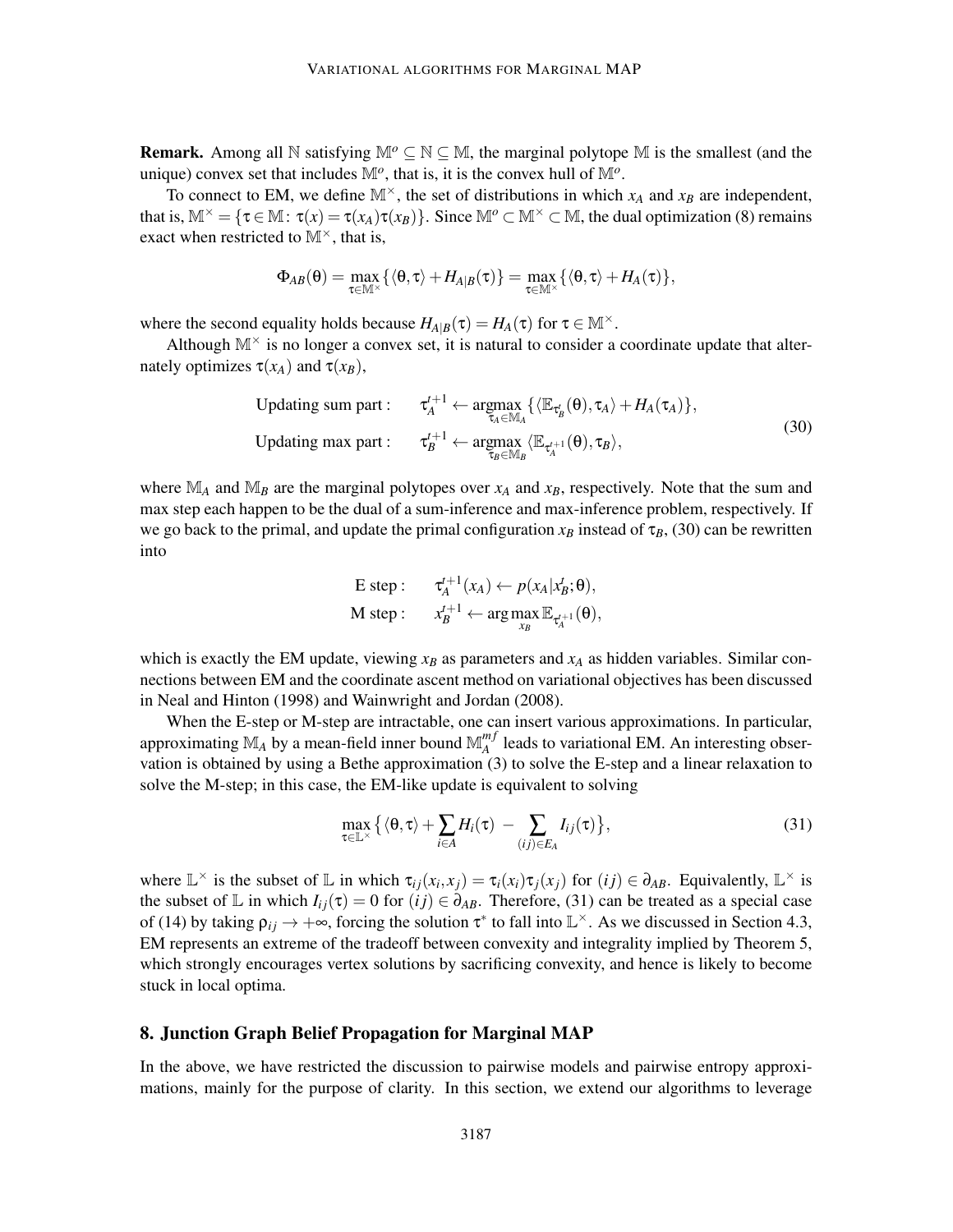#### LIU AND IHLER

higher order cliques, based on the junction graph representation (Mateescu et al., 2010; Koller and Friedman, 2009). Other higher order methods, like generalized BP (Yedidia et al., 2005) or their convex variants (Wainwright et al., 2005a; Wiegerinck, 2005), can be derived similarly.

For notation, a cluster graph is a graph of subsets of variables (called clusters). Formally, it is a triple  $(G, C, S)$ , where  $G = (\mathcal{V}, \mathcal{E})$  is an undirected graph, with each node  $k \in \mathcal{V}$  associated with a cluster  $c_k \in \mathcal{C}$ , and each edge  $(kl) \in \mathcal{L}$  with a subset  $s_{kl} \in \mathcal{S}$  (called separators) satisfying  $s_{kl} \subseteq c_k \cap c_l$ . We assume that *C* subsumes the index set *I*, that is, for any  $\alpha \in I$ , we can assign it with a  $c_k \in \mathcal{C}$ , denoted  $c[\alpha]$ , such that  $\alpha \subseteq c_k$ . In this case, we can reparameterize  $\theta = {\theta_\alpha : \alpha \in I}$  into  $\theta = \{\theta_{c_k}: k \in \mathcal{V}\}\$ by taking  $\theta_{c_k} = \sum \theta_{\alpha}$ , without changing the distribution. Therefore, we simply α: *c*[α]=*c<sup>k</sup>* assume  $C = I$  in this paper without loss of generality. A cluster graph is called a *junction graph* if it

satisfies the *running intersection property*—for each  $i \in V$ , the induced sub-graph consisting of the clusters and separators that include  $i$  is a connected tree. A junction graph is a junction tree if  $G$  is a tree.

To approximate the variational dual form, we first replace M with a higher order locally consistent polytope  $\mathbb{L}(G)$ , which is the set of local marginals  $\tau = {\tau_{c_k}, \tau_{s_{kl}} : k \in \mathcal{V}, (kl) \in \mathcal{I}}$  that are consistent on the intersections of the clusters and separators, that is,

$$
\mathbb{L}(\mathcal{G}) = \{ \tau \colon \sum_{x_{c_k \setminus s_{kl}}} \tau_{c_k}(x_{c_k}) = \tau(x_{s_{kl}}), \tau_{c_k}(x_{c_k}) \geq 0, \text{for } \forall \ k \in \mathcal{V}, (kl) \in \mathcal{E} \}.
$$

Clearly, we have  $M \subseteq \mathbb{L}(G)$  and that  $\mathbb{L}(G)$  is tighter than the pairwise polytope  $\mathbb{L}$  we used previously.

We then approximate the joint entropy term by a linear combination of the entropies over the clusters and separators,

$$
H(\tau) \approx \sum_{k\in\mathcal{V}} H_{c_k}(\tau) - \sum_{(kl)\in\mathcal{L}} H_{s_{kl}}(\tau),
$$

where  $H_{c_k}(\tau)$  and  $H_{s_{kl}}(\tau)$  are the entropy of the local marginals  $\tau_{c_k}$  and  $\tau_{s_{kl}}$ , respectively. Further, we approximate  $H_B(\tau)$  by a slightly more restrictive entropy decomposition,

$$
H_B(\tau) \approx \sum_{k \in \mathcal{V}} H_{\pi_k}(\tau),
$$

where  $\{\pi_k : k \in \mathcal{V}\}\$ is a non-overlapping partition of the max nodes *B* satisfying  $\pi_k \subseteq c_k$  for  $\forall k \in \mathcal{V}\$ . In other words, π represents an assignment of each max node  $x_b \in B$  into a cluster *k* with  $x_b \in \pi_k$ . Let *B* be the set of clusters  $k \in \mathcal{V}$  for which  $\pi_k \neq 0$ , and call *B* the *max-clusters*; correspondingly, call  $A = V \setminus B$  the *sum-clusters*. See Figure 3 for an example.

Overall, the marginal MAP dual form in (8) is approximated by

$$
\max_{\tau \in \mathbb{L}(\mathcal{G})} \left\{ \langle \theta, \tau \rangle + \sum_{k \in \mathcal{A}} H_{c_k}(\tau) + \sum_{k \in \mathcal{B}} H_{c_k | \pi_k}(\tau) - \sum_{(kl) \in \mathcal{E}} H_{s_{kl}}(\tau) \right\} \tag{32}
$$

where  $H_{c_k|\pi_k}(\tau) = H_{c_k}(\tau) - H_{\pi_k}(\tau)$ . Optimizing (32) using a method similar to the derivation of mixed-product BP in Algorithm 2, we obtain a "mixed-product" junction graph belief propagation, given in Algorithm 5.

Similarly to our mixed-product BP in Algorithm 2, Algorithm 5 also admits an intuitive reparameterization interpretation and a strong local optimality guarantee. Algorithm 5 can be seen as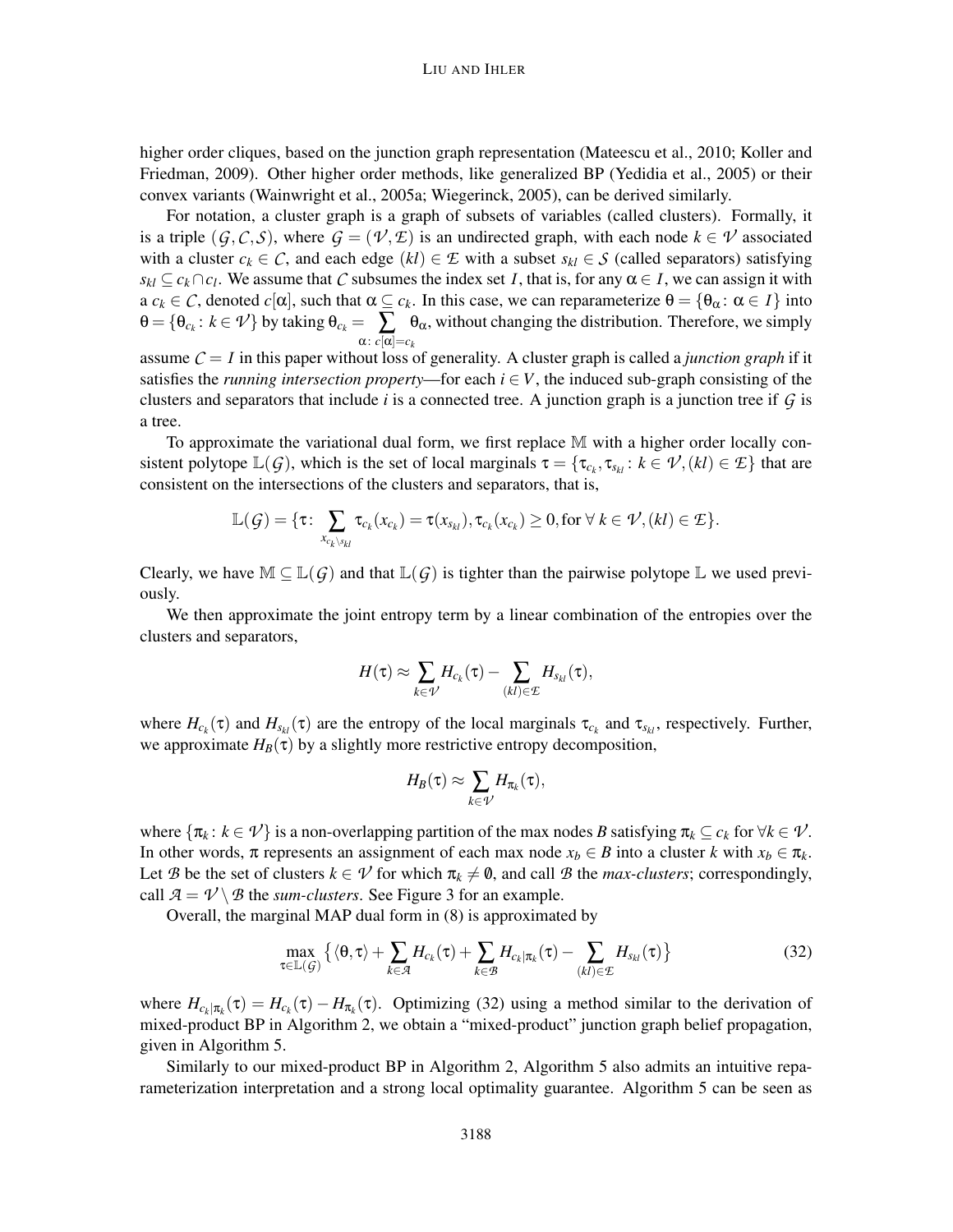

Figure 3: (a) An example of marginal MAP problem, where *d*, *c*, *e* are sum nodes (shaded) and  $a, b, f$  are max nodes. (b) A junction graph of (a). Selecting a partitioning of max nodes,  $\pi_{bde} = \pi_{bef} = \emptyset$ ,  $\pi_{abc} = \{a,b\}$ , and  $\pi_{bef} = \{f\}$ , results in  $\{bde\}$ ,  $\{bce\}$  being sum clusters (shaded) and  $\{abc\}$ ,  $\{bef\}$  being max clusters.

Algorithm 5 Mixed-product Junction Graph BP

1. Passing messages between clusters on the junction graph until convergence:

 $A \rightarrow A \cup B$ :  $m_{k\rightarrow l}(x_{s_{kl}}) \propto \sum_{x_{c_k}\setminus s_{kl}}$ <br>(sum-product)  $\Psi_{c_k}(x_{c_k})m_{\sim k\setminus l}(x_{c_k}),$  $B \to A \cup B$ :
(argmax-product) *m*<sub>*k*→*l*</sub>(*x*<sub>*s<sub>k</sub>l</sub>*) ∝  $\sum_{x_{c_k \setminus s_j}}$ </sub>  $\sqrt{k}$  $(\psi_{c_k}(x_{c_k})m_{\sim k\setminus l}(x_{c_k})) \cdot 1[x_{\pi_k} \in \mathcal{X}_{\pi_k}^*],$ where  $X_{\pi_k}^* = \arg \max$  $\displaystyle \max_{x_{\pi_k}}\sum_{x_{c_k\setminus\pi_k}}$  $b_k(x_{c_k}),$  $b_k(x_{c_k}) = \psi_{c_k}(x_{c_k})$  ∏ *k* ′∈*N* (*k*)  $m_{k' \to k}(x_{s_{k'k}})$  and  $m_{\sim k\setminus l}(x_{c_k}) = \prod$ *k* ′∈*N* (*k*)\{*l*}  $m_{k'\rightarrow k}(x_{s_{k'k}})$ . 2. Decoding:  $x_{\pi_k}^* = \arg \max$  $\displaystyle\max_{x_{\pi_k}}\sum_{x_{c_k\setminus\pi_k}}$ *b*<sup>*k*</sup>( $x_{c_k}$ ) for ∀*k* ∈ *B*.

a special case of a more general junction graph BP algorithm derived in Liu and Ihler (2012) for solving maximum expected utility tasks in decision networks. For more details, we refer the reader to that work.

# 9. Experiments

We illustrate our algorithms on both simulated models and more realistic diagnostic Bayesian networks taken from the UAI08 inference challenge. We show that our Bethe approximation algorithms perform best among all the tested algorithms, including Jiang et al. (2011)'s hybrid message passing and a state-of-the-art local search algorithm (Park and Darwiche, 2004).

We implement our mixed-product BP in Algorithm 2 with Bethe weights ( $mix$ -product (Bethe)), the regular sum-product BP (sum-product), max-product BP (max-product) and Jiang et al. (2011)'s hybrid message passing (with Bethe weights) in Algorithm 3 (Jiang's method),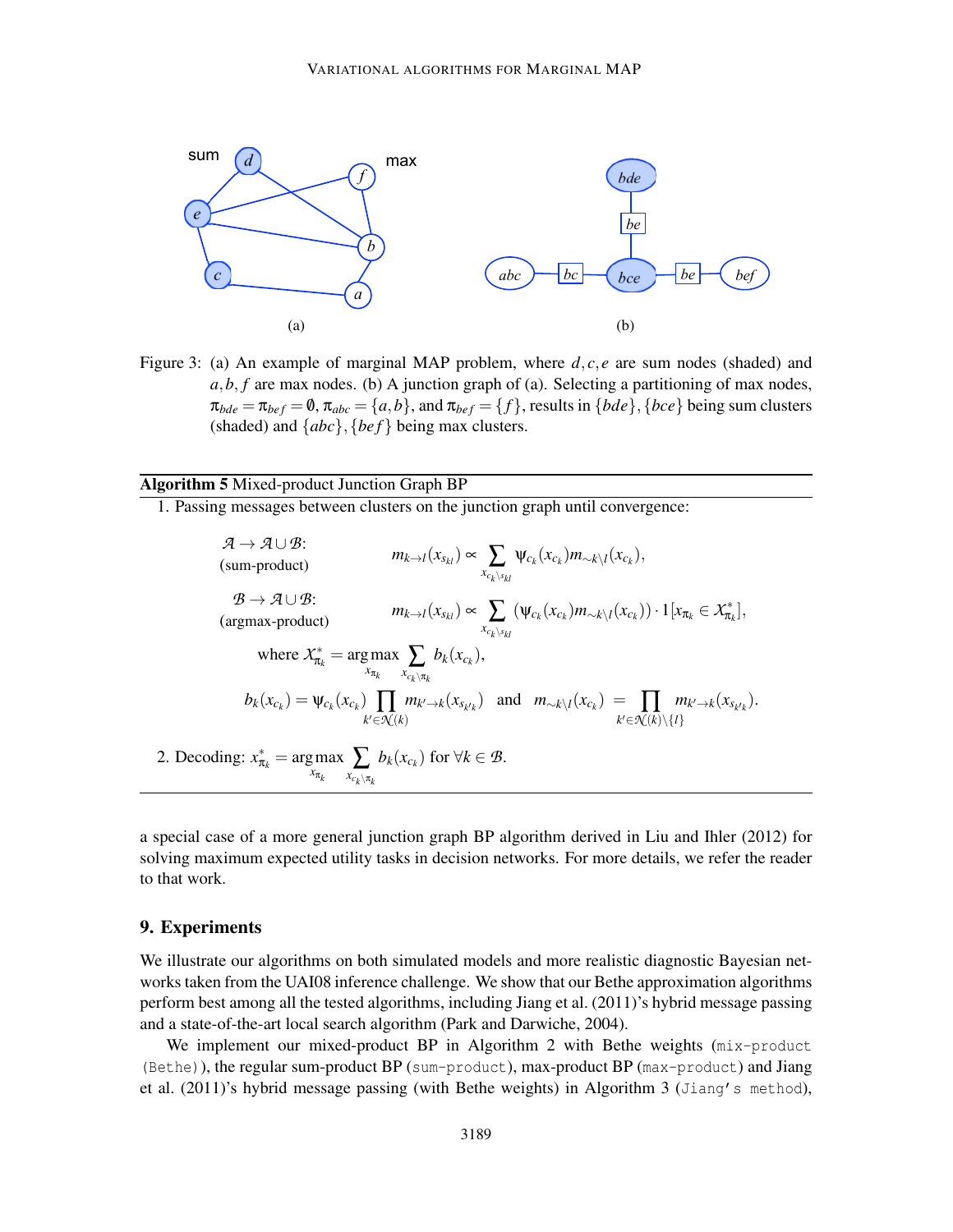#### LIU AND IHLER

where the solutions are all extracted by maximizing the singleton marginals of the max nodes. For all these algorithms, we run a maximum of 50 iterations; in case they fail to converge, we run 100 additional iterations with a damping coefficient of 0.1. We initialize all these algorithms with 5 random initializations and pick the best solution; for mix-product (Bethe) and Jiang's method, we run an additional trial initialized using the sum-product messages, which was reported to perform well in Park and Darwiche (2004) and Jiang et al. (2011). We also run the proximal point version of mixed-product BP with Bethe weights (Proximal (Bethe) ), which is Algorithm 4 with both  $H_{A|B}(\tau)$  and  $H_B(\tau)$  approximated by Bethe approximations.

We also implement the TRW approximation, but only using the convergent proximal point algorithm, because the TRW upper bounds are valid only when the algorithms converge. The TRW weights of  $\hat{H}_{A|B}$  are constructed by first (randomly) selecting spanning trees of  $G_A$ , and then augmenting each spanning tree with one uniformly selected edge in  $\partial_{AB}$ ; the TRW weights of  $\hat{H}_B(\tau)$ are constructed to be provably convex, using the method of TRW-S in Kolmogorov (2006). We run all the proximal point algorithms for a maximum of 100 iterations, with a maximum of 5 iterations of weighted message passing updates (18)-(19) for the inner loops (with 5 additional damping with 0.1 damping coefficient).

In addition, we compare our algorithms with SamIam, which is a state-of-the-art implementation of the local search algorithm for marginal MAP (Park and Darwiche, 2004); we use its default Taboo search method with a maximum of 500 searching steps, and report the best results among 5 trials with random initializations, and one additional trial initialized by its default method (which sequentially initializes  $x_i$  by maximizing  $p(x_i|x_{pa_i})$  along some predefined order).

We also implement an EM algorithm, whose expectation and maximization steps are approximated by sum-product and max-product BP, respectively. We run EM with 5 random initializations and one initialization by sum-product marginals, and pick the best solution.

### 9.1 Simulated Models

We consider pairwise models over discrete random variables taking values in  $\{-1,0,+1\}^n$ ,

$$
p(x) \propto \exp\left[\sum_i \theta_i(x_i) + \sum_{(ij)\in E} \theta_{ij}(x_i, x_j)\right].
$$

The value tables of  $\theta_i$  and  $\theta_{ij}$  are randomly generated from normal distribution,  $\theta_i(k) \sim$ Normal $(0,0.01)$ ,  $\theta_{ij}(k,l) \sim \text{Normal}(0,\sigma^2)$ , where  $\sigma$  controls the strength of coupling. Our results are averaged on 1000 randomly generated sets of parameters.

We consider different choices of graph structures and max / sum node patterns:

- 1. *Hidden Markov chain* with 20 nodes, as shown in Figure 1.
- 2. *Latent tree models*. We generate random trees of size 50, by finding the minimum spanning trees of random symmetric matrices with elements drawn from  $Uniform([0,1])$ . We take the leaf nodes to be max nodes, and the non-leaf nodes to be sum nodes. See Figure 5(a) for a typical example.
- 3.  $10 \times 10$  *Grid* with max and sum nodes distributed in two opposite chess board patterns shown in Figure  $6(a)$  and Figure 7(a), respectively. In Figure  $6(a)$ , the sum part is a loopy graph, and the max part is a (fully disconnected) tree; in Figure 7(a), the max and sum parts are flipped.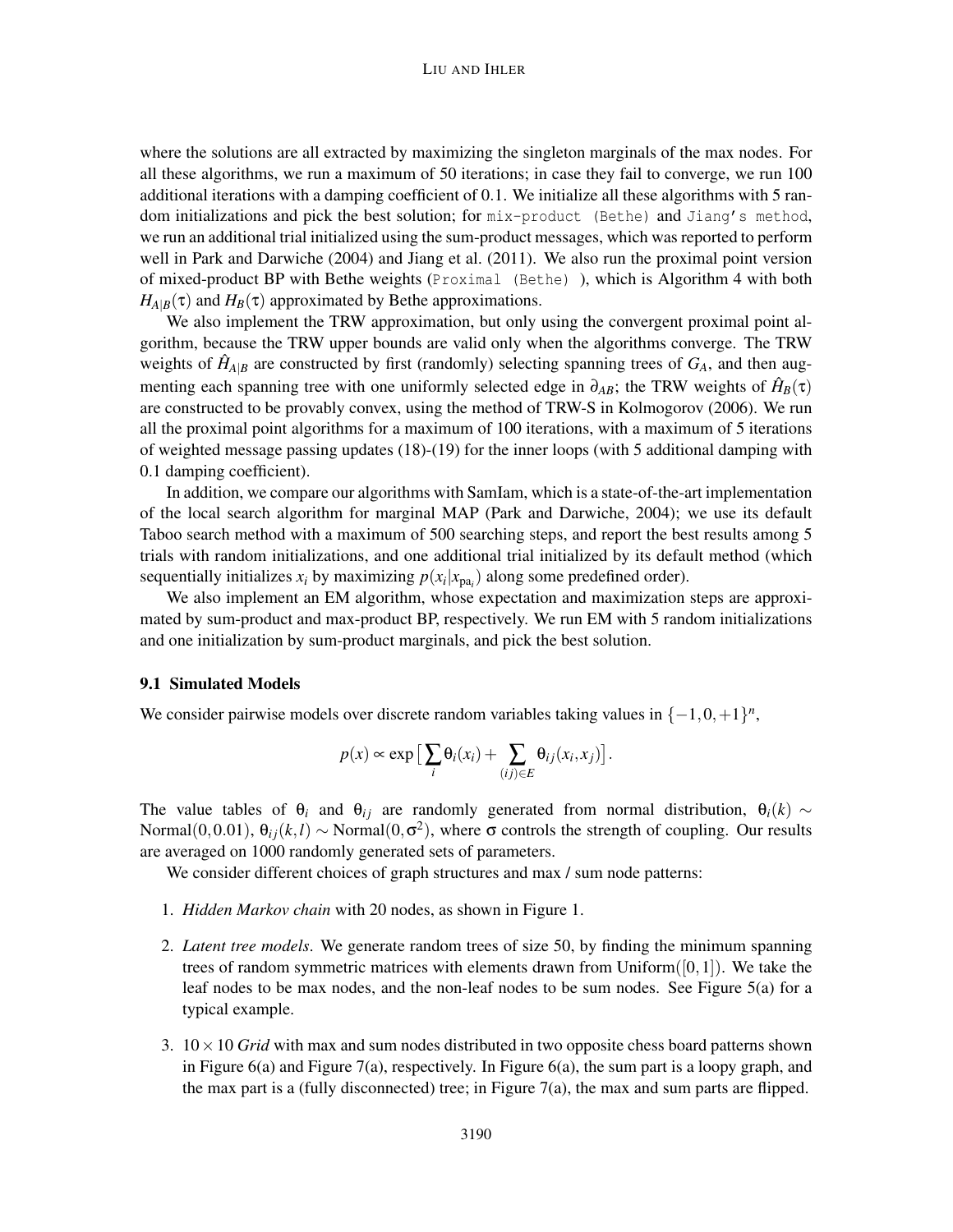The results on the hidden Markov chain are shown in Figure 4, where we plot in panel (a) different algorithms' percentages of obtaining the globally optimal solutions among 1000 random trials, and in panel (b) their relative energy errors defined by  $Q(\hat{x}_B; \theta) - Q(x_B^*, \theta)$ , where  $\hat{x}_B$  is the solution returned by the algorithms, and  $x_B^*$  is the true optimum.

The results of the latent tree models and the two types of 2D grids are shown in Figure 5, Figure 6 and Figure 7, respectively. Since the globally optimal solution  $x_B^*$  is not tractable to calculate in these cases, we report the approximate relative error defined by  $Q(\hat{x}_B;\theta) - Q(\tilde{x}_B;\theta)$ , where  $\tilde{x}_B$  is the best solution we found across all algorithms.

### 9.2 Diagnostic Bayesian Networks

We also test our algorithms on two diagnostic Bayesian networks taken from the UAI08 Inference Challenge, where we construct marginal MAP problems by randomly selecting varying percentages of nodes to be max nodes. Since these models are not pairwise, we implement the junction graph versions of mix-product (Bethe) and proximal (Bethe) shown in Section 8. Figure 8 shows the approximate relative errors of our algorithms and local search (SamIam) as the percentage of the max nodes varies.

#### 9.3 Insights

Across all the experiments, we find that mix-product (Bethe), proximal (Bethe) and local search (SamIam) significantly outperform all the other algorithms, while proximal (Bethe) outperforms the two others in some circumstances. In the hidden Markov chain example in Figure 4, these three algorithms almost always (with probability  $> 99\%$ ) find the globally optimal solutions. However, the performance of SamIam tends to degenerate when the max part has loopy dependency structures (see Figure 7), or when the number of max nodes is large (see Figure 8), both of which make it difficult to explore the solution space by local search. On the other hand, mix-product (Bethe) tends to degenerate as the coupling strength  $\sigma$  increases (see Figure 7), probably because its convergence gets worse as  $\sigma$  increases.

We note that our TRW approximation gives much less accurate solutions than the other algorithms, but is able to provide an upper bound on the optimal energy. Similar phenomena have been observed for TRW-BP in standard max- and sum- inference.

The hybrid message passing of Jiang et al. (2011) is significantly worse than mix-product (Bethe), proximal (Bethe) and local search (SamIam), but is otherwise the best among the remaining algorithms. EM performs similarly to (or sometimes worse than) Jiang's method.

The regular max-product BP and sum-product BP are among the worst of the tested algorithms, indicating the danger of approximating mixed-inference by pure max- or sum- inference. Interestingly, the performances of max-product BP and sum-product BP have opposite trends: In Figure 4, Figure 5 and Figure 6, where the max parts are fully disconnected and the sum parts are connected and loopy, max-product BP usually performs worse than sum-product BP, but gets better as the coupling strength  $\sigma$  increases; sum-product BP, on the other hand, tends to degenerate as  $\sigma$  increases. In Figure 7, where the max / sum pattern is reversed (resulting in a larger, loopier max subgraph), max-product BP performs better than sum-product BP.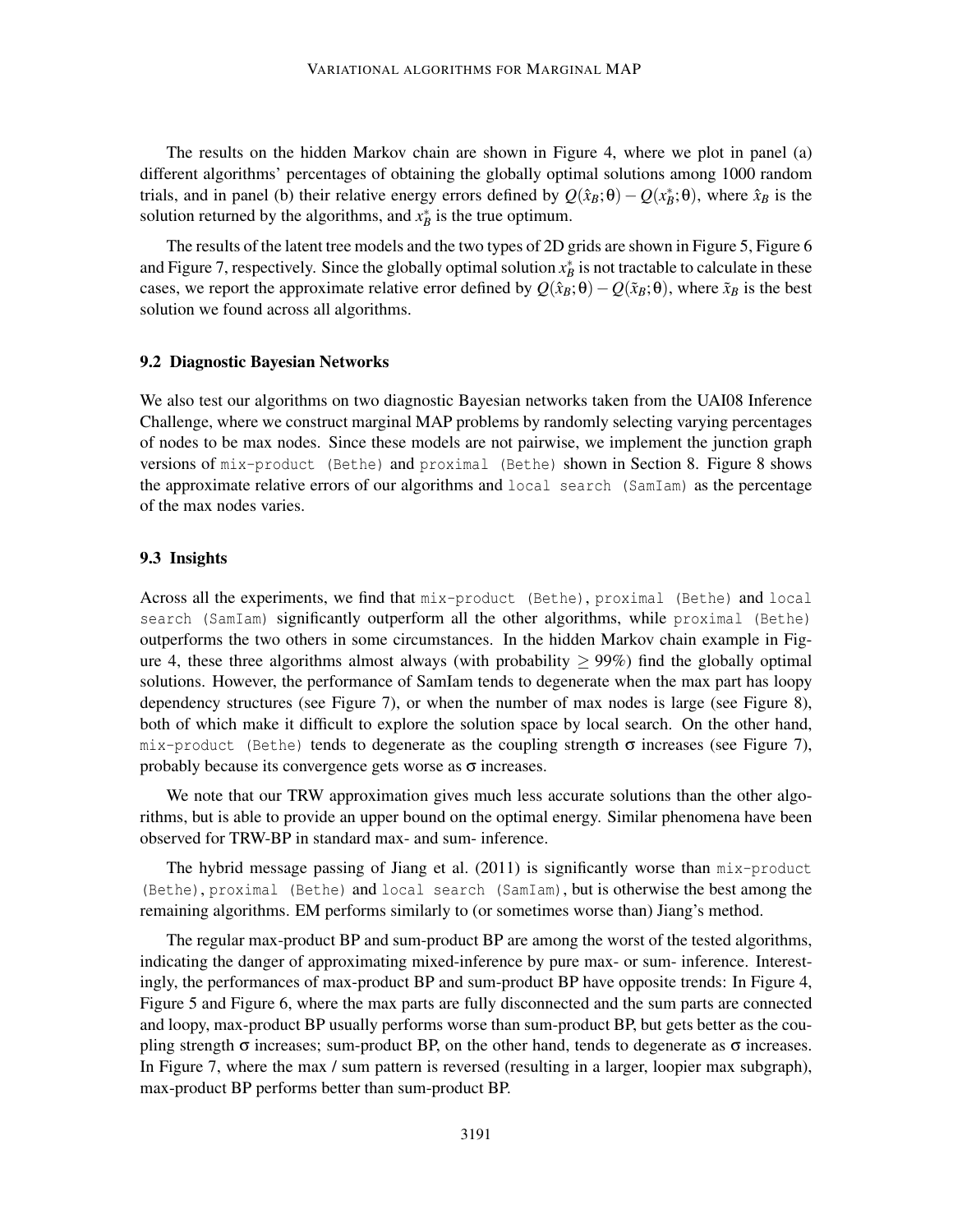

Figure 4: Results on the hidden Markov chain in Figure 1 (best viewed in color). (a) different algorithms' probabilities of obtaining the globally optimal solution among 1000 random trials. Mix-product (Bethe), Proximal (Bethe) and Local Search (SamIam) almost always (with probability  $\geq 99\%$ ) find the optimal solution. (b) The relative energy errors of the different algorithms, and the upper bounds obtained by Proximal (TRW) as a function of coupling strength σ.



Figure 5: (a) A typical latent tree model, whose leaf nodes are taken to be max nodes (white) and non-leaf nodes to be sum nodes (shaded). (b) The approximate relative energy errors of different algorithms, and the upper bound obtained by Proximal (TRW) as a function of coupling strength σ.

### 10. Conclusion and Further Directions

We have presented a general variational framework for solving marginal MAP problems approximately, opening new doors for developing efficient algorithms. In particular, we show that our proposed "mixed-product" BP admits appealing theoretical properties and performs well in practice.

Potential future directions include improving the performance of the truncated TRW approximation by optimizing weights, deriving optimality conditions that may be applicable even when the sum component does not form a tree, studying the convergent properties of mixed-product BP, and leveraging our results to learn hidden variable models for data.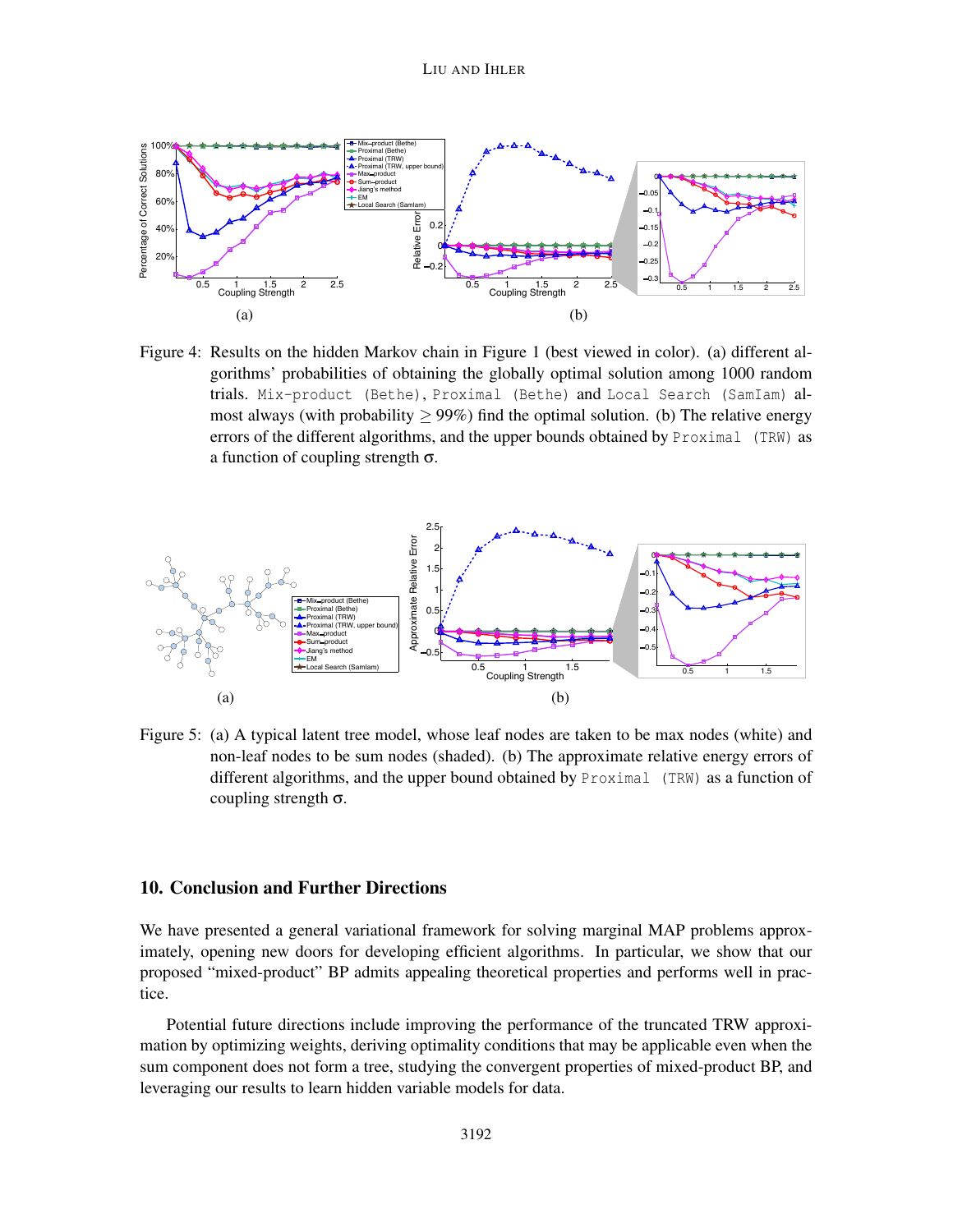

Figure 6: (a) A marginal MAP problem defined on a  $10 \times 10$  Ising grid, with shaded sum nodes and unshaded max nodes; note that the sum part is a loopy graph, while max part is fully disconnected. (b) The approximate relative errors of different algorithms and the upper bound obtained by Proximal (TRW) as a function of coupling strength σ.



Figure 7: (a) A marginal MAP problem defined on a  $10 \times 10$  Ising grid, but with max / sum part exactly opposite to that in Figure 6; note that the max part is loopy, while the sum part is fully disconnected in this case. (b) The approximate relative errors of different algorithms and the upper bound obtained by Proximal (TRW) as a function of coupling strength  $\sigma$ .

# Acknowledgments

We thank Arthur Choi for providing help on SamIam. This work was supported in part by the National Science Foundation (awards IIS-1065618 and IIS-1254071), and a Microsoft Research Ph.D Fellowship.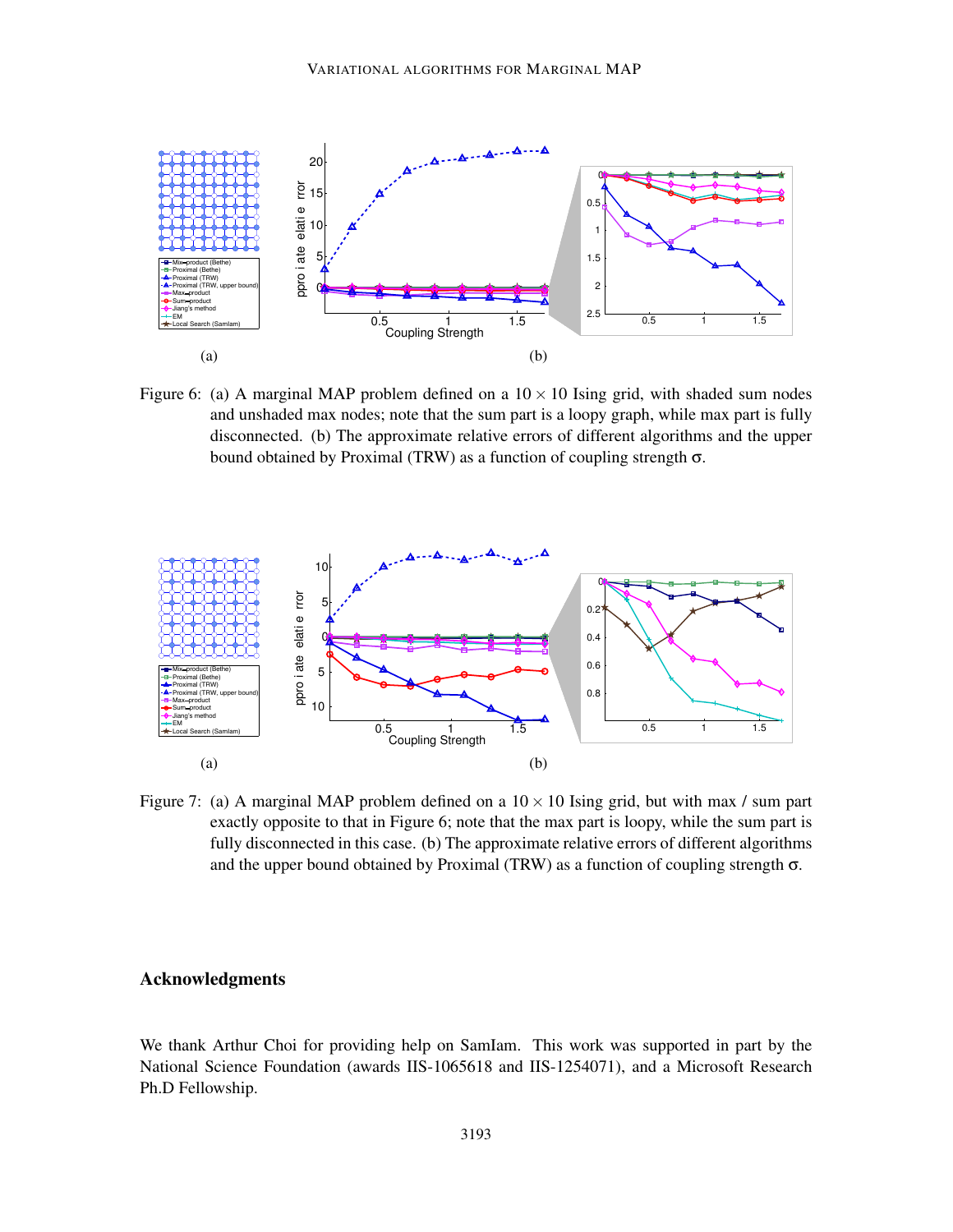

(a) The structure of Diagnostic BN-2, with 50% randomly selected sum nodes shaded.



Figure 8: The results on two diagnostic Bayesian networks (BNs) in the UAI08 inference challenge. (a) The Diagnostic BN-2 network. (b)-(c) The performances of algorithms on the two BNs as a function of the percentage of max nodes. The local search method tends to degenerate when the number of max nodes is large, making it difficult to search over the solution space. Results are averaged over 100 random trials.

# Appendix A. Proof of Proposition 6

*Proof.* The Lagrangian of (16) with the local consistency constraint of  $\mathbb{L}$  in (2) is

$$
\langle \theta, \tau \rangle + \sum_{i \in V} [w_i H_i(\tau) + \lambda_i^0 \sum_{x_i} \tau_i(x_i)] - \sum_{(ij) \in E} [w_{ij} I_{ij}(\tau) + \sum_{x_j} \lambda_{i \to j}(x_j) \sum_{x_i} (\tau_{ij}(x_i, x_j) - \tau_j(x_j))],
$$

where  $\{\lambda_i^0: i \in V\}$  and  $\{\lambda_{j\to i}(x_i): (ij) \in E, x_i \in \mathcal{X}_i\}$  are the Lagrange multipliers. Recall that

$$
\langle \theta, \tau \rangle = \sum_{i \in V} \theta_i(x_i) \tau_i(x_i) + \sum_{(ij) \in E} \theta_{ij}(x_i, x_j) \tau_{ij}(x_i, x_j),
$$
  
\n
$$
H_i(\tau) = -\sum_{x_i} \tau_i(x_i) \log \tau_i(x_i),
$$
  
\n
$$
I_{ij}(\tau) = \sum_{x_i, x_j} \tau_{ij}(x_i, x_j) \log \frac{\tau_{ij}(x_i, x_j)}{\sum_{x_i} \tau_{ij}(x_i, x_j) \sum_{x_j} \tau_{ij}(x_i, x_j)}.
$$

Taking the derivative of the Lagrangian w.r.t.  $\tau_i(x_i)$  and  $\tau_{ij}(x_i, x_j)$ , we have

$$
\Theta_i(x_i) - w_i \log \tau_i(x_i) + \sum_{j \in \partial_i} \lambda_{j \to i}(x_i) = const,
$$
\n(33)

$$
\theta_{ij}(x_i, x_j) - w_{ij} \log \frac{\tau_{ij}(x_i, x_j)}{\tau_i(x_i)\tau_j(x_j)} + \lambda_{i \to j}(x_j) + \lambda_{j \to i}(x_i) = const,
$$
\n(34)

where we used the local consistency condition that  $\sum_{x_j} \tau_{ij}(x_i, x_j) = \tau_i(x_i)$ . By defining  $m_{i \to j}(x_j) =$  $exp(\lambda_{i\rightarrow j}(x_i))$ , we obtain (19) directly from (33)-(34).  $\Box$ Plugging (19) into the constraint that  $\sum_{x_j} \tau_{ij}(x_i, x_j) = \tau_i(x_i)$  gives (18).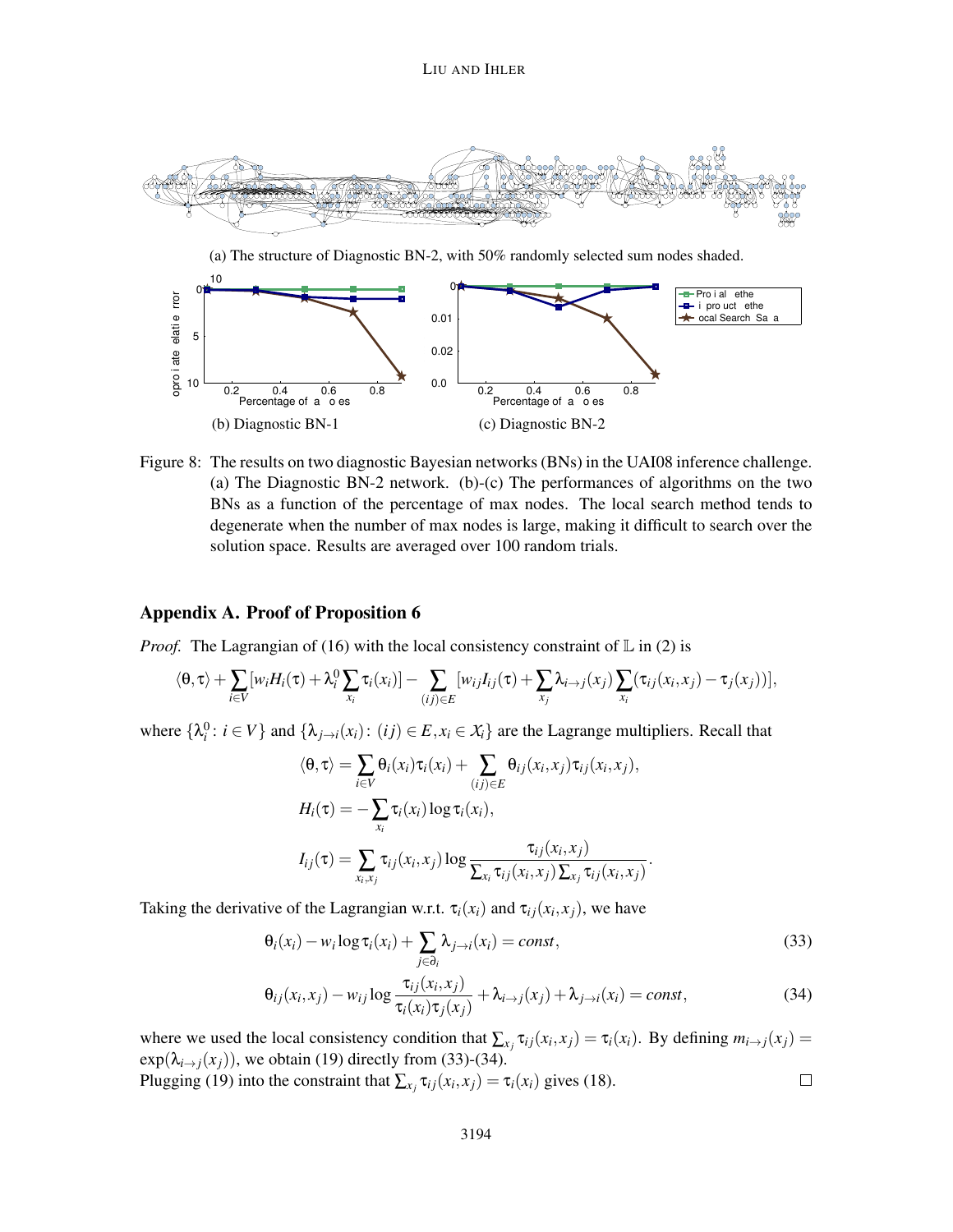# Appendix B. Proof of Theorem 5

*Proof.* (i). For  $\tau \in \mathbb{M}^o$ , the objective function in (14) equals

$$
F_{tree}(\tau, \theta) = \langle \theta, \tau \rangle + \sum_{i \in V} H_i(\tau) - \sum_{(ij) \in E_A} I_{ij}(\tau) - \sum_{(ij) \in \partial_{AB}} \rho_{ij} I_{ij}(\tau)
$$
  
=  $\langle \theta, \tau \rangle + \sum_{i \in V} H_i(\tau) - \sum_{(ij) \in E_A} I_{ij}(\tau)$  (35)

$$
= \langle \theta, \tau \rangle + H_{A|B}(\tau) = F_{mix}(\tau, \theta),
$$
\n(36)

where the equality in (35) is because  $I_{ij}(\tau) = 0$  if  $\forall (ij) \in \partial_{AB}$ , and the equality in (36) is because the sum part  $G_A$  is a tree and we have the tree decomposition  $H_{A|B} = \sum_{i \in V} H_i(\tau) - \sum_{(ij) \in E_A} I_{ij}(\tau)$ . Therefore we have

$$
\Phi_{tree}(\theta) = \max_{\tau \in \mathbb{L}} F_{tree}(\tau, \theta) \ge \max_{\tau \in \mathbb{M}^o} F_{tree}(\tau, \theta) = \max_{\tau \in \mathbb{M}^o} F_{mix}(\tau, \theta) = \Phi_{AB}(\theta), \tag{37}
$$

where the inequality is because  $\mathbb{M}^o \subset \mathbb{M} \subset \mathbb{L}$ .

If there exists  $x_B^*$  such that  $Q(x_B^*; \theta) = \Phi_{tree}(\theta)$ , then we have

$$
Q(x^*_{B};\theta) = \Phi_{tree}(\theta) \geq \Phi_{AB}(\theta) = \max_{x_B} Q(x_B;\theta).
$$

This proves that  $x^*_{B}$  is a globally optimal marginal MAP solution.

(ii). Because  $\tau_i^*(x_i)$  for  $\forall i \in B$  are deterministic, and the sum part  $G_A$  is a tree, we have that  $\tau^* \in$ M<sup>o</sup>. Therefore the inequality in (37) is tight, and we can conclude the proof by using Corollary 11.  $\Box$ 

# Appendix C. Proof of Theorem 10

*Proof.* By Theorem 9, the beliefs  $\{b_i, b_{ij}\}$  should satisfy the reparameterization property in (24) and the consistency conditions in (25)-(27). Without loss of generality, we assume  $\{b_i, b_{ij}\}$  are normalized such that  $\sum_{x_i} b_i(x_i) = 1$  for  $i \in A$  and  $\max_{x_i} b_i(x_i) = 1$  for  $i \in B$ .

I) For simplicity, we first prove the case of  $C = B$ , when  $G = G_{C \cup A}$  itself is a semi *A*-*B* tree, and the theorem implies that  $x_B^*$  is a global optimum. By the reparameterization condition, we have

$$
p(x) = \hat{p}_B(x_B)\hat{p}_{A|B}(x),
$$

where

$$
\hat{p}_B(x_B) = \prod_{i \in B} b_i(x_i) \prod_{(ij) \in E_B} \left[ \frac{b_{ij}(x_i, x_j)}{b_i(x_i)b_j(x_j)} \right]^{p_{ij}},
$$
\n(38)

$$
\hat{p}_{A|B}(x) = \prod_{i \in A} b_i(x_i) \prod_{(ij) \in E_A} \left[ \frac{b_{ij}(x_i, x_j)}{b_i(x_i)b_j(x_j)} \right]^{\rho_{ij}} \prod_{(ij) \in \partial_{AB}} \left[ \frac{b_{ij}(x_i, x_j)}{b_i(x_i)b_j(x_j)} \right]^{\rho_{ij}}.
$$
\n(39)

Note we have

$$
p(x_B) = \sum_{x_A} p(x) = \sum_{x_A} \hat{p}_B(x_B) \hat{p}_{A|B}(x) = \hat{p}_B(x_B) \sum_{x_A} \hat{p}_{A|B}(x).
$$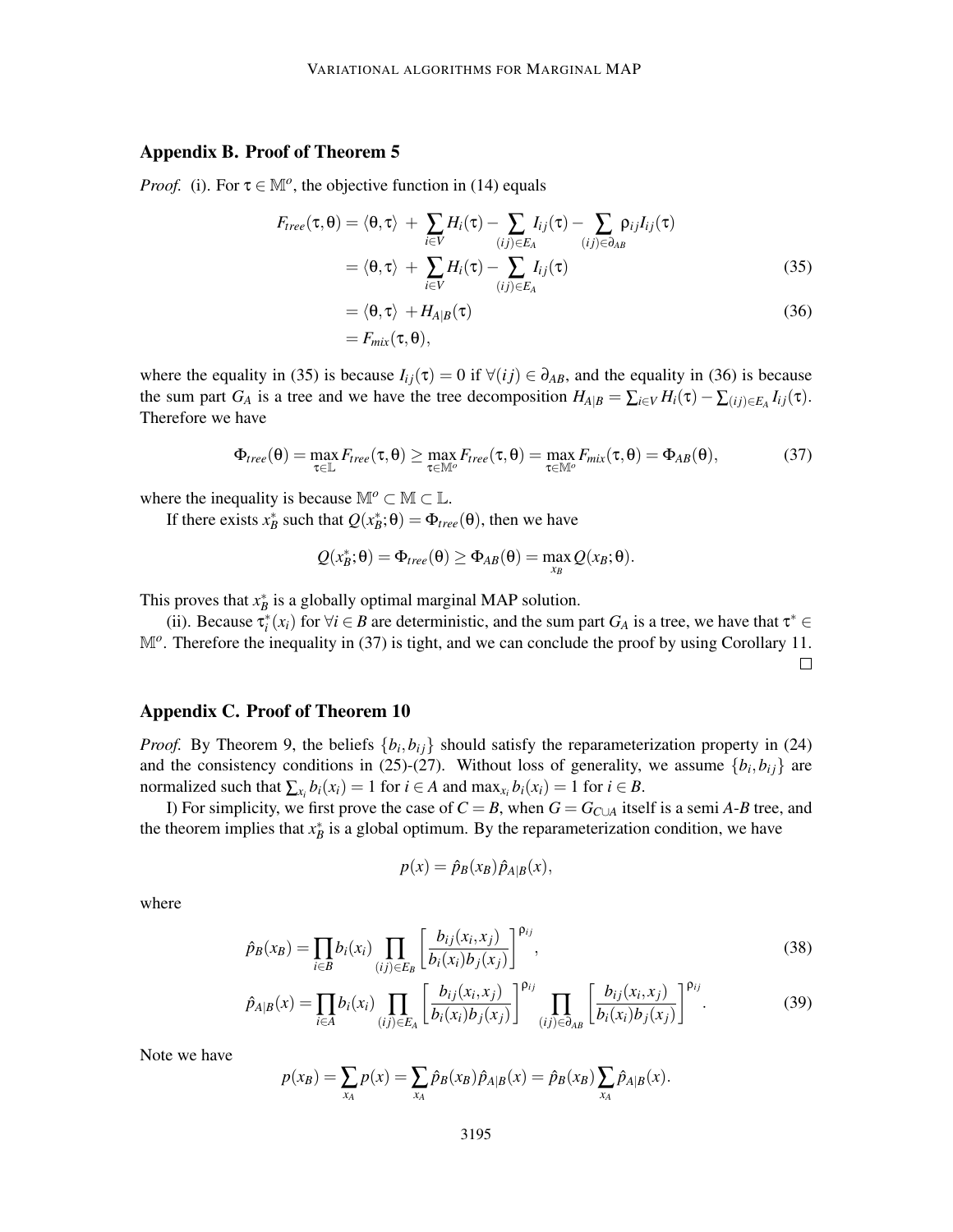We just need to show that  $x_B^*$  maximizes  $\hat{p}_B(x_B)$  and  $\sum_{x_A} \hat{p}_{A|B}(x)$ , respectively.

First, since  $\hat{p}_B(x_B)$  involves only the max nodes, a standard MAP analysis applies. Because the max part of the beliefs,  $\{b_i, b_{ij} : (ij) \in E_B\}$ , satisfy the standard max-consistency conditions, and the corresponding TRW weights  $\{\rho_{ij} : (ij) \in E_B\}$  are provably convex by assumption, we establish that  $x_B^*$  is the MAP solution of  $\hat{p}_B(x_B)$  by Theorem 1 of Weiss et al. (2007).

Secondly, to show that  $x^*_{B}$  also maximizes  $\hat{p}_{A|B}(x)$  requires the combination of the mixedconsistency and sum-consistency conditions. Since *G* is a semi *A-B* tree, we denote by  $\pi$ <sub>*i*</sub> the unique parent node of *i* ( $\pi$ <sub>*i*</sub> =  $\emptyset$  if *i* is a root). In addition, let  $\partial$ <sup>*A*</sup> be the subset of *A* whose parent nodes are in *B*, that is,  $\partial_A = \{i \in A : \pi_i \in B\}$ . Equation (39) can be reformed into

$$
\hat{p}_{A|B}(x) = \prod_{i \in A \setminus \partial_A} \frac{b_{i,\pi_i}(x_i, x_{\pi_i})}{b_{\pi_i}(x_{\pi_i})} \prod_{i \in \partial_A} \left[ \frac{b_{i,\pi_i}(x_i, x_{\pi_i})}{b_{\pi_i}(x_{\pi_i})} \right]^{p_{i,\pi_i}} \left[ b_i(x_i) \right]^{1-p_{i,\pi_i}},
$$

where we used the fact that  $\rho_{ij} = 1$  for  $(ij) \in E_A$ . Therefore, we have for any  $x_B \in X_B$ ,

$$
\sum_{x_A} \hat{p}_{A|B}(x) = \sum_{x_A} \left\{ \prod_{i \in A \setminus \partial_A} \frac{b_{i,\pi_i}(x_i, x_{\pi_i})}{b_{\pi_i}(x_{\pi_i})} \prod_{i \in \partial_A} \left[ \frac{b_{i,\pi_i}(x_i, x_{\pi_i})}{b_{\pi_i}(x_{\pi_i})} \right]^{p_{i,\pi_i}} \left[ b_i(x_i) \right]^{1 - p_{i,\pi_i}} \right\}
$$
\n
$$
= \prod_{i \in \partial_A} \sum_{x_i} \left[ \frac{b_{i,\pi_i}(x_i, x_{\pi_i})}{b_{\pi_i}(x_{\pi_i})} \right]^{p_{i,\pi_i}} \left[ b_i(x_i) \right]^{1 - p_{i,\pi_i}} \tag{40}
$$

$$
\leq \prod_{i\in\partial_A} \left[ \sum_{x_i} \frac{b_{i,\pi_i}(x_i,x_{\pi_i})}{b_{\pi_i}(x_{\pi_i})} \right]^{\rho_{i,\pi_i}} \left[ \sum_{x_i} b_i(x_i) \right]^{1-\rho_{i,\pi_i}} \tag{41}
$$

$$
=1,\t(42)
$$

where the equality in (40) eliminates (by summation) all the interior nodes in *A*. The inequality in  $(41)$  follows from Hölder's inequality. Finally, the equality in  $(42)$  holds because all the sum part of beliefs  $\{b_i, b_{ij} : (ij) \in E_A\}$  satisfies the sum-consistency (25).

On the other hand, for any  $(i, \pi_i) \in \partial_{AB}$ , because  $x_{\pi_i}^* = \arg \max_{x_{\pi_i}} b_{\pi_i}(x_{\pi_i})$ , we have  $b_{i, \pi_i}(x_i, x_{\pi_i}^*) =$  $b_i(x_i)$  by the mixed-consistency condition (27). Therefore,

$$
\sum_{x_A} \hat{p}_{A|B}([x_A, x_B^*]) = \prod_{i \in \partial_A} \sum_{x_i} \left[ \frac{b_{i, \pi_i}(x_i, x_{\pi_i}^*)}{b_{\pi_i}(x_{\pi_i}^*)} \right]^{\rho_{i, \pi_i}} \left[ b_i(x_i) \right]^{1 - \rho_{i, \pi_i}}
$$
\n
$$
= \prod_{i \in \partial_A} \left[ \frac{1}{b_{\pi_i}(x_{\pi_i}^*)} \right]^{\rho_{i, \pi_i}} \sum_{x_i} b_i(x_i)
$$
\n
$$
= 1.
$$
\n(43)

Combining (42) and (43), we have  $\sum_{x_A} \hat{p}_{A|B}(x) \le \sum_{x_A} \hat{p}_{A|B}([x_A, x_B^*]) = 1$  for any  $x_B \in X_B$ , that is,  $x_B^*$ maximizes  $\sum_{x_A} \hat{p}_{A|B}(x)$ . This finishes the proof for the case  $C = B$ .

II) In the case of  $C \neq B$ , let  $D = B \setminus C$ . We decompose  $p(x)$  into

$$
p(x) = \hat{p}_B([x_C, x_D])\hat{p}_{A|C}([x_A, x_C])\hat{r}_{AD}([x_A, x_D])
$$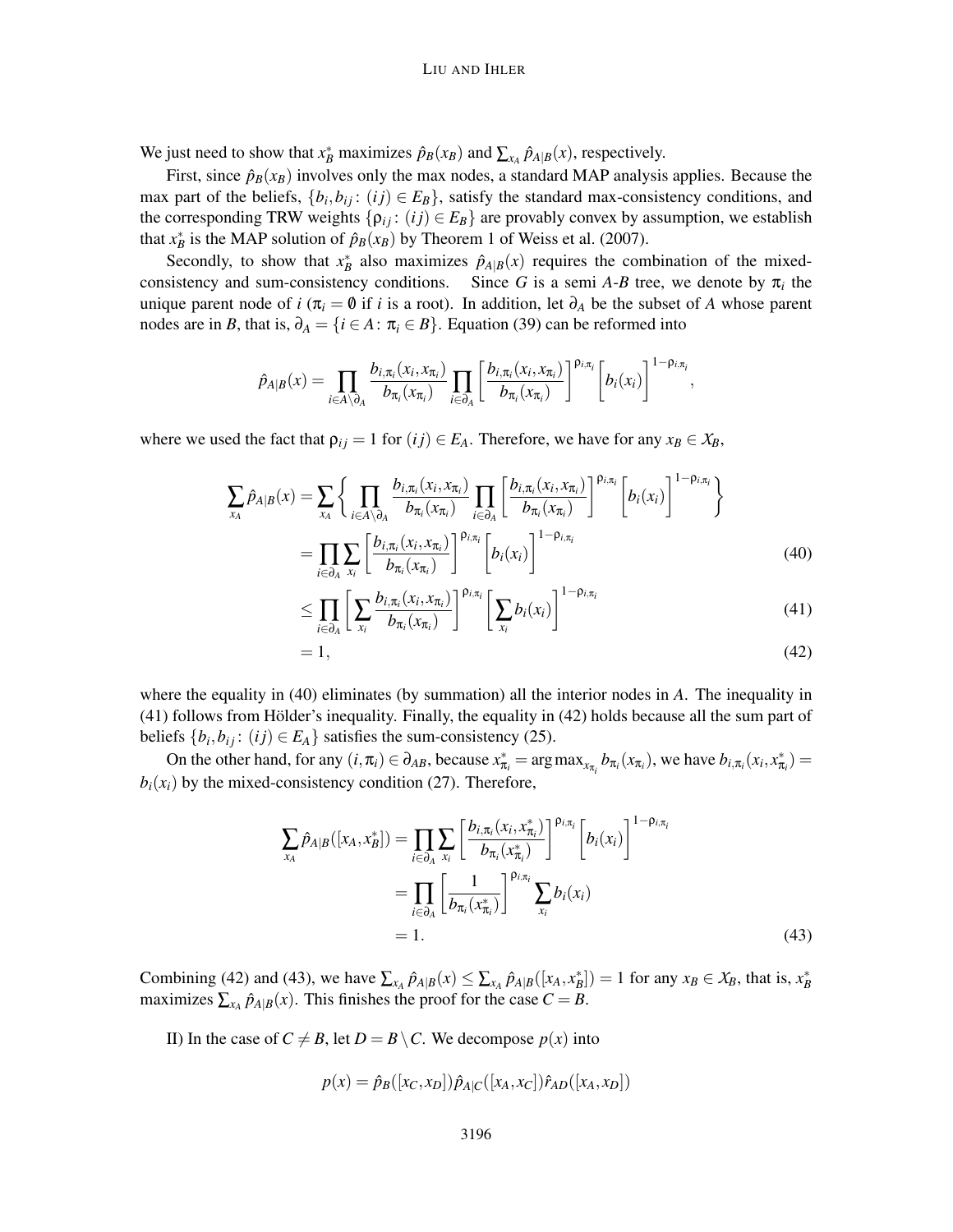where  $\hat{p}_B(x_B)$  and  $\hat{p}_{A|B}(x)$  are defined similarly to (38) and (39),

$$
\hat{p}_{B}(x_{B}) = \prod_{i \in B} b_{i}(x_{i}) \prod_{(ij) \in E_{B}} \left[ \frac{b_{ij}(x_{i}, x_{j})}{b_{i}(x_{i}) b_{j}(x_{j})} \right]^{\rho_{ij}},
$$
\n
$$
\hat{p}_{A|C}([x_{A}, x_{C}]) = \prod_{i \in A} b_{i}(x_{i}) \prod_{(ij) \in E_{A}} \left[ \frac{b_{ij}(x_{i}, x_{j})}{b_{i}(x_{i}) b_{j}(x_{j})} \right]^{\rho_{ij}} \prod_{(ij) \in \partial_{AC}} \left[ \frac{b_{ij}(x_{i}, x_{j})}{b_{i}(x_{i}) b_{j}(x_{j})} \right]^{\rho_{ij}},
$$

where  $\pi$ <sub>*i*</sub> is the parent node of *i* in the semi *A*-*B* tree  $G_{A\cup C}$  and  $\partial_{AC}$  is set of edges across *A* and *C*, that is,  $\partial_{AC} = \{(ij) \in E : i \in A, j \in C\}$ . The term  $\hat{r}_{AD}(x)$  is defined as

$$
\hat{r}_{AD}([x_A, x_D]) = \prod_{(ij)\in \partial_{AD}} \left[ \frac{b_{ij}(x_i, x_j)}{b_i(x_i)b_j(x_j)} \right]^{p_{ij}},
$$

where similarly ∂*AD* is the set of edges across *A* and *D*.

Because  $x_j^* = \arg \max_{x_j} b_j(x_j)$  for  $j \in D$ , we have  $b_{ij}(x_i, x_j^*) = b_i(x_i)$  for  $(ij) \in \partial_{AD}$ ,  $j \in D$  by the mixed-consistency condition in (27). Therefore, one can show that  $\hat{r}_{AD}([x_A, x_D^*]) = 1$ , and hence

$$
p([x_A, x_C, x_D^*]) = \hat{p}_B([x_C, x_D^*])\hat{p}_{A|C}([x_A, x_C]).
$$

The remainder of the proof is similar to that for the case  $C = B$ : by the analysis in Weiss et al. (2007), it follows that  $x_C^* \in \arg \max_{x_C} p([x_C, x_D^*])$ , and we have previously shown that  $x_C^* \in \arg \max_{x_C} \sum_{x_A} \hat{p}_{A|C}([x_A, x_C])$ . This establishes that  $x_C^*$  maximizes

$$
\sum_{x_A} p([x_A, x_C, x_D^*]) = p([x_C, x_D^*]) \sum_{x_A} \hat{p}_{A|C}([x_A, x_C]),
$$

 $\Box$ 

which concludes the proof.

#### References

- F. Altarelli, A. Braunstein, A. Ramezanpour, and R. Zecchina. Stochastic optimization by message passing. *Journal of Statistical Mechanics: Theory and Experiment*, 2011(11):P11009, 2011.
- J.R. Birge and F. Louveaux. *Introduction to Stochastic Programming*. Springer Verlag, 1997.
- S. Boyd, N. Parikh, E. Chu, B. Peleato, and J. Eckstein. Distributed optimization and statistical learning via the alternating direction method of multipliers. *Foundations and Trends in Machine Learning*, 2010.
- T.M. Cover and J.A. Thomas. *Elements of Information Theory*. John Wiley & Sons, INC., 2nd edition, 2006.
- C.P. De Campos. New complexity results for MAP in Bayesian networks. In *Proceedings of the 22nd International Joint Conference on Artificial Intelligence (IJCAI-11)*, pages 2100–2106, 2011.
- R. Dechter and I. Rish. Mini-buckets: A general scheme for bounded inference. *Journal of the ACM (JACM)*, 50(2):107–153, 2003.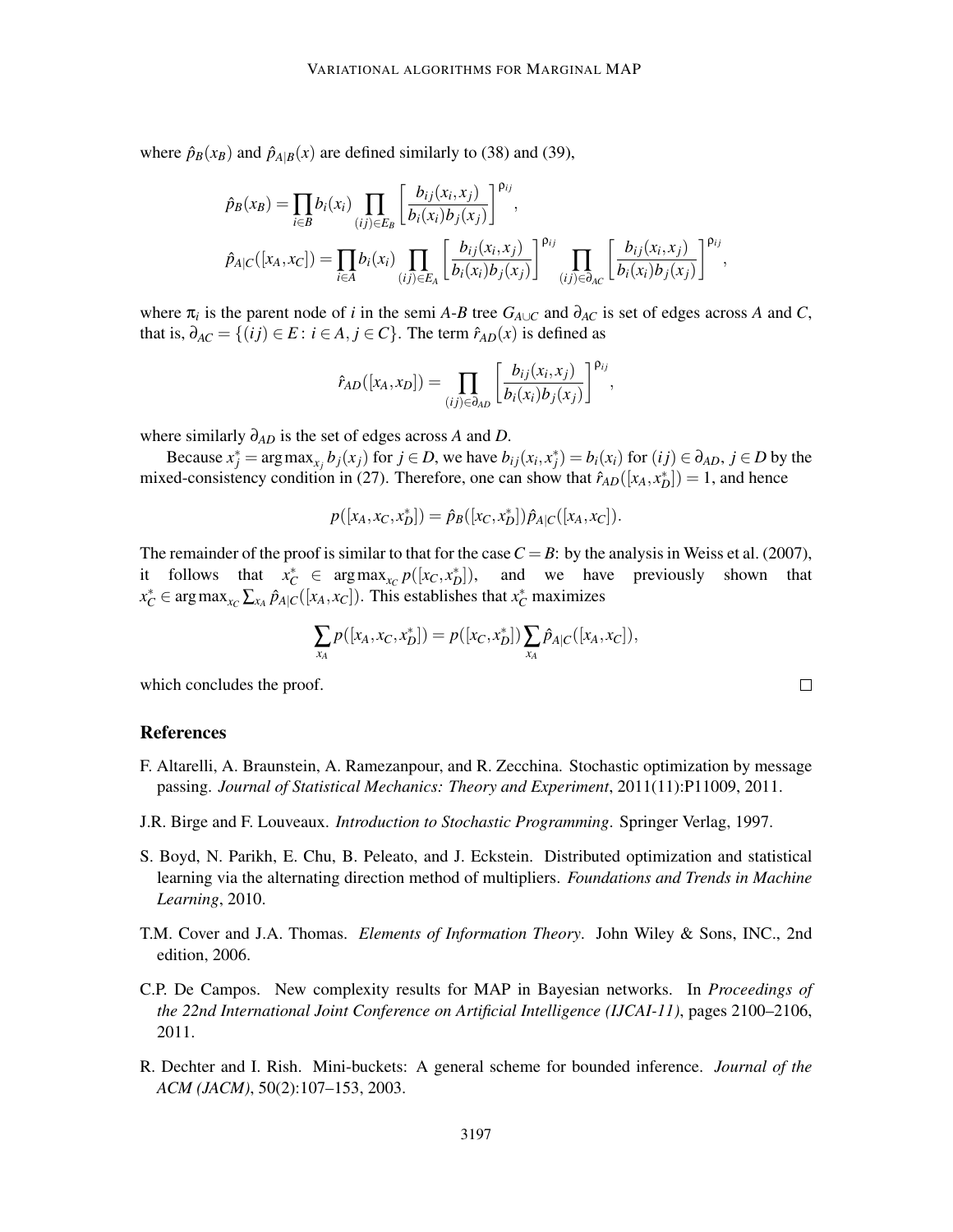- A. Doucet, S.J. Godsill, and C.P. Robert. Marginal maximum a posteriori estimation using Markov chain Monte Carlo. *Statistics and Computing*, 12(1), January 2002.
- A. Globerson and T.S. Jaakkola. Approximate inference using conditional entropy decompositions. In *Proceedings of the Eleventh International Conference on Artificial Intelligence and Statistics (AISTATS-07)*, 2007.
- D.M. Greig, B.T. Porteous, and A.H. Seheult. Exact maximum a posteriori estimation for binary images. *Journal of the Royal Statistical Society. Series B (Methodological)*, pages 271–279, 1989.
- T. Hazan and A. Shashua. Norm-product belief propagation: Primal-dual message-passing for approximate inference. *Information Theory, IEEE Transactions on*, 56(12):6294–6316, 2010.
- T. Hazan, J. Peng, and A. Shashua. Tightening fractional covering upper bounds on the partition function for high-order region graphs. In *Proceedings of the 28th Conference on Uncertainty in Artificial Intelligence (UAI-12)*, 2012.
- R.A. Howard and J.E. Matheson. Influence diagrams. *Decision Analysis*, 2(3):127–143, 2005.
- D.R. Hunter and K. Lange. A tutorial on MM algorithms. *The American Statistician*, 1(58), February 2004.
- M. Ibrahimi, A. Javanmard, Y. Kanoria, and A. Montanari. Robust max-product belief propagation. In *Signals, Systems and Computers (ASILOMAR), 2011 Conference Record of the Forty Fifth Asilomar Conference on*, pages 43–49. IEEE, 2011.
- A. Iusem and M. Teboulle. On the convergence rate of entropic proximal optimization methods. *Computational and Applied Mathematics*, 12:153–168, 1993.
- E.T. Jaynes. Information theory and statistical mechanics. *Physical Review*, 106(4):620–630, May 1957.
- M. Jerrum and A. Sinclair. Polynomial-time approximation algorithms for the ising model. *SIAM Journal on Computing*, 22(5):1087–1116, 1993.
- J. Jiang, P. Rai, and H. Daume III. Message-passing for approximate map inference with latent ´ variables. In *Advances in Neural Information Processing Systems (NIPS-11)*, 2011.
- V. Jojic, S. Gould, and D. Koller. Accelerated dual decomposition for MAP inference. In *Proceedings of the 27th International Conference on Machine Learning (ICML-10)*, 2010.
- D. Koller and N. Friedman. *Probabilistic Graphical Models: Principles and Techniques*. MIT press, 2009.
- V. Kolmogorov. Convergent tree-reweighted message passing for energy minimization. *Pattern Analysis and Machine Intelligence, IEEE Transactions on*, 28(10):1568 –1583, oct. 2006.
- Q. Liu and A. Ihler. Bounding the partition function using Hölder's inequality. In *Proceedings of the 28th International Conference on Machine Learning (ICML-11)*, pages 849–856, June 2011a.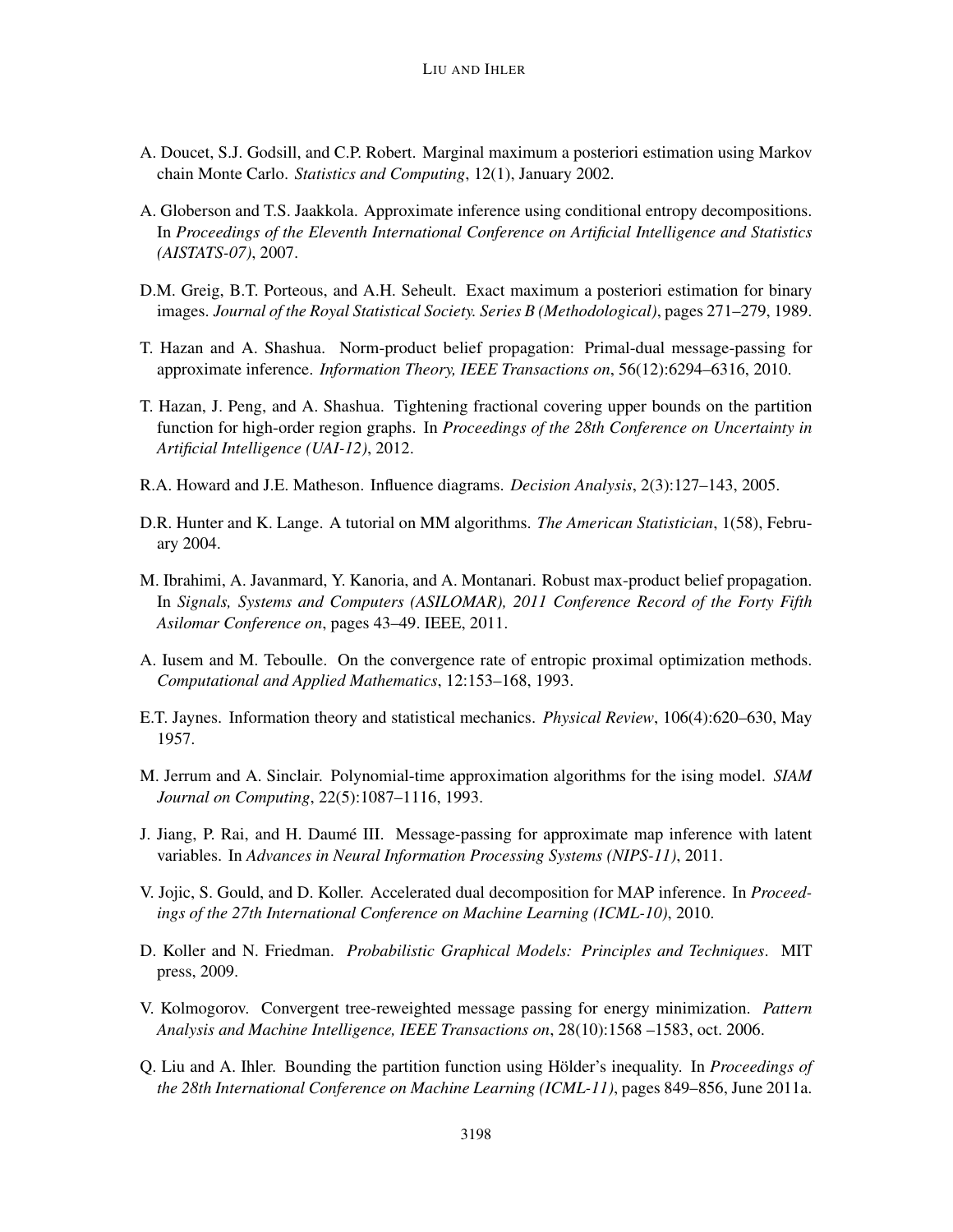- Q. Liu and A. Ihler. Variational algorithms for marginal MAP. In *Proceedings of the 27th Conference on Uncertainty in Artificial Intelligence (UAI-11)*. 2011b.
- Q. Liu and A. Ihler. Belief propagation for structured decision making. In *Proceedings of the 28th Conference on Uncertainty in Artificial Intelligence (UAI-12)*. August 2012.
- B. Martinet. Régularisation d'inéquations variationnelles par approximations successives. *Revue Française dInformatique et de Recherche Opérationelle*, 4:154–158, 1970.
- R. Mateescu, K. Kask, V. Gogate, and R. Dechter. Join-graph propagation algorithms. *Journal of Artificial Intelligence Research*, 37(1):279–328, 2010.
- D.D. Maua and C.P. de Campos. Anytime marginal maximum a posteriori inference. In ´ *Proceedings of the 29th International Conference on Machine Learning (ICML-12)*, 2012.
- T. Meltzer, A. Globerson, and Y. Weiss. Convergent message passing algorithms: a unifying view. In *Proceedings of the 25th Conference on Uncertainty in Artificial Intelligence (UAI-09)*, 2009.
- O.P. Meshi, T. Jaakkola, and A. Globerson. Convergence rate analysis of MAP coordinate minimization algorithms. In *Advances in Neural Information Processing Systems (NIPS-12)*, 2012.
- R. Neal and G.E. Hinton. A view of the EM algorithm that justifies incremental, sparse, and other variants. In M. Jordan, editor, *Learning in Graphical Models*, pages 355–368. Kluwer, 1998.
- J. Park and A. Darwiche. Complexity results and approximation strategies for MAP explanations. *Journal of Artificial Intelligence Research*, 21:101–133, 2004.
- J. Pearl. *Probabilistic Reasoning in Intelligent Systems: Networks of Plausible Inference*. Morgan Kaufmann, 1988.
- P. Ravikumar, A. Agarwal, and M.J. Wainwright. Message-passing for graph-structured linear programs: Proximal projections, convergence, and rounding schemes. *Journal of Machine Learning Research*, 11:1043–1080, Mar 2010.
- R.T. Rockafellar. Monotone operators and the proximal point algorithm. *SIAM Journal on Control and Optimization*, 14(5):877, 1976.
- B. Savchynskyy, S. Schmidt, J.H. Kappes, and C. Schnörr. Efficient MRF energy minimization via adaptive diminishing smoothing. In *Proceedings of the 28th Conference on Uncertainty in Artificial Intelligence (UAI-12)*, 2010.
- D. Sontag, A. Globerson, and T.S. Jaakkola. Introduction to dual decomposition for inference. In *Optimization for Machine Learning*. MIT Press, 2011.
- M. Teboulle. Entropic proximal mappings with applications to nonlinear programming. *Mathematics of Operations Research*, 17(3):pp. 670–690, 1992.
- P. Tseng and D.P. Bertsekas. On the convergence of the exponential multiplier method for convex programming. *Mathematical Programming*, 60(1):1–19, 1993.